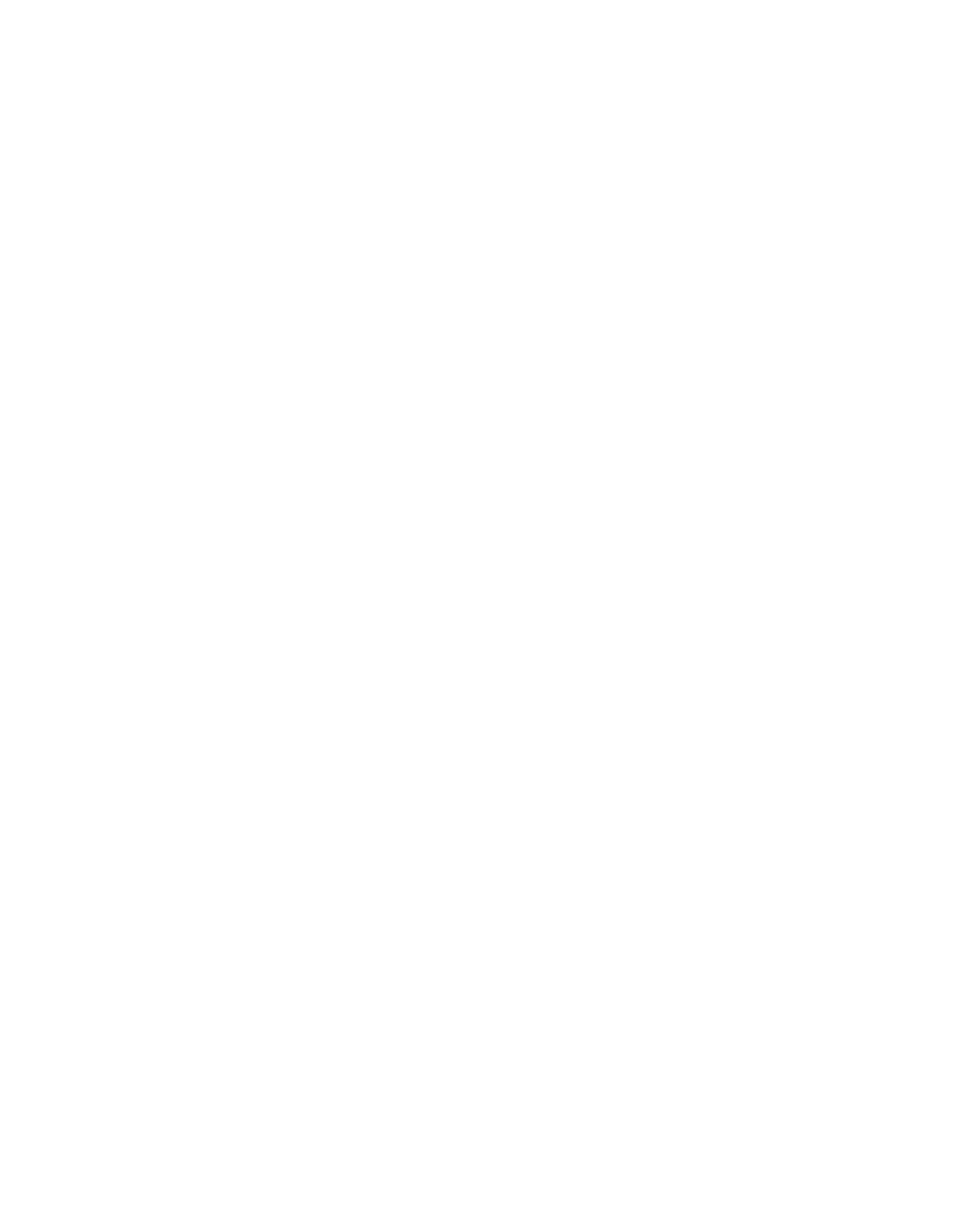# **Acknowledgments**

This guide has been developed by WISHH to support our field partners as well trainers interested in utilizing and teaching others how to better utilize soy in their diets. The guide reflects the interests as well as the experiences of our many partners to date.

The guide has been funded by the generous support of the United States Department of Agriculture.

The idea for this guide originated during the WISHH 2004 strategic planning process.

This guide could not have been developed without the technical materials and input of many organizations and individuals. We would especially like to thank:

American Soybean Association Humana Zimbabwe Malnutrition Matters, especially Frank Daller National Food Technology Research Center in Botswana (NAFTRAC) National Soybean Research Laboratory at the University of Illinois, Urbana-Champaign (NSRL) South African Soy Foods Association (SASFA) TCE Consulting, especially Cade Fields-Gardener United Soybean Board

We expect to update the manual in the future as the needs and interests of our field partners change. Comments and suggestions for future versions can be sent to the WISHH staff at:

> **American Soybean Association 12125 Woodcrest Executive Drive Ste. 100 St. Louis, MO 63141**  WISHH@soy.org

> > **Funding provided by:**



United States Department of Agriculture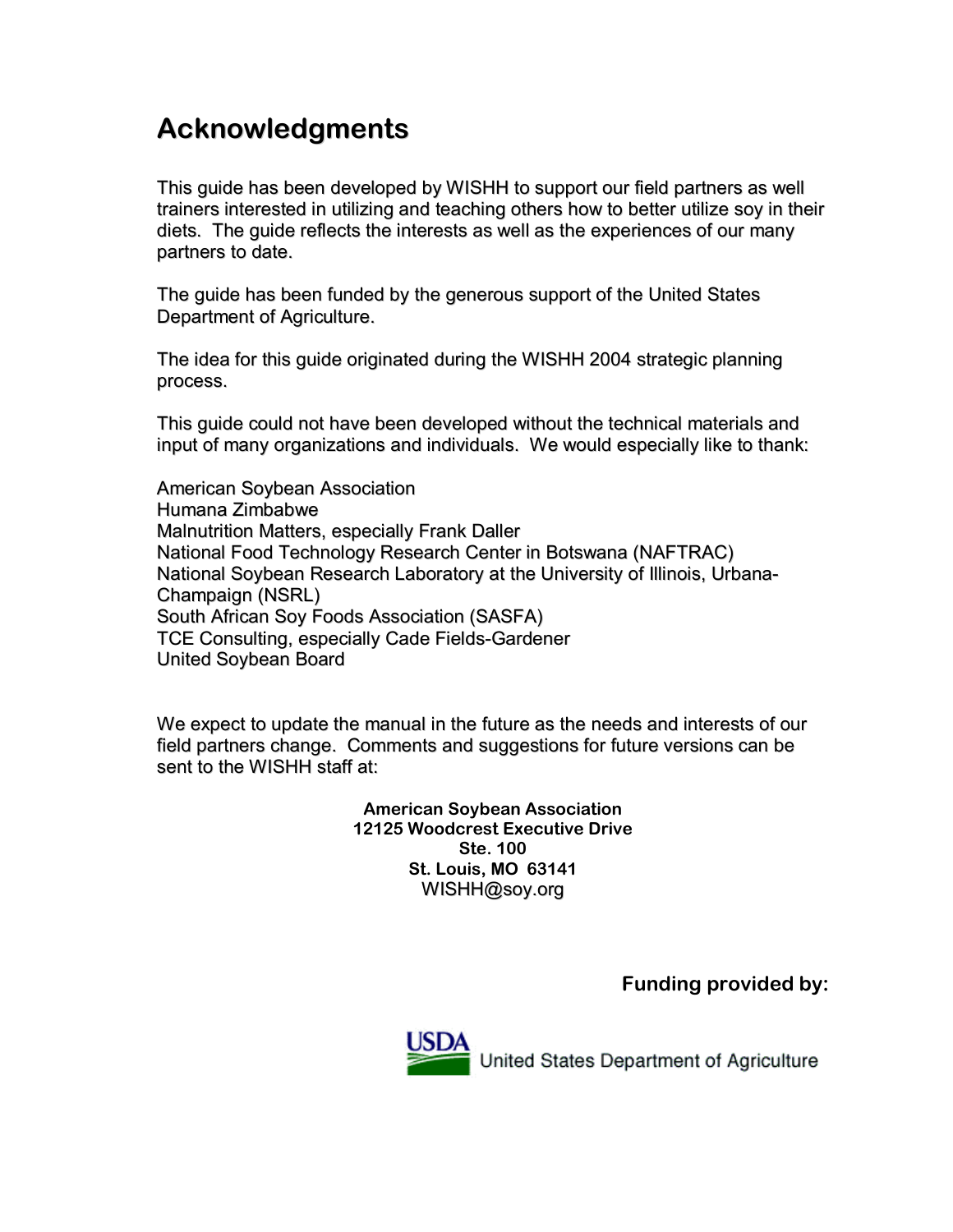# **Contents**

| RECIPES USING SOY PROTEIN CONCENTRATES AND ISOLATES 68 |
|--------------------------------------------------------|
| APPENDIX B - CONSUMER ACCEPTABILITY SURVEY 69          |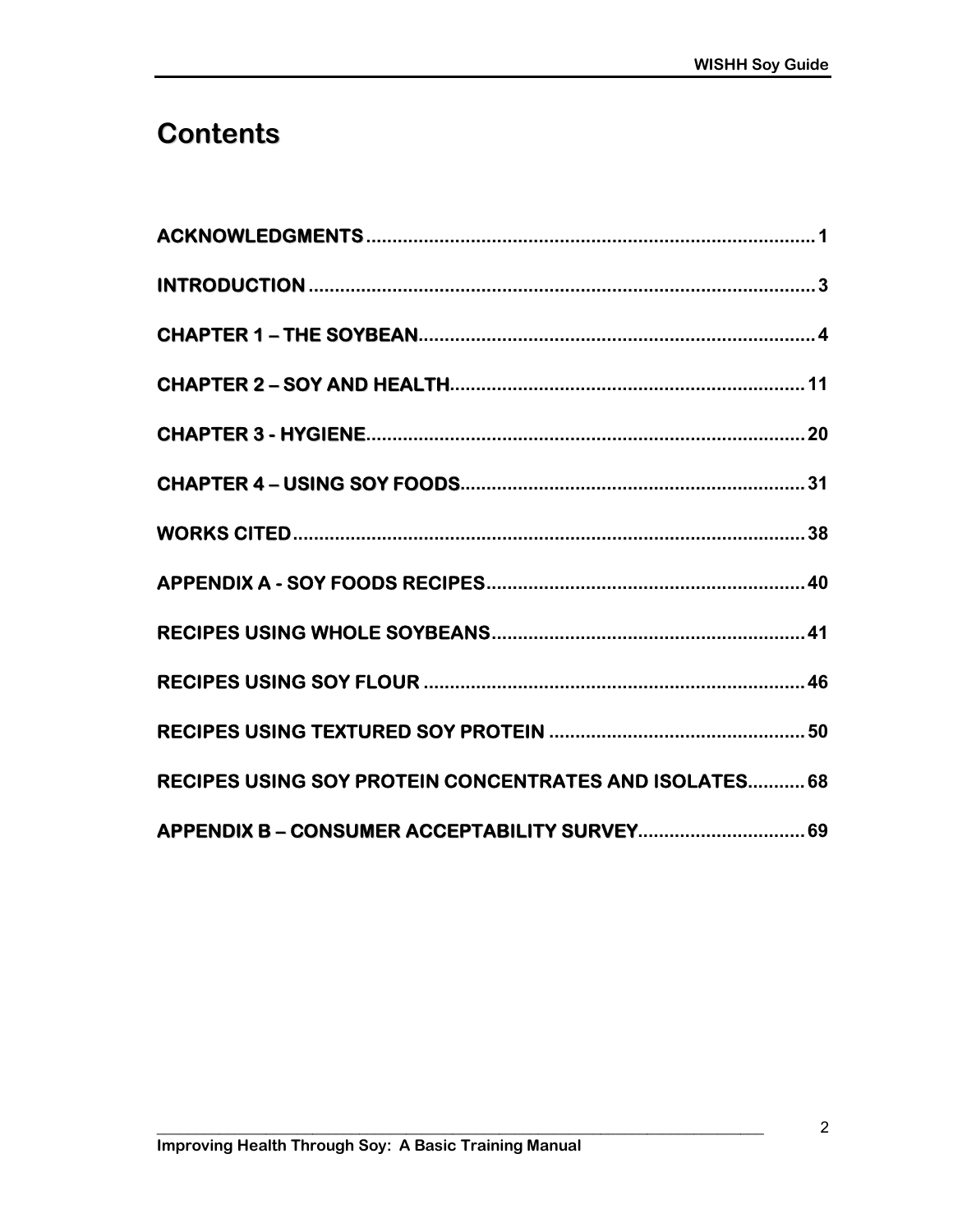# **Introduction**

This guide is designed for WISHHís overseas partners involved in the care and feeding of others and those who are interested in improving their diet through soy. Such partners include, among others, persons involved in school feeding, institutional feeding, owners of small businesses and individuals interested in using soy.

This guide describes the health benefits of soy consumption and introduces ways to prepare value-added soy products. It is designed to improve knowledge of soy and increase skill in preparing healthy soy meals. Each chapter also contains guidance information for trainers involved in teaching others about the health benefits of soy and ways to incorporate soy into their diets.

This guide is divided into four chapters and several appendices:

**Chapter 1** introduces the soybean, its makeup and examines the different valueadded soy products available for human consumption.

**Chapter 2** examines the health benefits of soy along with its macro and micronutrient components.

**Chapter 3** reviews basic hygiene required in the proper handling, preparation and storage of food. Chapter 3 also contains a Supervisor Checklist. This is a one-page guide for supervisors of personnel involved in food handling to ensure healthy practices are used.

**Chapter 4** examines how soy products can be utilized, while maintaining proper hygienic conditions, in order to produce health benefits.

**Appendix 1** provides a variety of soy recipes and basic guidance on how to prepare these tasty foods.

**Appendix 2** contains a consumer acceptability survey to be used by facilitators with groups trying new soy products and recipes.

Each chapter contains the following sections:

- a. **Pre-test**. Self test designed to test the readerís knowledge of a certain subject.
- b. **Learning Objectives**. Tells the reader what they will learn.
- c. **Body of text**. Contains the primary information of the lesson.
- d. **Post-test**. A 2nd self-test allowing the reader to test themselves to see if their knowledge increased.
- e. **Trainer Objectives** and options for introducing lessons. A brief guide for trainers and different, fun ways to teach the lessons.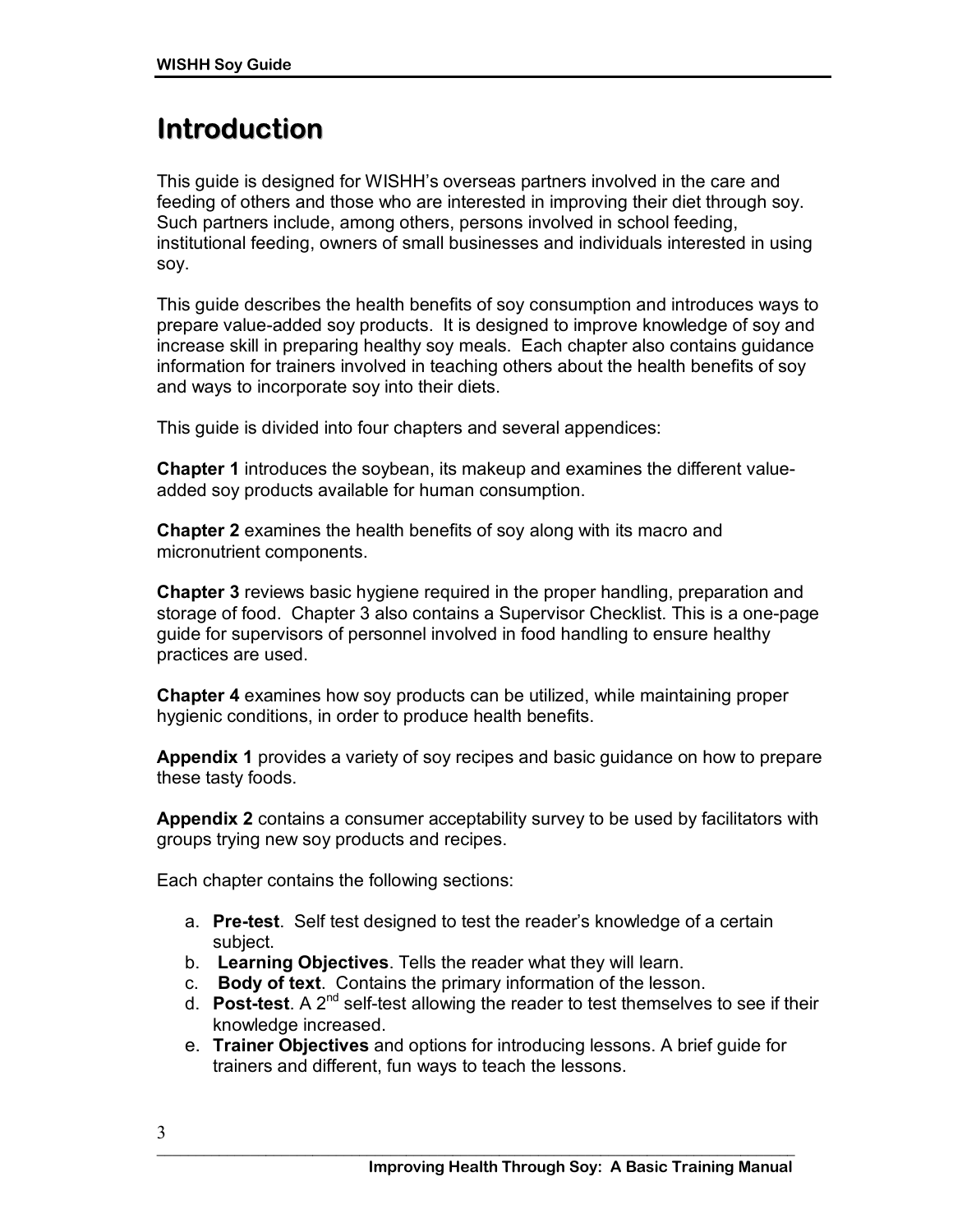# **Chapter 1 - The Soybean**

#### **Pre-Test**

**On a separate sheet of paper, answer the questions.** 

**\_\_\_\_\_\_\_\_\_\_\_\_\_\_\_\_\_\_\_\_\_\_\_\_\_\_\_\_\_\_\_\_\_\_\_\_\_\_\_\_\_\_\_\_\_\_\_\_\_\_\_\_\_\_\_\_\_\_\_\_\_\_\_\_\_\_\_\_\_** 

- 1. What is soy?
- 2. List at least two health advantages of using soy.
- 3. List at least three different forms that soy comes in.

**\_\_\_\_\_\_\_\_\_\_\_\_\_\_\_\_\_\_\_\_\_\_\_\_\_\_\_\_\_\_\_\_\_\_\_\_\_\_\_\_\_\_\_\_\_\_\_\_\_\_\_\_\_\_\_\_\_\_\_\_\_\_\_\_\_\_\_\_\_\_** 

Donít worry if you cannot answer these questions! By the end of this brief chapter you will be able to answer these questions completely.

#### **Learning Objectives**

*By the end of the chapter, readers should be able to:* 

- 1. Briefly describe what soy is.
- 2. Identify at least two health advantages of using soy.
- 3. Identify at least three forms of value-added soy products.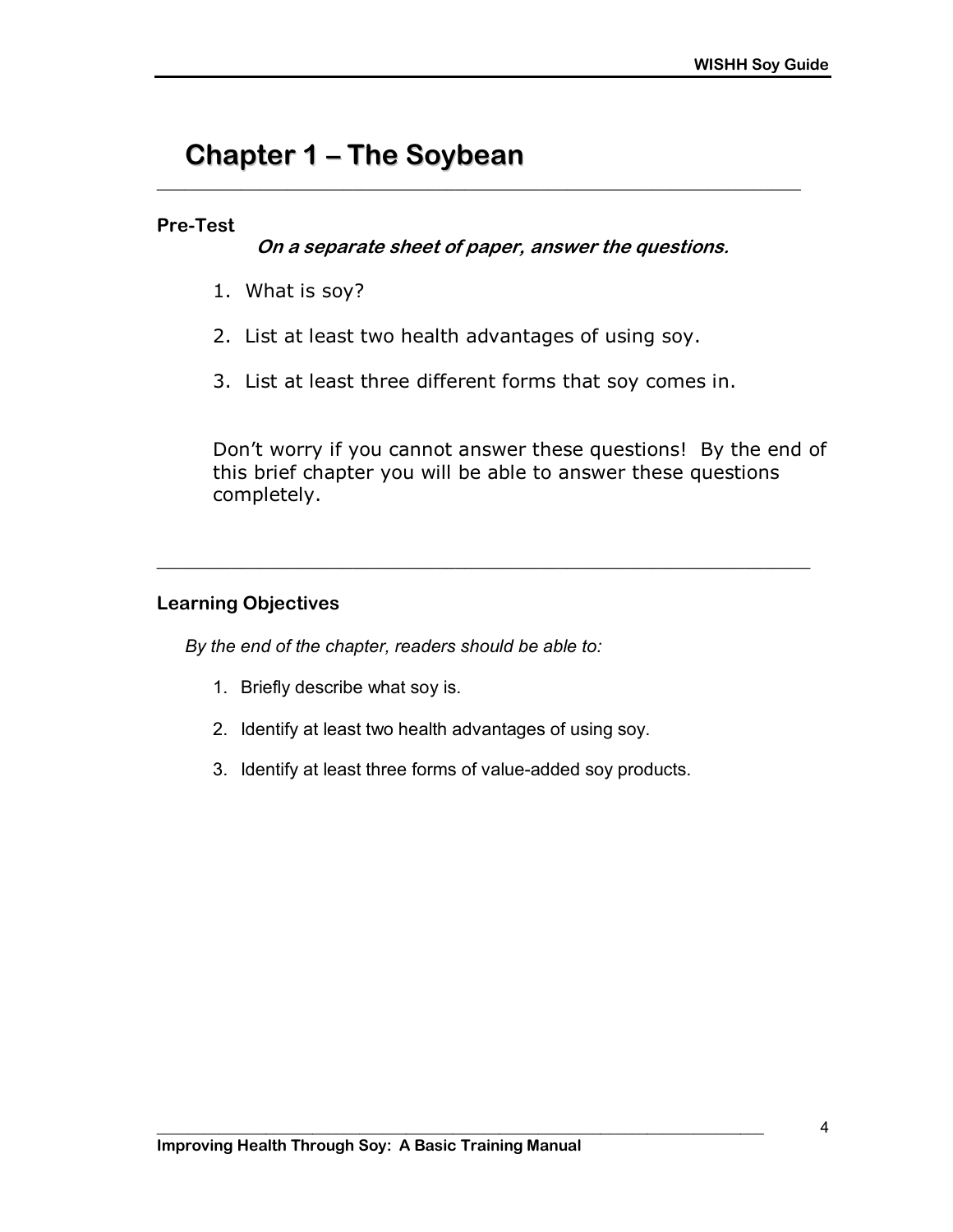#### **What is soy?1**

Soy comes from the soybean plant. A soybean is a hard, dry bean that can be yellow, black or brown. Soybeans belong to the legume family  $-$  the same family as peas and lentils.

Soybeans have been a popular food in many parts of the world for more than 5,000 years.



Soybeans are often called 'super beans' because there are so many ways to use them.

#### **What can you make from soy?**



The soybean

can be made into lots of things. Many good foods are made from soy ingredients. You may have tasted some of these products. Soy milk and soy sauce are just two of these products. Soy ingredients have also been put into many other foods including noodles, breads, meat patties and sauces, making them more nutritious.

#### **Why should soy be used?**

Using soy as food has many health advantages. Soy has many vitamins and minerals and is high in protein and fiber. These are all very important parts of a healthy diet. Adding soy to your favorite recipes can decrease fat and increase the nutritional quality. Soy may also help in preventing diseases such as chronic heart disease, cancer and osteoporosis. Soy has also been found to reduce cholesterol and lessen the impact of arthritis. We'll look at the nutritional components of soy in greater detail later in the manual.





 $\overline{a}$ 

<sup>&</sup>lt;sup>1</sup> Picture credits on this page: United Soybean Board/Soybean Checkoff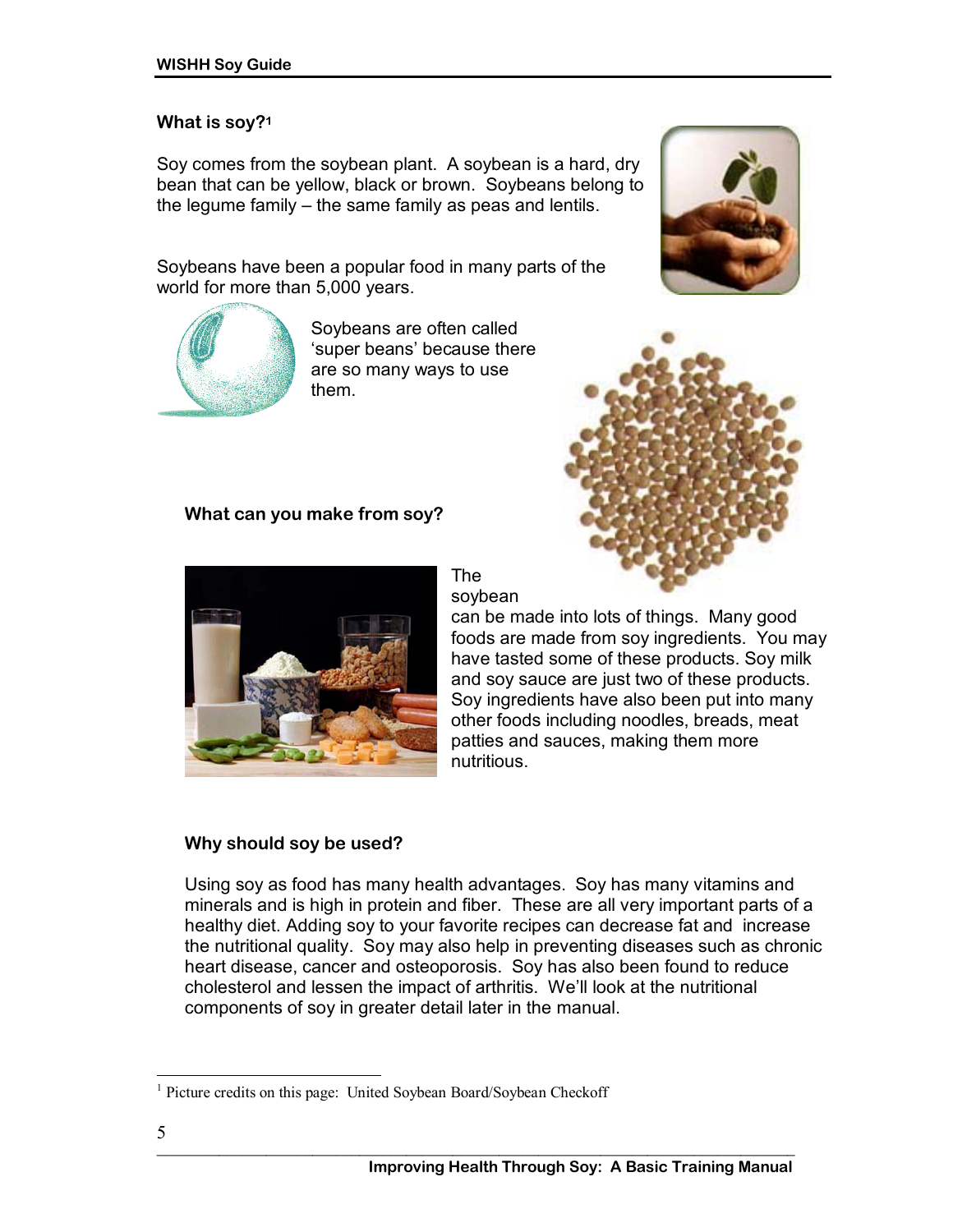# **What soy ingredients are there?2**

Soy is now made into numerous things; there are four main products that are widely available. They can be used in a variety of foods. These are:



**Soy flour** – used in breads, pasta and other foods calling for flour

Full-fat soy flour is made from roasted soybeans ground into a fine powder; it contains more than 15% fat. Defatted soy flour comes from grinding soy flakes that have had the oil removed, usual through solvent extraction. This product has less than 1% fat. Defatted soy flour is 50% protein and can be stored for three to twelve months in a dry, cool environment.



**Textured soy protein** – is used as a meat extender or meat substitute

Textured vegetable protein is made from soy flour or soy protein concentrate. It is extruded into small granules or larger, chunk-sized nuggets. When made from defatted soy flour, it contains 50% protein as well as dietary fiber and soluble carbohydrates. When made from soy protein concentrate, it contains 70% protein as well as the dietary fiber.

**Soy protein concentrates** – used in breads, pastas, beverages and meat products

Soy protein concentrates come from defatted soy flakes that have had the soluble carbohydrates removed. It contains 70% protein and retains most of the dietary fiber. They are a good source of highly digestible protein and have a shelf-life of over one year.



 $\overline{a}$ 

**Soy protein isolates** – used in beverages, dairy products and added to meats

Soy protein isolates are produced when the protein is removed from defatted flakes. At 90% protein, they contain the highest amount of protein of any soy

product. When stored in a closed container, they can last for more than one year.

We'll learn more about using soy foods in Chapter 4.

<sup>&</sup>lt;sup>2</sup> Photo credits on this page, United Soybean Board, Illinois Center for Soyfoods, and Publisher, Stevens and Associates, Inc; Taken from, United Soybean Board, Soyfoods Guide. Stevens & Associates, Inc. Indianapolis, IN: 2004.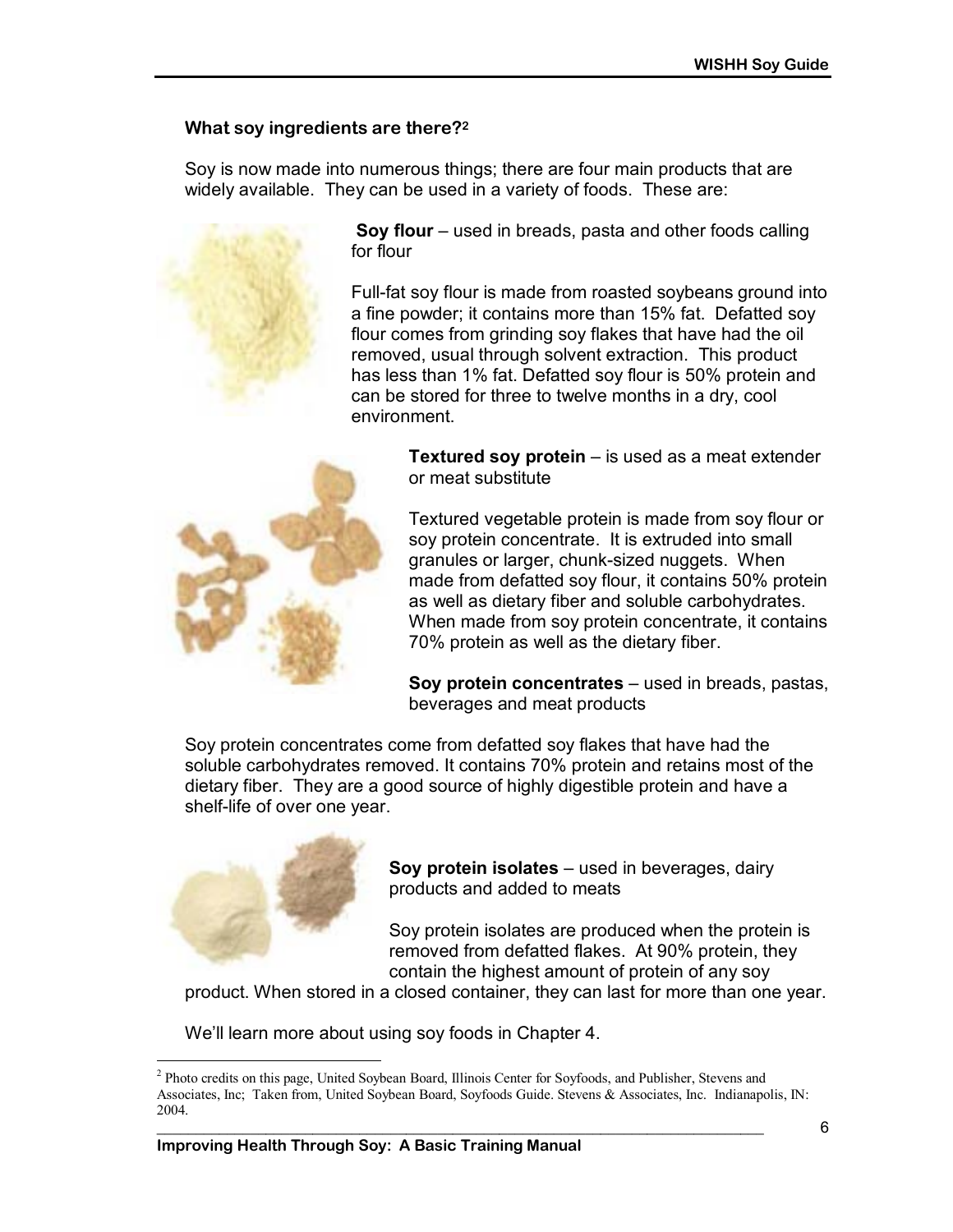# **Chapter 1 – The Soybean**

# **Post Test**

Now that you have had a quick introduction to soy, try answering the following questions again. Be sure to cover up the answers at the bottom of this page.

### **On a separate sheet of paper, answer the questions.**

- 1. What is soy?
- 2. List at least two health advantages of using soy.
- 3. List at least three different forms that soy comes in.

# **Answer Key:**

1. What is soy?

Soy comes from the soybean plant. It is a legume. Soybeans are dry, hard beans that can be yellow, black or brown.

2. List at least two health advantages of using soy. Soy can aid in preventing chronic diseases such as heart disease, cancer and osteoporosis. It can also reduce cholesterol and limit the impact of arthritis.

3. List at least three different forms that soy comes in. Soy is made into four main products that are widely available; these are soy flour, textured soy protein, soy protein concentrates and soy protein isolates.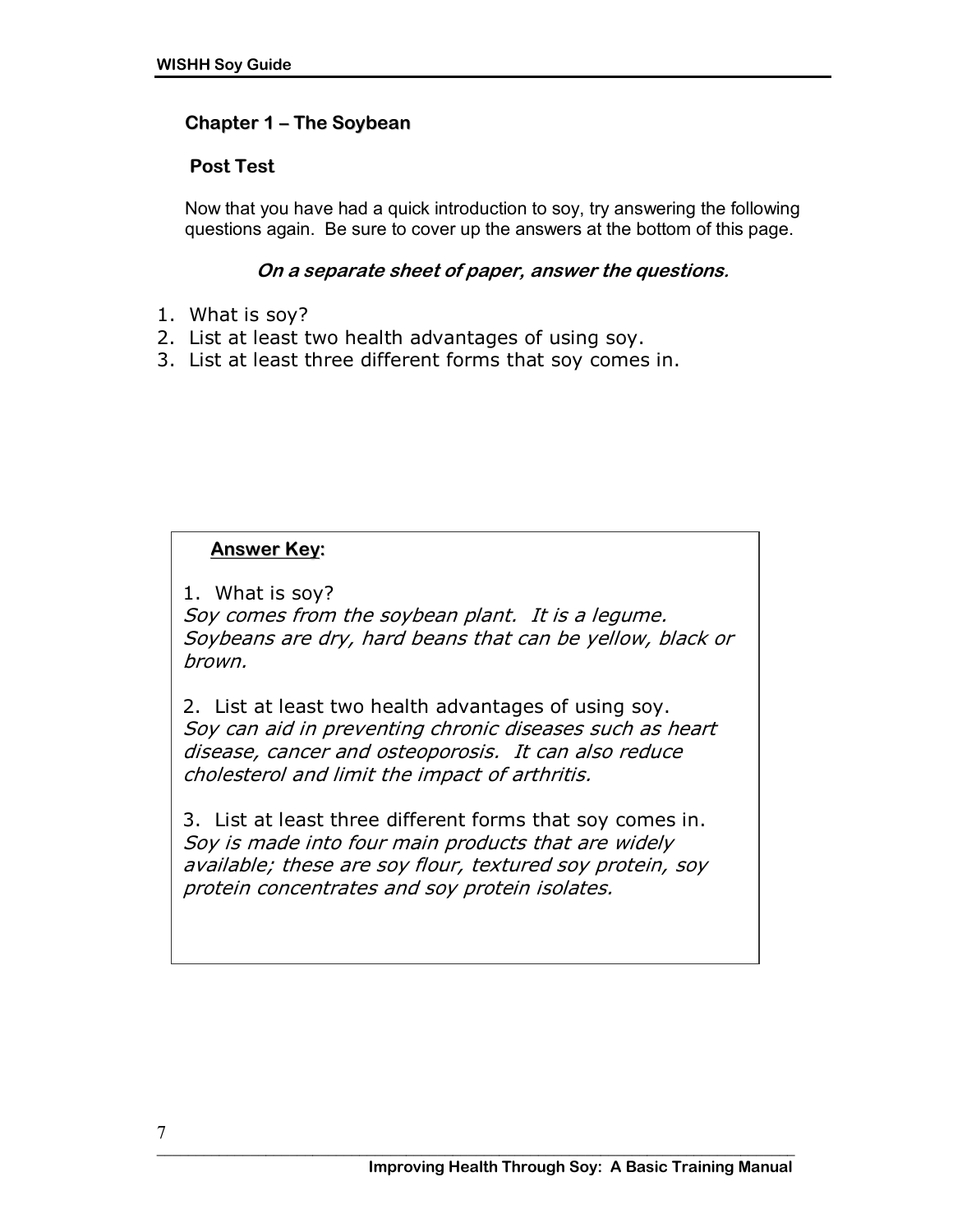# **Trainer Objectives and Options for Chapter One – The Soybean**

Early on in the training it is important to ensure that the group is comfortable with one another. Being at ease in the training setting will encourage them to ask questions and help them learn. The following two exercises help accomplish those two things: one, making people comfortable with their colleagues, and two, encouraging people to ask good questions.

Objectives:

- 1. **Getting acquainted**: Help the group to become more comfortable with one another.
- 2. **Asking good questions**: To encourage active involvement and response from the group.

#### **Getting Acquainted**

Detailed Objective:

To enable first-time attendees in a training session to become acquainted with other participants; to build a climate of friendliness and informality.

#### Procedure:

Each person is given a blank name tag and asked to put his or her first name or nickname on it. Then they are asked to list four additional words that tell something about themselves such as:

- where they were born
- where they reside
- $\bullet$  # of children
- favorite hobby
- Example:
- Jim (Diego)
- Guatemala
- Honduras
- Three
- Disco

Give the group about five minutes to write down their five items. Have them start mixing around in groups of two to three, sharing their five points. Every few minutes instruct them to 'change partners' trying to get to know as many people as possible. After changing three times, ask them to return to their seats.

Discussion Questions:

- 1. Did you learn knew things about your colleagues?
- 2. Was it easy to share things about yourself? Did people seem interested to get to know you?
- 3. How do you now feel about work with this group over the next few days (or day)?

#### Materials required:

Blank stick on name tags and marker, or squares of white paper, pens and tape

#### Time required:

Depends on group size, but can be done in approximately 20 minutes (total).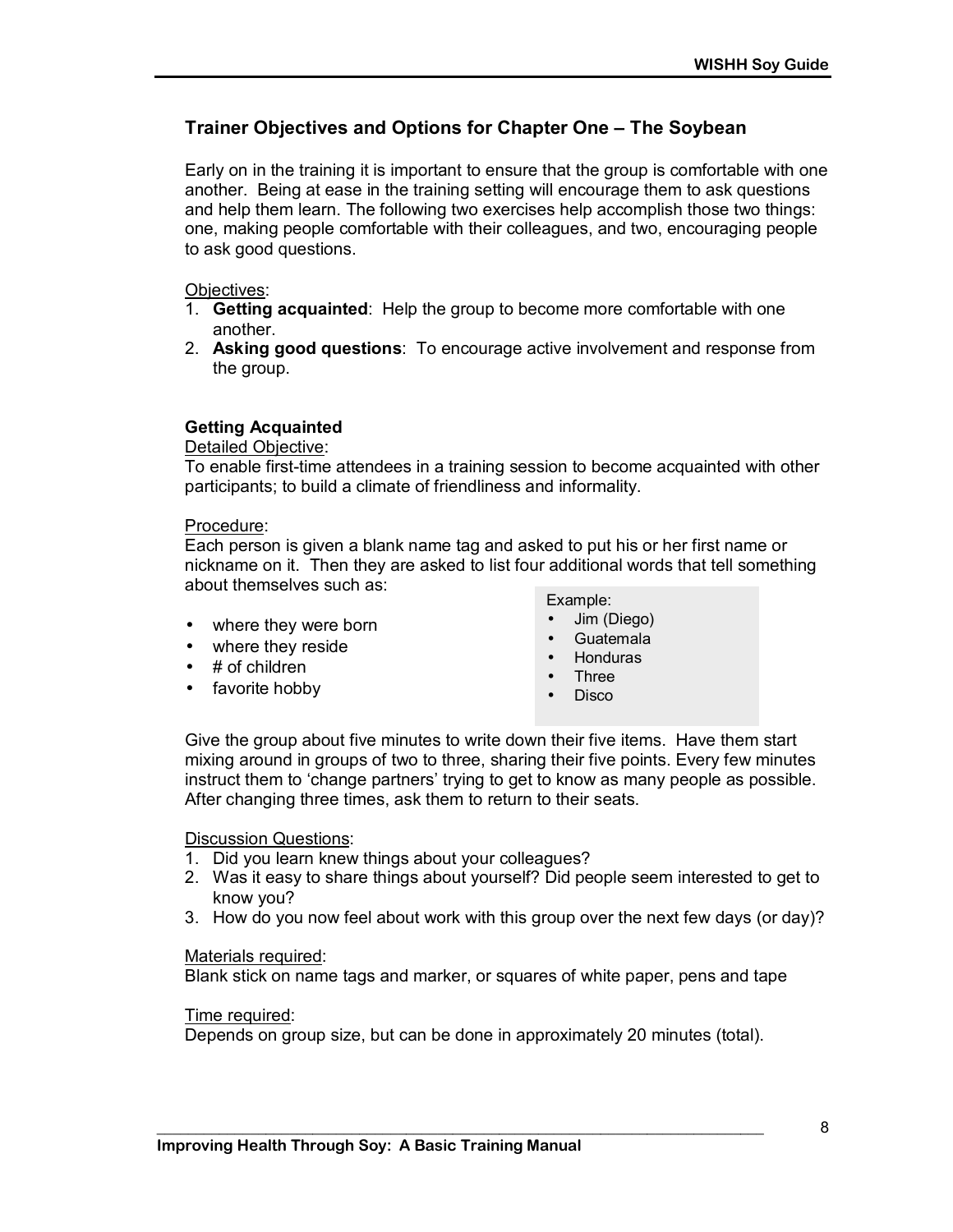Source:

Newstrom, J.W. and E. E. Scannell. Games Trainers Play. New York, McGraw-Hill,1980:39. (Original source, unknown).

#### **Asking Good Questions**

#### Detailed Objective:

To stimulate reflection and active response from participants through the phrasing and timing of questions.

#### Procedure:

As a good facilitator, you want active participation from your trainees. Most participants have some relevant experiences to share and want to participate in the discussion. Others may be confused over an issue or certain topics. How can you as a good facilitator, stimulate active participation? Following are some suggestions:

- 1) Lay out expectations for questions at the start of the training. Let the participants know that you encourage and expect questions. (Itís OK to ask questions). For example, tell the group (or even write it down on a flip chart):
	- o Ask a question when you have one
	- o Feel free to share an illustration
	- o Request an example if a point is not clear
	- o Search for ways in which you can apply a suggestion or idea to your work
	- o Think of ways you can share ideas with your subordinates or coworkers
	- $\circ$  Be skeptical don't buy everything you hear (at least without asking questions)
- 2) Respond positively to the first question asked. Trainees will be observing you closely to determine how serious you were.
- 3) Watch non-verbal behavior. You can often detect a desire to ask a question or challenge a point from facial expressions and body language without waiting for someone to raise their hand.
- 4) Remind the group that there are no stupid questions (just occasionally, stupid answers from the trainer!)
- 5) Repeat or rephrase the question to clarify your understanding of it and to ensure that the other participants heard it.
- 6) Pause for five or ten seconds after asking if there are any questions. It may seem like a long time, but the pressure is equally high on the group.
- 7) Never ask if there are any questions immediately before coffee breaks, mealtime or dismissal. Usually, these breaks take a higher priority than a question, or it can make the person asking the question unpopular or feel uncomfortable.
- 8) Include time for question and answer periods in your agenda.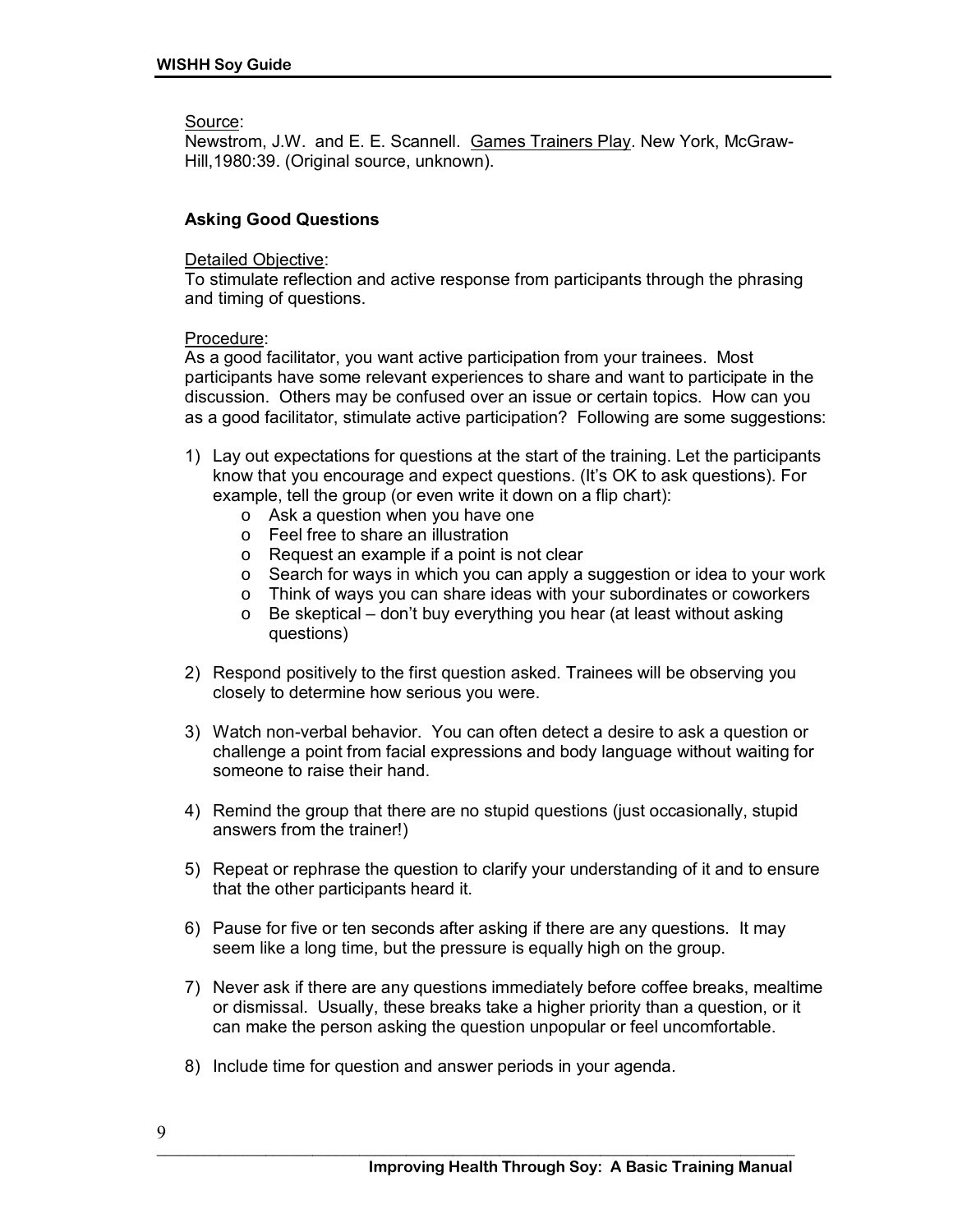9) Donít imply that you are rushed for time, but could answer one or two questions. It will be very clear that you prefer none.

Source: Newstrom, J.W. and E. E. Scannell. Games Trainers Play. New York, McGraw-Hill, 1980:17 – 18, 63. (Original source, portions originally adapted from Milt Badt, "Ways to Encourage Your Trainees to Ask Questions," Training, May, 1978: 74-5).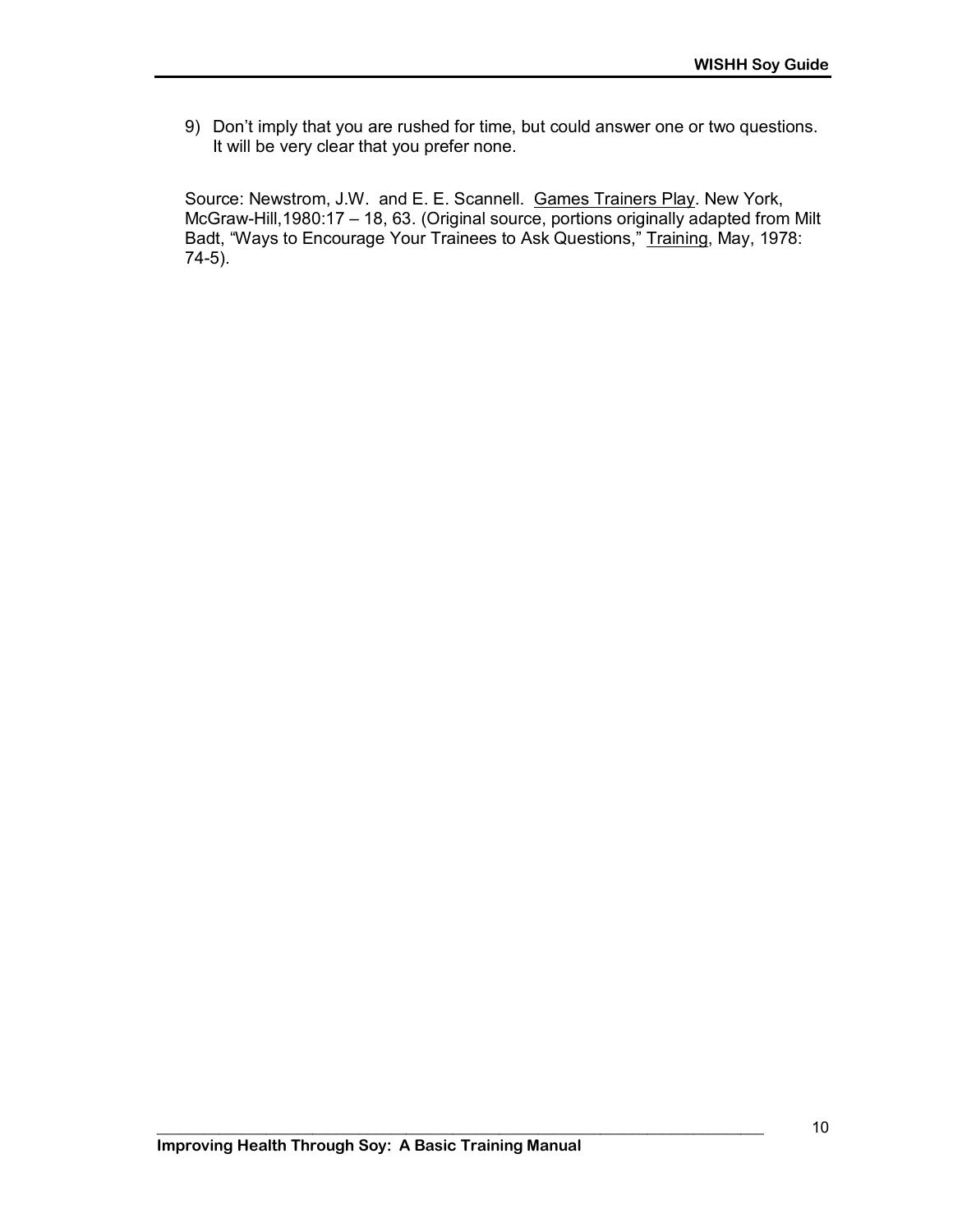# **Chapter 2 ñ Soy and Health**

# **Pre-Test**

# **On a separate sheet of paper, answer the questions.**

- 1. List two advantages soy has over other forms of protein.
- 2. What are two benefits of incorporating soy into your diet?
- 3. What macronutrients do you find in a soybean?

These are tough questions. Don't worry if you could not answer them completely or even at all. This chapter will answer all of these questions and more!

\_\_\_\_\_\_\_\_\_\_\_\_\_\_\_\_\_\_\_\_\_\_\_\_\_\_\_\_\_\_\_\_\_\_\_\_\_\_\_\_\_\_\_\_\_\_\_\_\_\_\_\_\_

# **Learning Objectives**

*By the end of the chapter, readers should be able to:* 

- 1. Name two advantages soy has over other forms of protein.
- 2. List two benefits of a diet that includes soy.
- 3. List the macronutrient components of a soybean.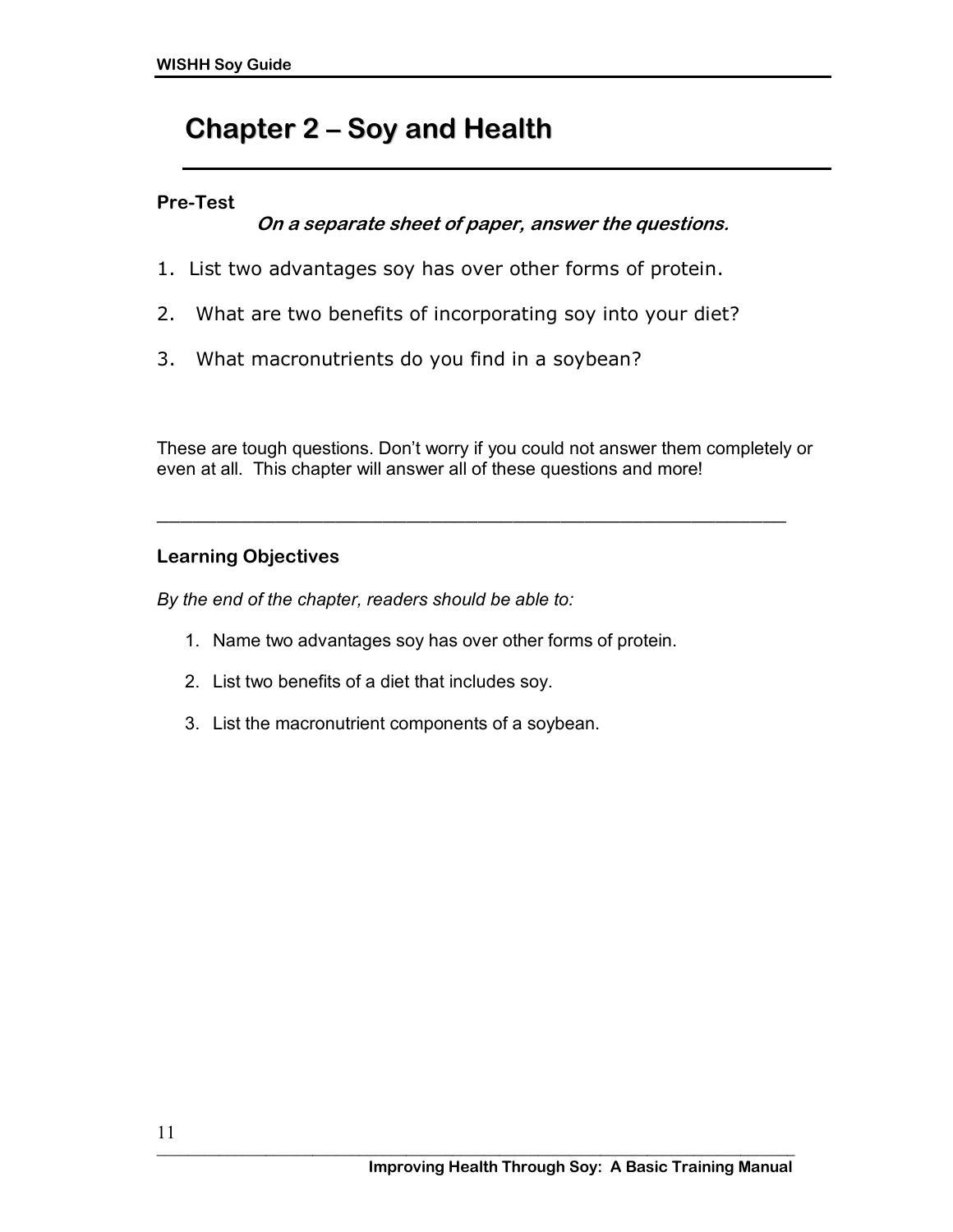### **What makes soybeans healthy?**

Like many other foods, soybeans are packed with vitamins and minerals. However, soybeans have some unique characteristics which make them quite different from other healthy foods. Soybeans are high in protein, fiber, low in

saturated fat and contain no cholesterol. They also contain a special type of polyunsaturated fat called omega-3 fatty acid. This is a good fat that may help reduce the risk for cancer and heart disease. Soybeans contain macronutrients and micronutrients essential to your body.





**Source: United Soybean Board: Soyfoods Guide, page 9.** 

#### **Soy and Macronutrients**

Soybeans are comprised of 38% protein, 18% fat and 30% carbohydrates.

| <b>PROTEIN</b>       | <b>PDCAAS</b> |  |
|----------------------|---------------|--|
| Isolated soy protein | 1.00          |  |
| Casein               | 1.00          |  |
| Egg white            | 1.00          |  |
| <b>Beef</b>          | 0.92          |  |
| Kidney beans         | 0.68          |  |
| Peanut meal          | 0.52          |  |
| Whole wheat          | 0.40          |  |

#### **Protein**

Soybeans are higher in protein than legumes and most other plant foods. There are several ways to rate the quality of protein in different foods. The current method is the protein digestibility-corrected amino-acid score or PDCAAS. The PDCAAS takes into account the digestibility of a protein as

well as its amino acid balance. To obtain the PDCAAS, the food is first given a score based on its amino acid balance; then the score is adjusted to account for

### **What are macronutrients?**

**Macronutrients are nutrients your body gets from the things you eat. Macronutrients come in three forms:** 

**Protein** – Protein provides **essential amino acids that your body uses to make muscle tissue. Without these amino acids, you would eventually waste away and die.** 

**Fat** – There are several types of **dietary fat -- saturated, trans-fatty acids, monounsaturated, and polyunsaturated. One type of "healthy" fat known as essential fatty acids, is one of the most essential nutrients for optimal health. Omega-3 fatty acid is one of these ëhealthy fatsí.** 

**Carbohydrates - Carbohydrates are sugars and are necessary for energy; they can be simple or complex. This refers to how quickly they convert to sugar in the body; too many sugars in the diet are associated with numerous diseases including diabetes.**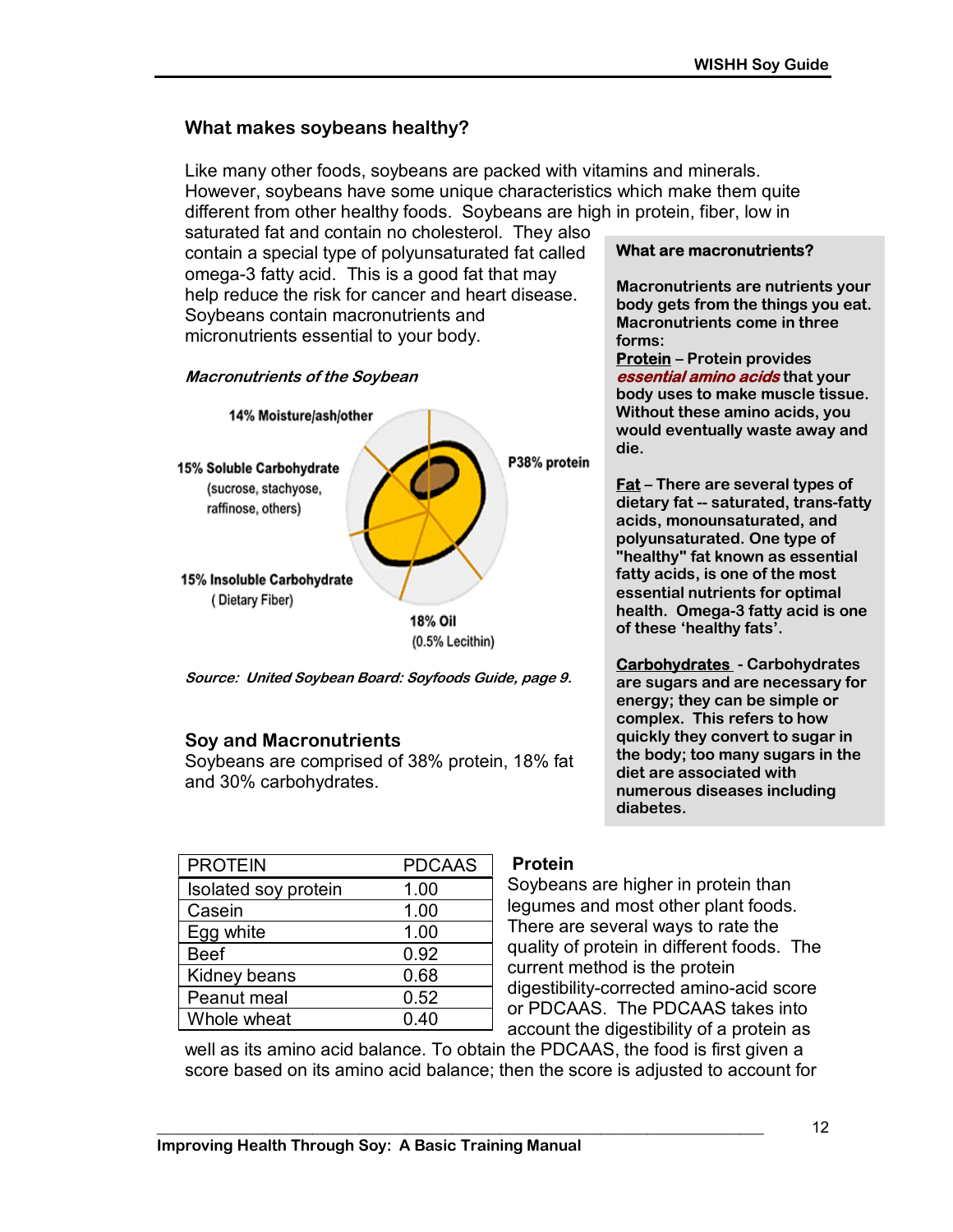the food's digestibility. The table shows some selected foods and shows their PDCAAS score (the highest possible score is 1.0).

Soy protein products can be a good substitute for animal products because they offer a complete protein, meaning soy protein contains all of the essential amino acids necessary for human nutrition. Soy protein, when used as a substitute for animal protein, reduces the saturated fat and cholesterol of the recipe. A diet that incorporates soy protein may reduce high blood cholesterol.

#### **Fat**

Essential fatty acids are those that the body cannot produce by itself and therefore it must be obtained through the diet. They are crucial to your health and well-being. In fact, life without essential fatty acids is impossible. Essential fatty acids heal, carry vitamins, enhance metabolism and bring oxygen to the tissues. They are required by our various organs, tissues and cells. Essential fatty acids act as solvents to remove hardened fat. They are also involved in generating the electric currents that maintain a regular heartbeat. There are two essential fatty-acids, omega-3 and omega-6.

Soybeans are low in saturated fat and contain no cholesterol. The fat in soybeans is mostly polyunsaturated. One important type of polyunsaturated fat found in soybeans is omega-3 fatty acid (also known as alpha-linolenic acid, LNA). Soybeans are one of the few plants to contain this healthful fat. This fat is essential in the diet and may reduce the risk for certain diseases such as heart disease and cancer.

#### **Carbohydrates**

There are different types of carbohydrates and they are classified based on the number of sugar units in their total chain. Basically, carbohydrates can be simple (one or a few sugar units) or complex (three to more than ten sugar units). The American Heart Association recommends that people consume complex carbohydrates like  $-$  vegetables, fruits and grains  $-$  rather than the simple carbohydrates found in sugars. Complex carbohydrates add more fiber, vitamins and minerals to the diet than foods high in refined sugars. Foods high in complex carbohydrates are usually lower in calories, saturated fat and cholesterol.

Soy is a complex carbohydrate, classified as oligosaccharides (having three to ten sugar units in the total chain). Soybeans are also high in fiber. One-half cup of soybeans contains eight grams of fiber which is one-third of what many diets require. Soyfoods made from whole soybeans, like soy flour and textured soy protein, are a good source of fiber. Defatted soy flour and textured soy protein have approximately 18 grams of fiber per 100 grams of raw, edible product according to the American Soybean Association, Soy Protein Reference Guide. Other soyfoods, like soymilk, have had the fiber removed.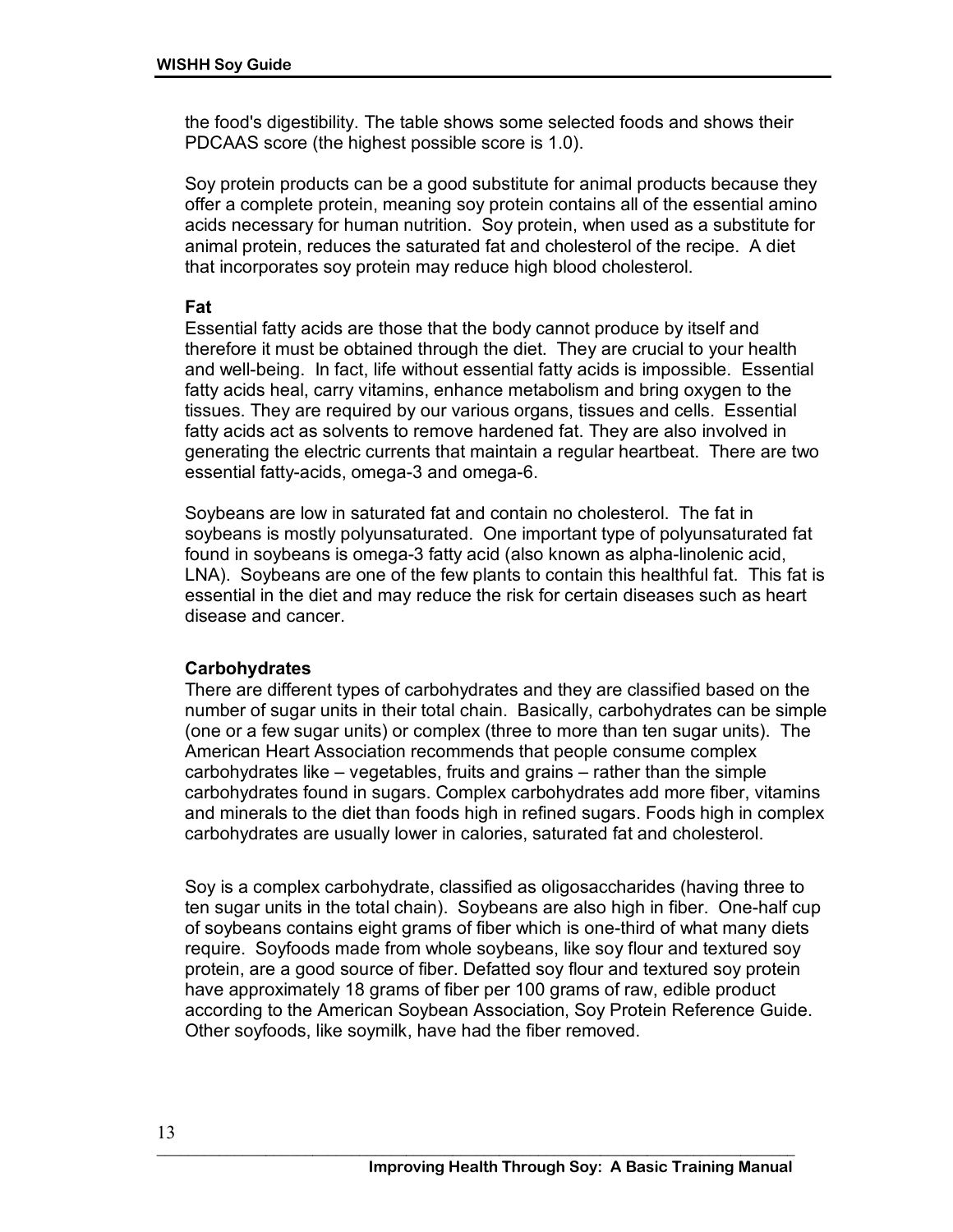#### **Micronutrients and Soy**

Soyfoods are high in several vitamins and minerals, particularly B vitamins, calcium and iron.

#### **B Vitamins**

Soyfoods[MMS1] are a good source of folate, thiamine, riboflavin and B-6. B vitamins are important because they help form red blood cells and keep the nervous system, skin and vision healthy. Vitamin B deficiencies can cause a lot of problems. For example, folate deficiency can cause birth-defects in unborn babies[MMS2].

#### **Zinc**

One-half cup of soybeans contains about 1 mg of zinc, although some of the zinc is not absorbed by the body. Zinc deficiencies can retard growth, cause diarrhea and vomiting, and delay puberty as well as wound healing.

#### **Calcium**

One half cup of soybeans has about 88 mgs of calcium. Although much can be lost in the processing (particularly soymilk), the calcium in soybeans is fairly

#### well absorbed by the body. Calcium is necessary for strong bones and teeth and the proper functioning of muscles. Calcium deficiencies can retard growth in children and lead to bone loss in adults.

#### **Vitamin E**

Whole soybeans are high in vitamin E. However, like some other vitamins and minerals, much can be lost in processing. Vitamin E is an antioxidant. Dietary deficiencies of vitamin can contribute to overall weakness and anemia.

#### **Vitamin K**

Whole soybeans are rich in vitamin K, although quite a bit is also lost in processing. Vitamin K is necessary for proper blood clotting and a diet deficient in vitamin K can lead to bleeding problems.

#### **Iron**

Many soyfoods are rich in iron, however, the iron may not be very well absorbed by the body. Soyfoods that are fermented, such as tempeh and miso, have iron that may be better absorbed by the body than other soyfoods. Iron helps produce hemoglobin which carries oxygen from the lungs to various parts of the body. Iron deficiency anaemia is the most common nutritional disorder in the world. It lowers

**\_\_\_\_\_\_\_\_\_\_\_\_\_\_\_\_\_\_\_\_\_\_\_\_\_\_\_\_\_\_\_\_\_\_\_\_\_\_\_\_\_\_\_\_\_\_\_\_\_\_\_\_\_\_\_\_\_\_\_\_\_\_\_\_\_\_\_\_\_\_\_\_\_\_\_\_\_\_** 

#### **What are micronutrients?**

**Micronutrients are essential vitamins and minerals that are needed in small or micro amounts by the body for proper functioning. There are a wide range of micronutrients, including:** 

| <b>VITAMINS</b>         | <b>MINERALS</b>   |
|-------------------------|-------------------|
|                         | Calcium           |
| <b>Vitamin A</b>        | <b>Chloride</b>   |
| Vitamin D               | <b>Chromium</b>   |
| <b>Vitamin E</b>        | Copper            |
| Vitamin K               | <b>Fluoride</b>   |
| Thiamin                 | <b>lodine</b>     |
| <b>Riboflavin</b>       | <b>Iron</b>       |
| Niacin                  | <b>Magnesium</b>  |
| Vitamin B6              | <b>Manganese</b>  |
| Vitamin B12             | Molybdenum        |
| Folate                  | <b>Phosphorus</b> |
| <b>Biotin</b>           | Potassium         |
| <b>Pantothenic Acid</b> | <b>Selenium</b>   |
| Vitamin C               | Sodium            |
|                         | <b>Sulfur</b>     |
|                         | Zinc              |
|                         |                   |

**Micronutrients that are in shortest supply and cause the most micronutrient malnutrition worldwide are: Iodine Folate Vitamin A Iron Zinc** 

**ìMore than 2 billion people in the world today are affected by micronutrient malnutrition.î (Food & Agricultural Organization, 1997).**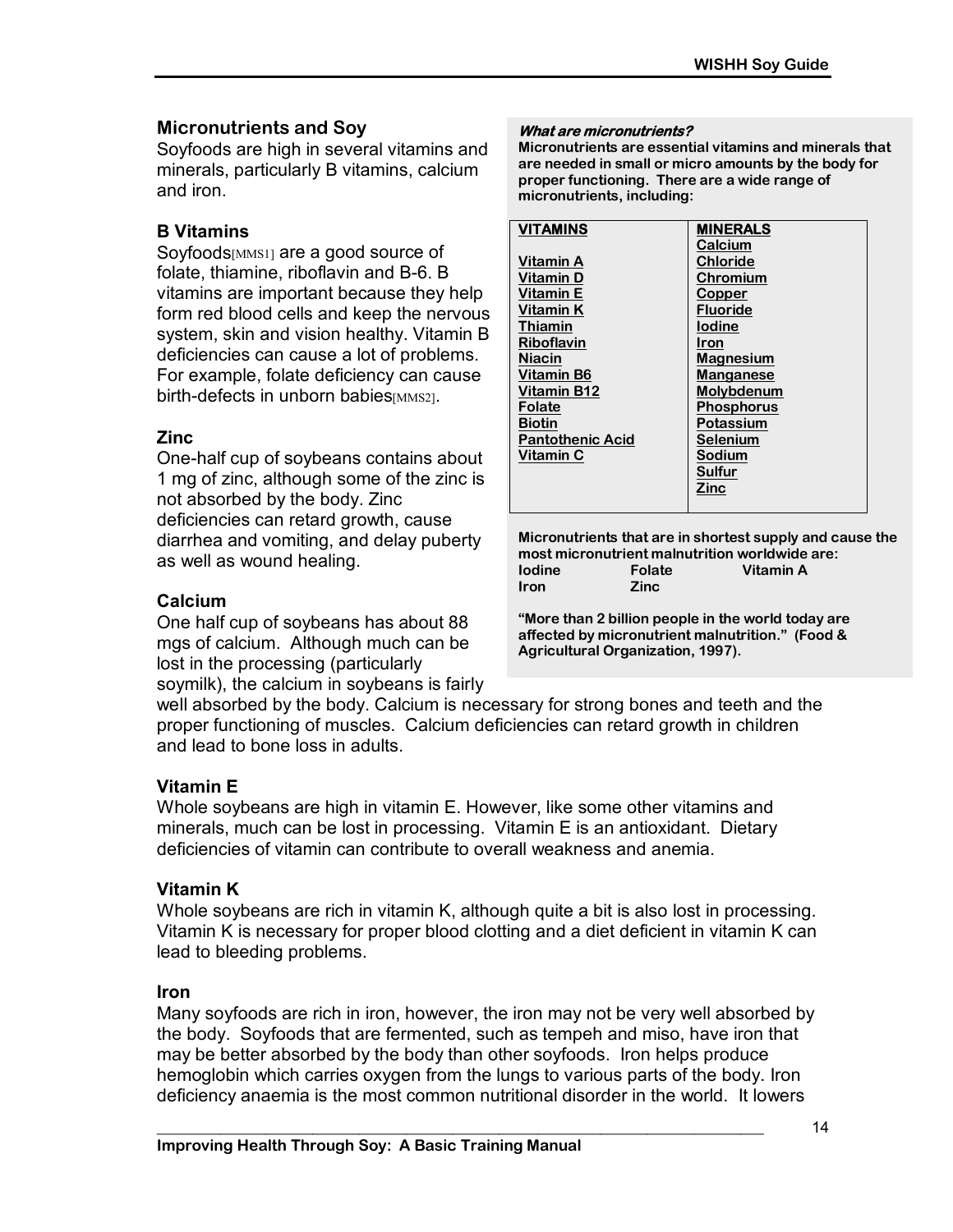our resistance to disease, inhibits chlidrenís ability to learn and play and is a major contributor in maternal mortality.

# A Healthy Diet – Food Illustration Guides<sup>3</sup>

Numerous countries world-wide develop food guides to illustrate to their residents the amounts and types of food that comprise a healthy diet. A study by J. Painter, J-H Rah and Y-K Lee of international food guides for twenty countries found a key message across all the guides examined,

ì...(C)onsume large amounts of grains, vegetables and fruits with moderate intake of meat, milk and dairy products..." Journal of the American Dietetic Association, April 2002, v. 102, no. 4:489.

Some pictorial representations from the article are included below and on the next page. Given the commonalities of dietary guidelines across many countries worldwide, there are some easy ways for everyone to make soy a part of their daily healthy diet (USB, 2004:6).



Grain, Cereal, Rice & Pasta - 6-11 servings daily





#### Philippines

Grains, Cereal, Rice and Pasta: Soy flour is found in this food group. Substitute up to one-fourth of the total flour in your favorite recipe with soy flour for an added nutrition boost.

**\_\_\_\_\_\_\_\_\_\_\_\_\_\_\_\_\_\_\_\_\_\_\_\_\_\_\_\_\_\_\_\_\_\_\_\_\_\_\_\_\_\_\_\_\_\_\_\_\_\_\_\_\_\_\_\_\_\_\_\_\_\_\_\_\_\_\_\_\_\_\_\_\_\_\_\_\_\_\_\_\_\_** 

 $\overline{a}$ 

<sup>&</sup>lt;sup>3</sup> Food guide illustrations taken from Journal of the American Dietetic Association, April 2002, v. 102, no. 4:483 - 9.

<sup>15</sup>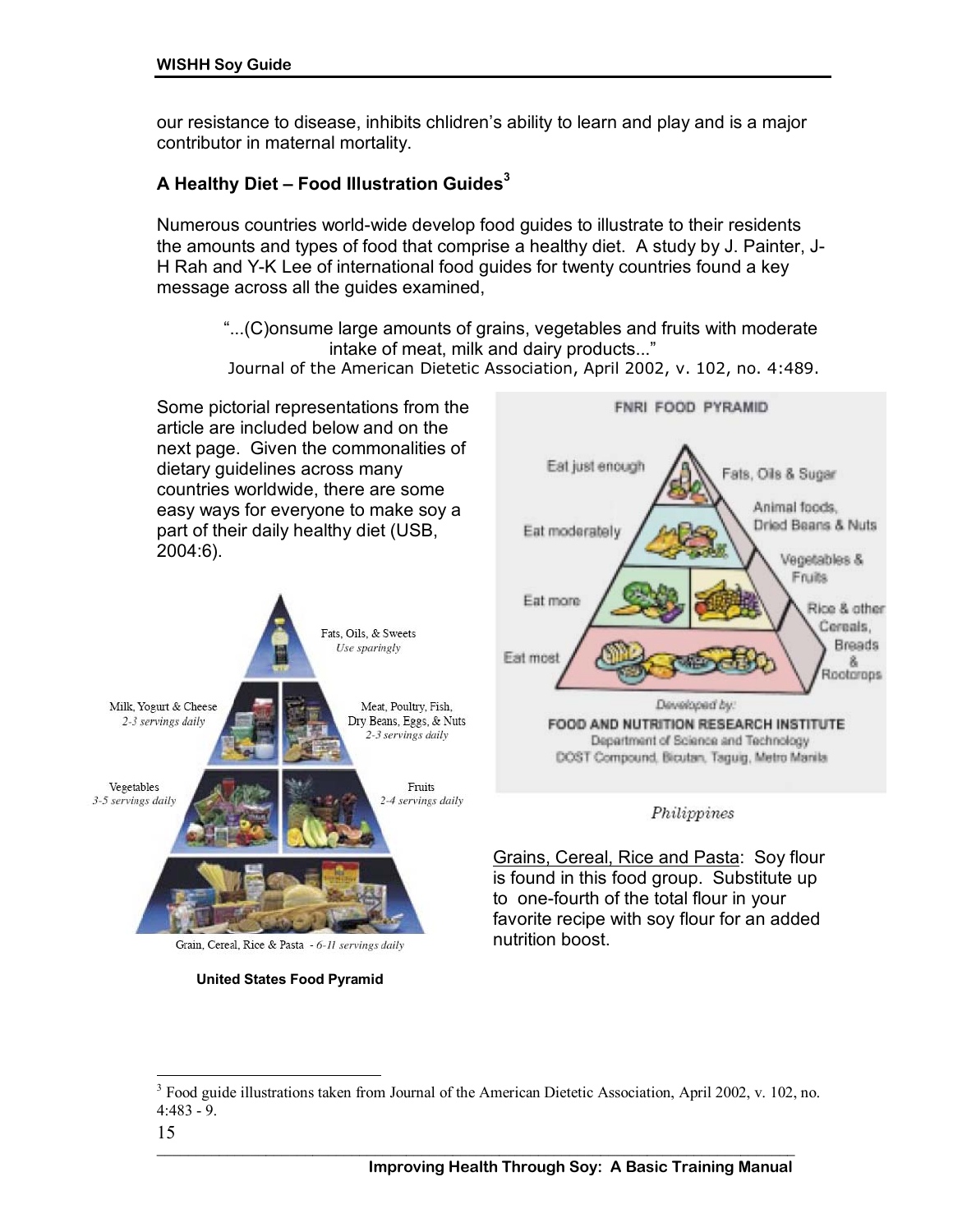Vegetables: Given its high protein content, soybeans are counted as both a vegetable and a protein. Add canned or cooked soybeans to your diet for additional protein, fiber, vitamins and minerals.



countries encourage moderate intakes of this food group. Because it is a complete protein, you can add soy to your diet to meet your protein requirements without the added fat and cholesterol that can be found in some meat and dairy products. Many soy products like textured soy protein or 'soy mince' can act as a meat substitute or meat extender in many of your favorite recipes. It will lower the fat and cholesterol of the overall recipe while keeping all of the taste.

Fruits: Although soybeans and soy products are not considered a fruit, they do contain many of the things that make fruit healthy. This includes vitamins, minerals, fiber and

even phytochemicals. Phytochemicals may reduce the risk of cancer; they are found in fruits and soybeans as well as other plant foods.



Regardless of the dietary guidelines for your country, soy can help you maintain a healthy life by meeting or exceeding those guidelines.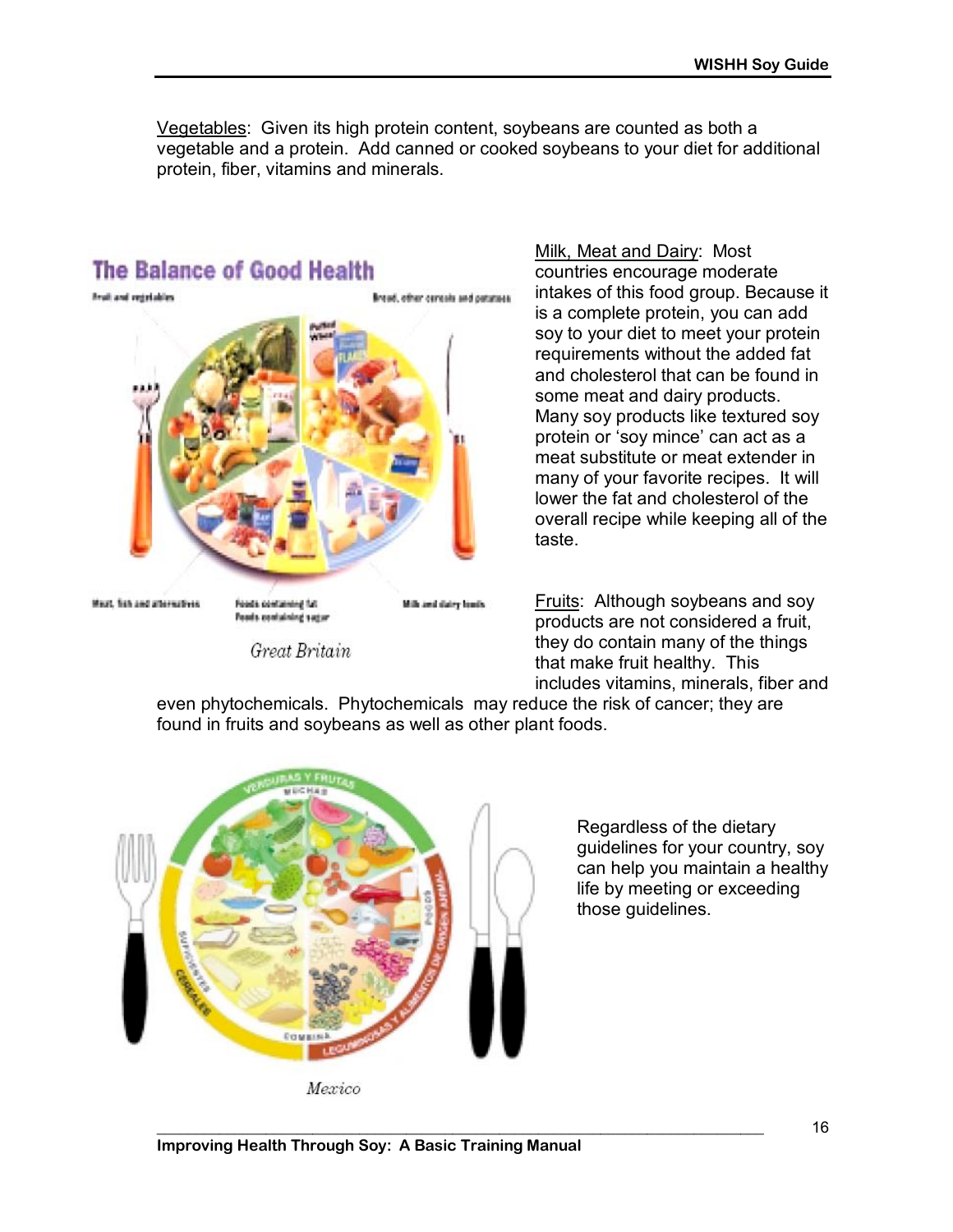# **Chapter 2 ñ Soy and Health**

# **Post-Test**

Now that youíve been introduced to soy and your health, try answering the following questions again. Be sure to cover up the answers at the bottom of this page.

# **On a separate sheet of paper, answer the questions.**

- 1. List two advantages soy has over other forms of protein.
- 2. What are two benefits of incorporating soy into your diet?
- 3. What macronutrients do you find in a soybean?

# **Answer Key:**

1. List two advantages soy has over other forms of protein. Soy protein is lower in saturated fat than animal protein and has no cholesterol.

2. What are two benefits of incorporating soy into your diet? It could reduce high cholesterol, as well as reduce the risk for cancer and heart disease.

3. What macronutrients do you find in a soybean? Protein (38%), fat (18%) and carbohydrates (30%).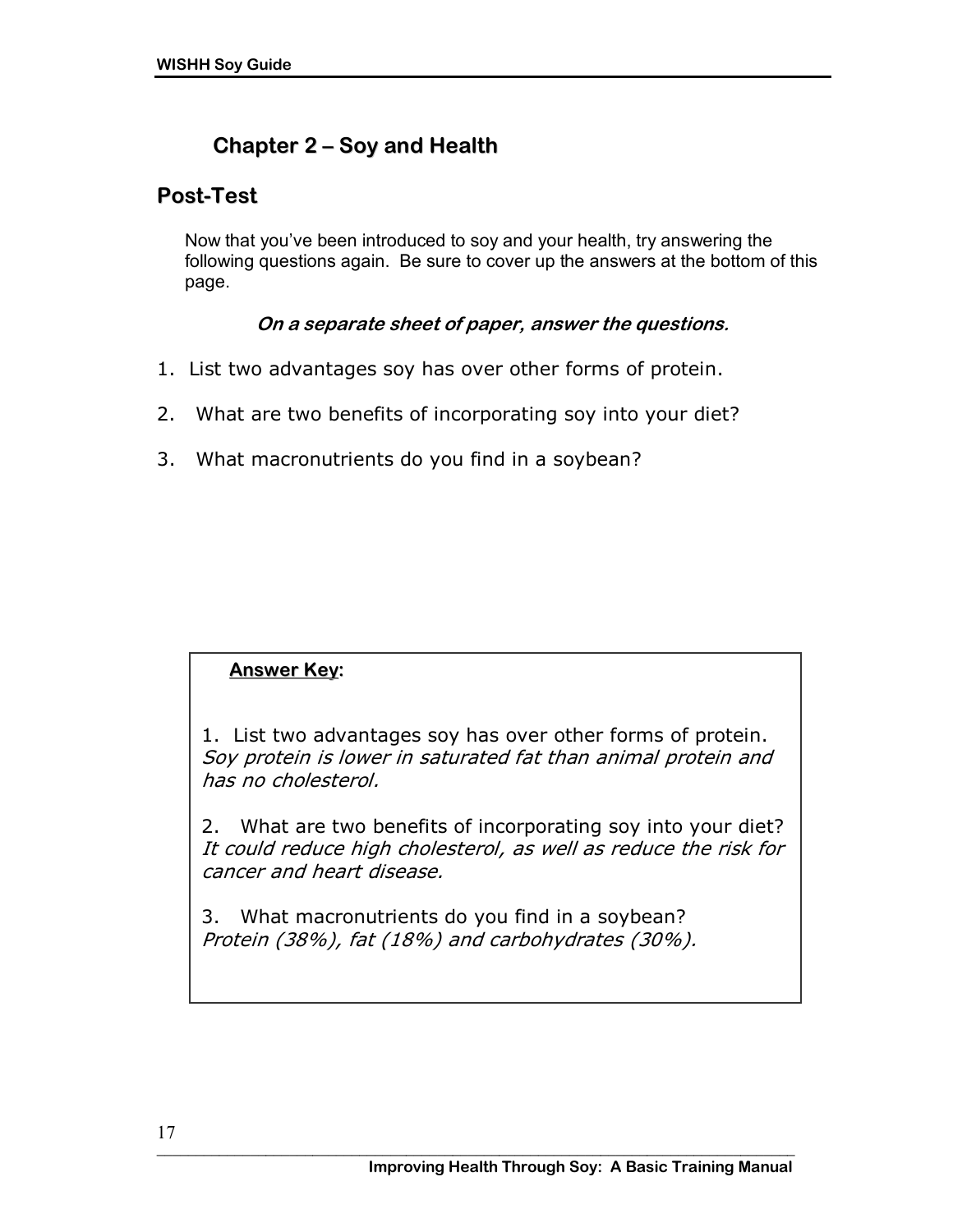# Trainer Objectives and Options - Chapter 2 – Soy and Health

The topics covered in chapter two are more technical than chapter one, and may be more challenging to the group. If you can give the group some hands on things to do, they will be more likely to remember the lesson. Recall the old Chinese proverb:

**If I hear it, I forget it.** 





.

**If I see it, I remember it.** 

**If I do it, I know it.** 



#### **Trainer Objectives**

- 1. To add a dimension of motion to the training class.
- 2. To create opportunities for participants to demonstrate what they know.
- 3. To create opportunities to for additional inter-participant interaction.

It is important to brainstorm and come up with some ideas of things the group can do to illustrate the learning objectives outlined in Chapter 2. Some suggestions are listed below.

Break the class up into three groups, give them the following instructions.

#### **Group 1**

Group oneís job is to draw a picture of a soybean (large, so everyone can see it), and divide it up into three sections for carbohydrates, fat, and protein. The proportions should roughly match what they learned. Following this, each member is going to do some acting  $-$  one person is to be a carbohydrate, one, a fat, and one, a protein; in each role, the person is to act out the function of that macronutrient. Encourage people to be creative using costumes and songs in addition to words and pictures.

#### **Group 2**

Group twoís job is to act out the role of the vitamins and minerals found in soy. This can also be performed as a short skit or play. Participants should highlight what the vitamin or mineral can do and they can also have another person play acting what can happen to you if you don't enough of that vitamin or mineral.

#### **Group 3**

Group threeís job is to perform a skit demonstrating the ways soy can improve your health; like group two, someone can perform the role of the healthy person, another as the non-healthy person or someone with a specific disease. Encourage them to find and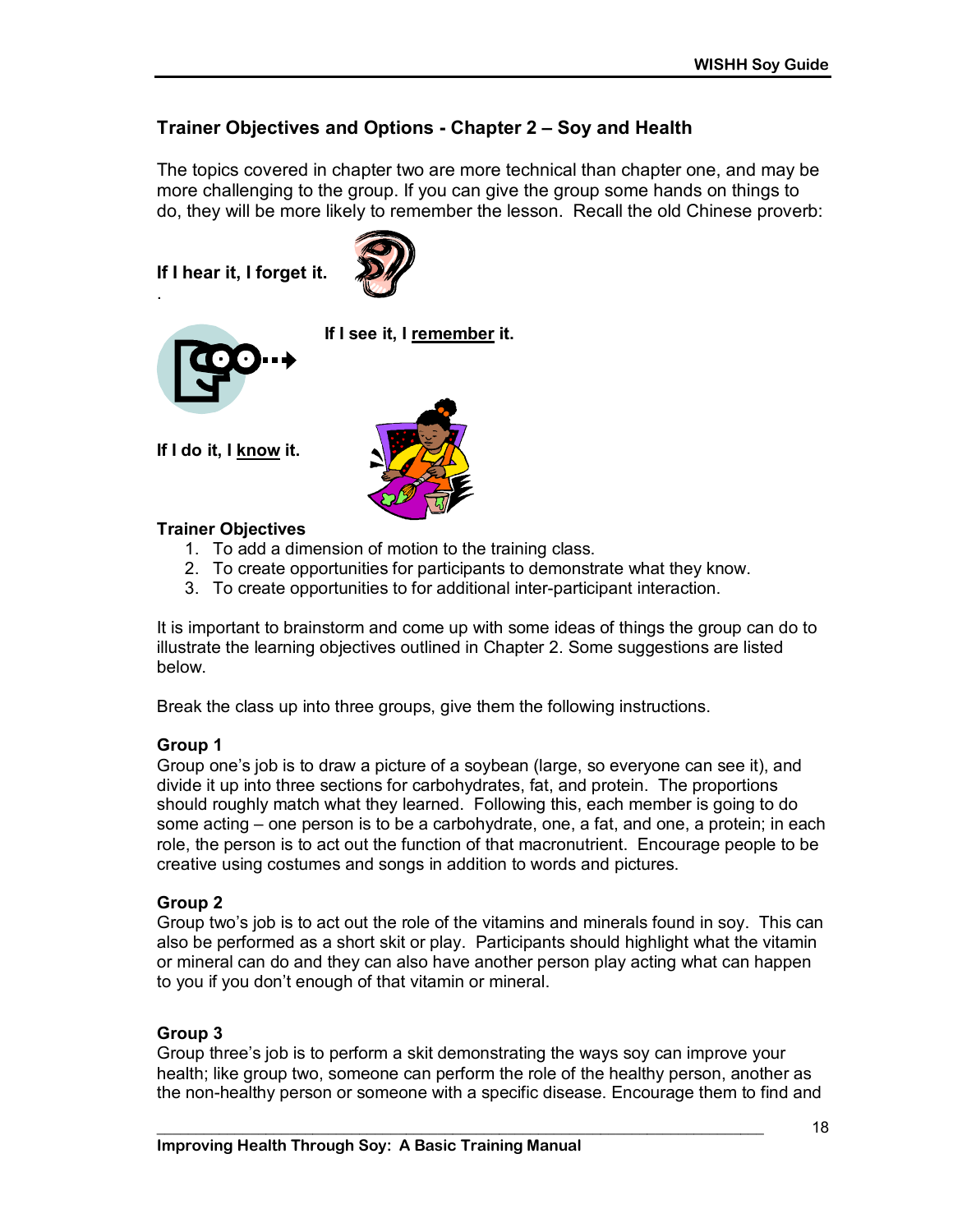use props. Also let them ask questions if they are unsure of the manifestations of certain illnesses.

#### Discussion Questions.

Ask a few questions after each group performs their skit or carries out their exercise that highlight the lessons that were to be learned. Allow other participants to answer the questions or to correct their colleagues if a question is answered incorrectly or incompletely. Be more of a facilitator and less of a teacher during this exercise.

#### Materials Needed;

Flip chart paper and markers, or chalk board and chalk. Encourage participants to look for informal props in the room and yard. If near a kitchen, get permission from the owner to use items from the kitchen as props.

#### Time Needed.

Approximately one hour to one and a half hours is needed for this exercise. It's important to give the group enough time to work through the exercise on their own and develop fun and creative skits. Build in time for these types of exercises. It is essential to allow the group to move around; it creates more energy within the participants and in the room as a whole. Hands-on exercises will help them learn (know and remember) the key messages.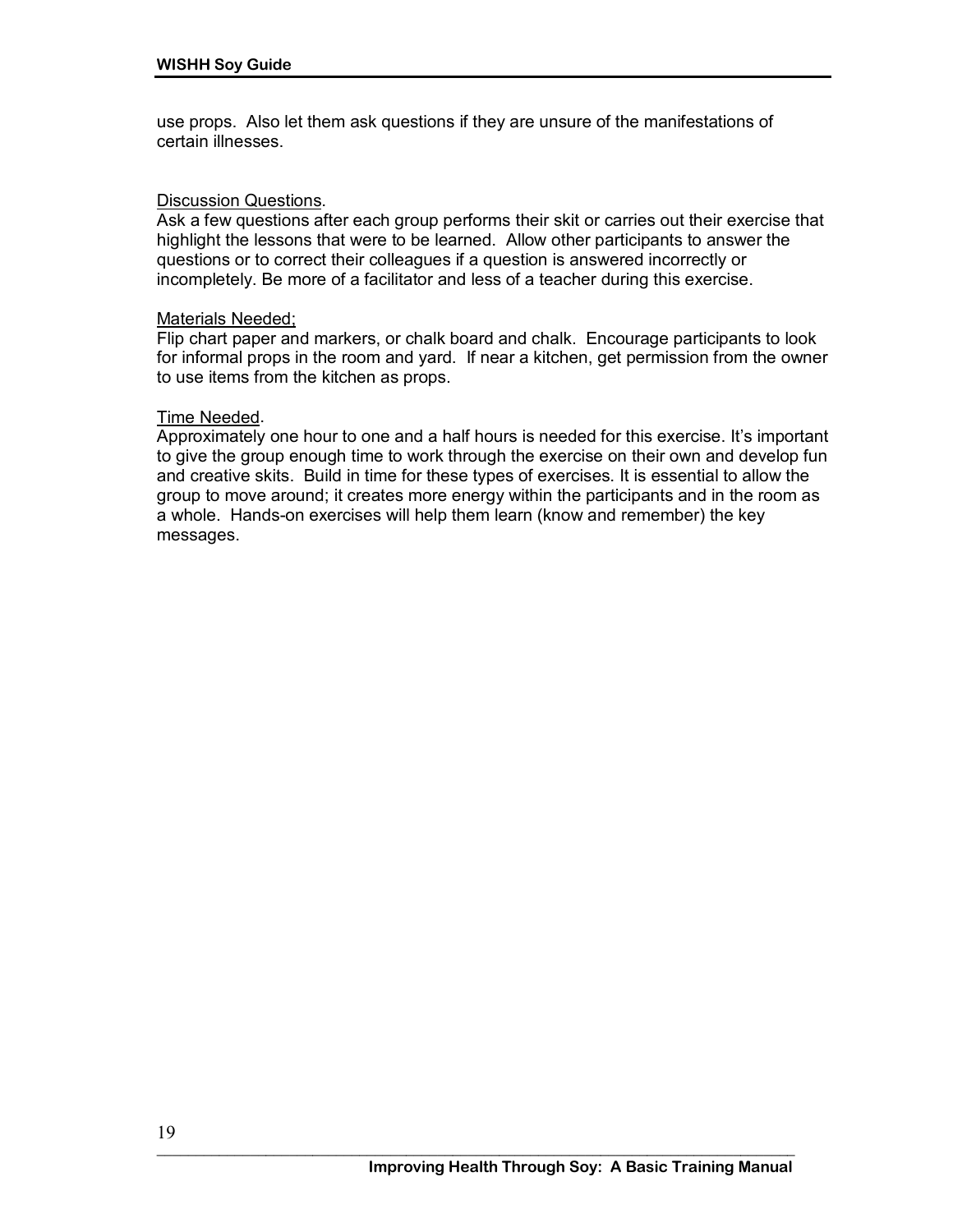# **Chapter 3 - Hygiene**

- **A. Personal Hygiene**
- **B. Hygiene of Establishments**
- **C. Hygienic Handling of Food**

#### **Pre-Test**

#### **On a separate sheet of paper, answer the questions.**

**\_\_\_\_\_\_\_\_\_\_\_\_\_\_\_\_\_\_\_\_\_\_\_\_\_\_\_\_\_\_\_\_\_\_\_\_\_\_\_\_**

- 1. List four practices that are important in good personal hygiene.
- 2. As a food preparer, what are three ways to keep your kitchen or work area safe and clean?
- 3. Name three important practices in preparing, cooking and storing food safely.

Many of you are food preparers and some of these answers may have come easily to you. There are numerous ways to keep ourselves, our food and our kitchens clean and safe. This chapter may alert you to a few new ways, or remind you of things you may have forgotten about.

**\_\_\_\_\_\_\_\_\_\_\_\_\_\_\_\_\_\_\_\_\_\_\_\_\_\_\_\_\_\_\_\_\_\_\_\_\_\_\_\_\_\_\_\_\_\_\_\_\_\_\_\_\_\_\_\_\_\_\_\_\_\_\_\_\_\_\_\_** 

#### **Learning Objectives**

*By the end of the chapter, readers should be able to:* 

- 1. List at least four practices important in good personal hygiene.
- 2. List at least three ways to keep the work area safe and clean.

**\_\_\_\_\_\_\_\_\_\_\_\_\_\_\_\_\_\_\_\_\_\_\_\_\_\_\_\_\_\_\_\_\_\_\_\_\_\_\_\_\_\_\_\_\_\_\_\_\_\_\_\_\_\_\_\_\_\_\_\_\_\_\_\_\_\_\_\_\_\_\_\_\_\_\_\_\_\_** 

3. List at least three important practices in preparing, cooking and storing food safely.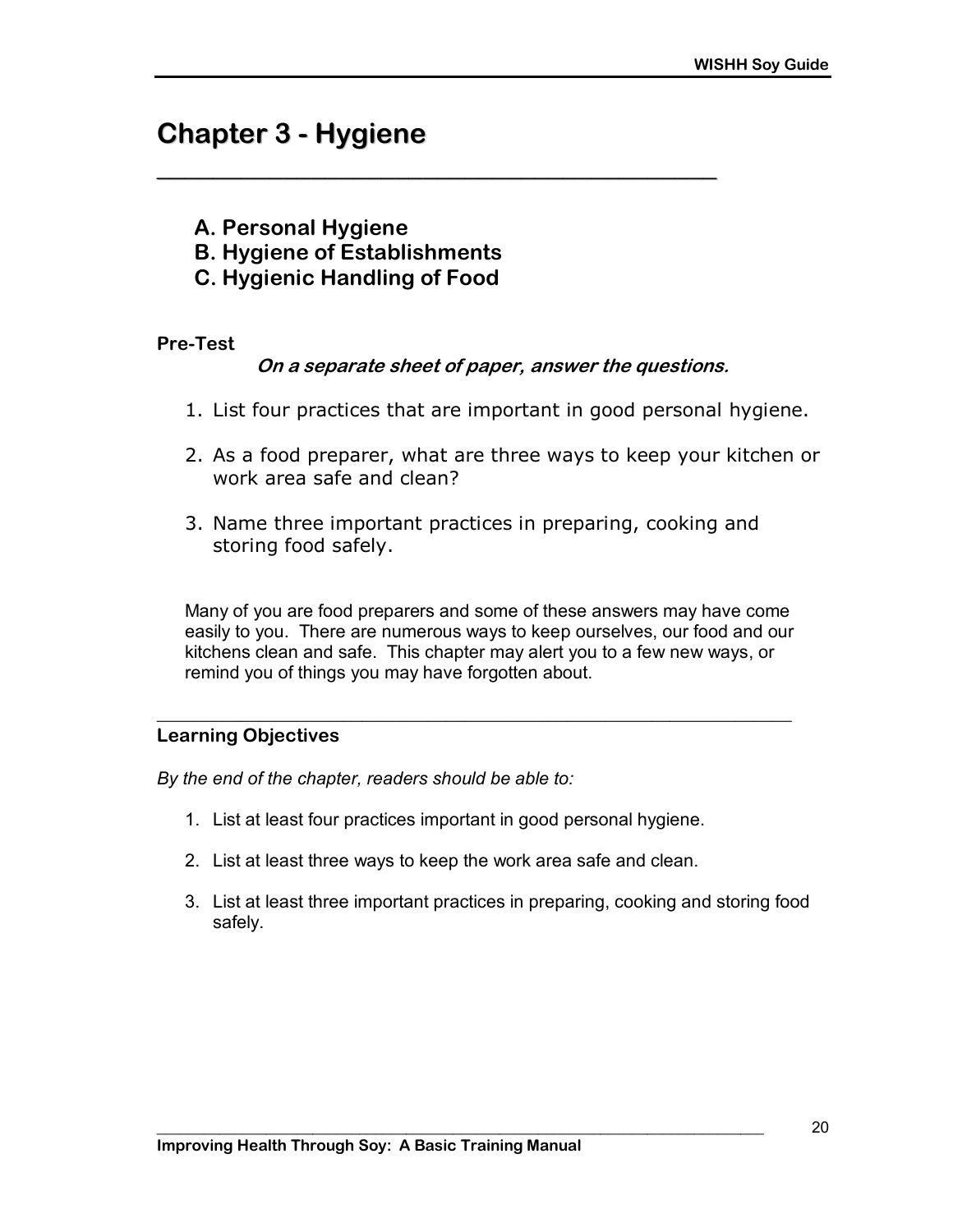# **Good Hygiene and Soy**

We learned in the previous chapters that soy can contribute to a healthy diet. However, just as important is the hygiene of the environment we live and work in, as well as our own personal hygiene. The health benefits of soy can be negatively affected by an unclean environment, poor personal hygiene and improper food handling practices.

# **Personal Hygiene**

Good personal hygiene is necessary for good health. Good personal hygiene can help prevent the spread of bacteria and germs from the body or clothing to food. It is the responsibility of all food handlers to know and practice basic personal hygiene. Food handlers can protect themselves and others by washing their hands, keeping their nails clean and short and wearing protective clothing and accessories such as gloves and hair nets.

#### **Hands**

 Hands should be kept clean at all times. Hands should be washed thoroughly with soap and warm water for at least 20 seconds:

- before beginning work
- before serving food
- after going to the toilet
- after helping children go to the toilet
- after changing diapers or nappies
- after handling raw foods
- after coughing or sneezing
- after drinking or smoking
- after touching any part of the body

**Do not dry hands on your clothes as they may be dirty.** Dry hands on a clean towel or shake to air dry.



*Picture credit: David Werner, 1992.* 

#### **Fingernails**

Fingernails can trap dirt that can spread germs and disease. To prevent this, you should:

- keep fingernails short
- wash them thoroughly with a nail brush
- do not wear nail polish

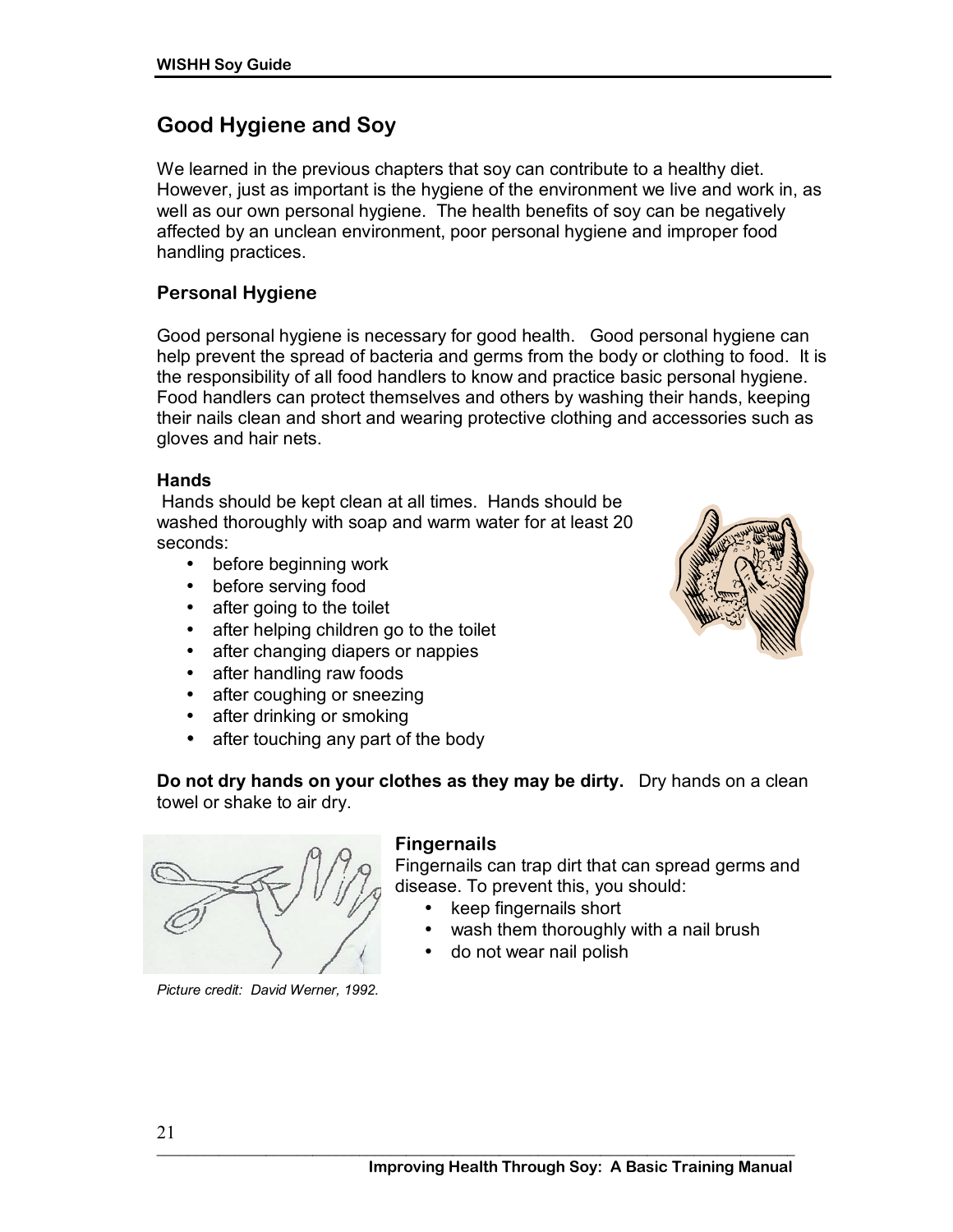**Jewelry** 



Jewelry can also trap dirt and spread germs to food and work areas. Dangling adornments (necklaces, bangles) could fall off the body and into the food; these items should not be worn.

While preparing food, don't wear jewelry, including wedding rings.

#### **Hair**

Hair should be kept clean. Disposable hair nets should be used whenever available. They should completely cover the head when worn.

#### **Protective clothing**

Protective clothing is meant to protect the food from you, and not you from the food! Protective clothing should:

- be clean
- be light in color
- be loose fitting
- include closed shoes with comfortable heels

#### **Health**

Employees and those handling food should not work when sick. Even those with mild colds and fevers can pass germs on to students and customers.

Infected wounds, cuts, scratches and boils must be cleaned and covered with a bandage. Cuts, scratches or wounds on the hands must also be covered with gloves in addition to the bandage.

Smoking, eating and drinking is **never** allowed in the food preparation area.

Avoid coughing or sneezing over food.

#### **Disposable Gloves**

Disposable gloves should be worn if available.

• Wash hands before gloves are put on; hands must also be washed when gloves are taken off



- Disposable gloves should not be re-used
- Change gloves as often as necessary to protect from spreading germs and bacteria

**\_\_\_\_\_\_\_\_\_\_\_\_\_\_\_\_\_\_\_\_\_\_\_\_\_\_\_\_\_\_\_\_\_\_\_\_\_\_\_\_\_\_\_\_\_\_\_\_\_\_\_\_\_\_\_\_\_\_\_\_\_\_\_\_\_\_\_\_\_\_\_\_\_\_\_\_\_\_** 

• Gloves should be discarded when damaged or soiled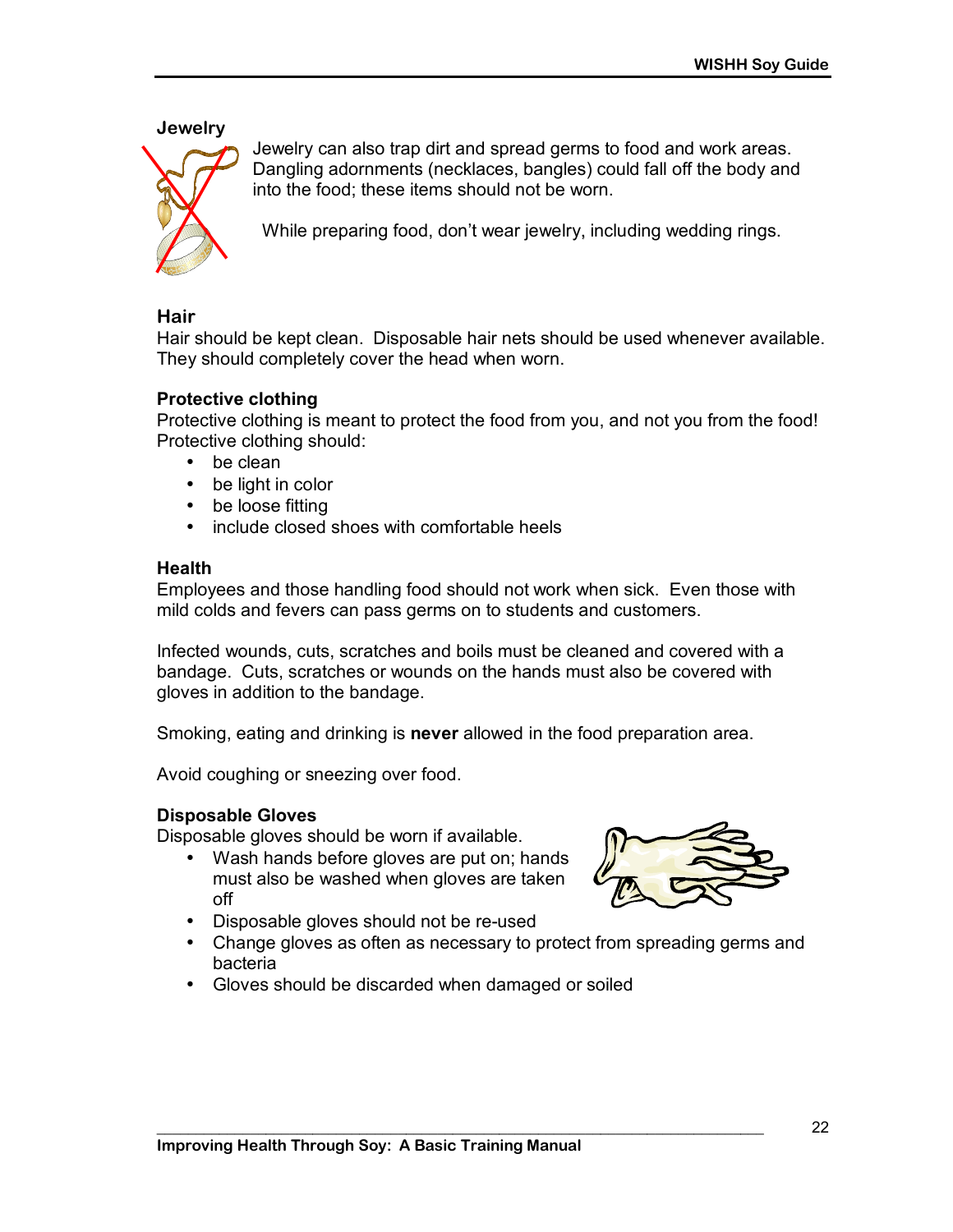### **B. Hygiene of Establishments**

Where ever food is prepared, in institutions, eating-houses, informal cafes, restaurants or even on the roadside, basic hygiene practices must be followed to prevent making customers' ill and causing disease outbreaks.

All food contact services must be washed, rinsed and when possible, sanitized.



**Rinse:** Thoroughly rinse off soap and film.

**Sanitize**: If available, dilute chlorine bleach in water and wipe down area. Do not rinse again.

**Drying:** Air dry only. Do not wipe.



The following recommendations on eating houses, street vendors and informal cafes are provided by WHO, 2003:71-73:

*Eating houses, restaurants and areas where food is prepared for others, should have clean water for washing and drinking. If the establishment has customers, there should be* 



*separate sanitation facilities away from the kitchen area for cooks, food handlers and customers.* 

*Street vendors should be legal (and regulated by local health authorities). They should be located close to water points and sanitation facilities in order to keep food, hands and cooking surfaces clean.* 

*Kitchen and eating areas must be kept clean and free of vermin and insects.*



*Establishments should be well-ventilated with adequate lighting. Procedures for dealing with fires and accidents should also be well established.* 

If cold storage is available, avoid overloading the cold storage unit; Refrigerators should be cleaned frequently and spills wiped up immediately.

Drying towels and clothes that come in contact with dished and utensils should be changed every day.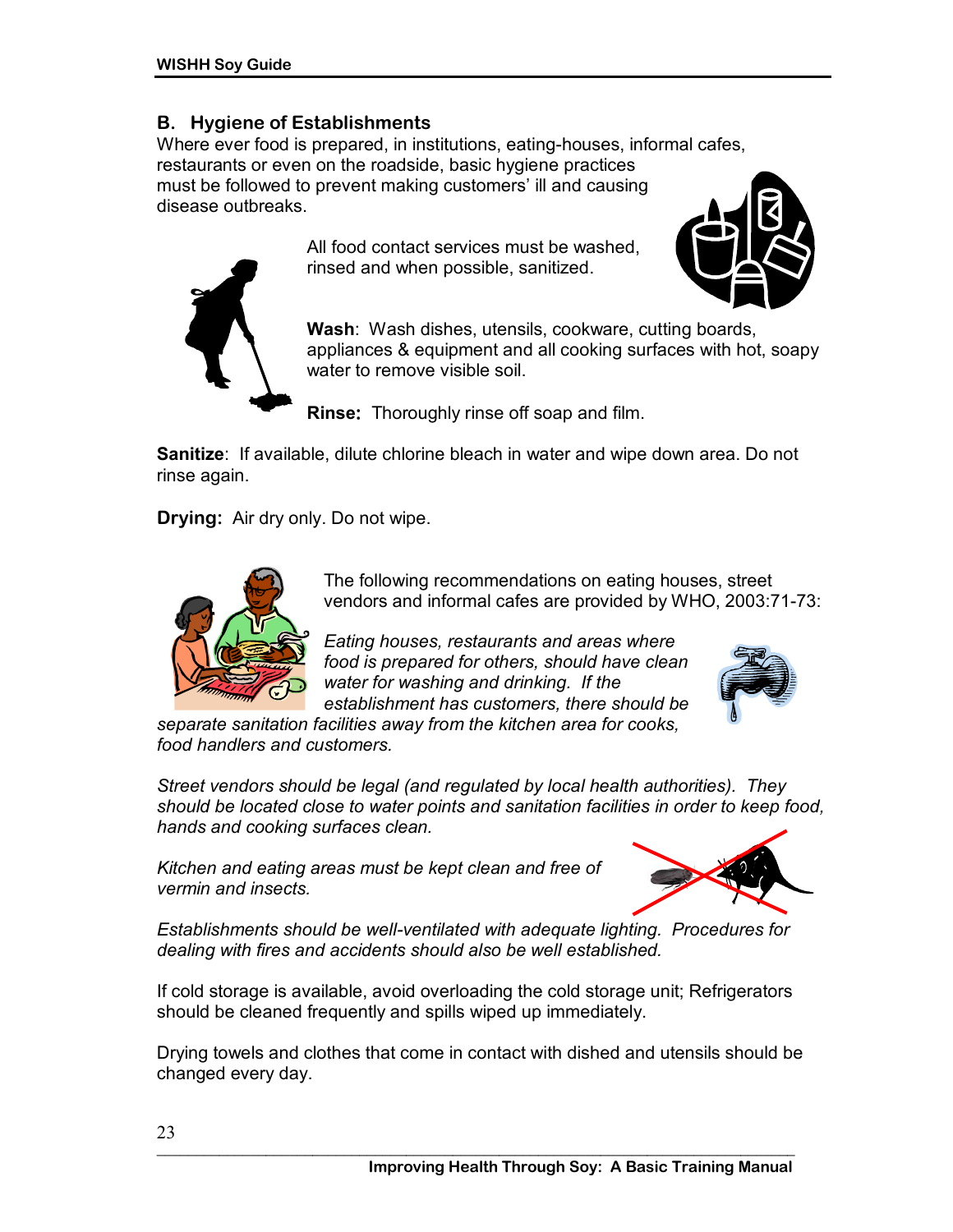# **C. Hygienic Handling of Food**

The way food is prepared and handled is also important in preventing the spread of bacteria and causing others to become sick. It is not enough maintain good personal hygiene and keep food preparation areas clean; food must also be prepared and handled safely.



Here are some important practices to keep in mind when preparing, cooking and storing food:

**REMINDER**: Wash hands thoroughly before preparing, handling and eating food.

**REMINDER**: Wash and keep food preparation surfaces, utensils and dishes clean.



- Keep food covered and stored away from insects, flies, rodents and other animals.
- Wash all fruit and vegetables with clean water before eating, cooking or serving.
- Avoid letting raw food come into contact with cooked food.
- Ensure that all food is cooked thoroughly, especially meats, chicken and eggs.
- Do not eat raw eggs or foods that contain raw

eggs.

- Use safe water for drinking, cooking and cleaning dishes and utensils.
- Thoroughly defrost frozen meat and poultry before cooking.
- Discard all drips accumulated during defrosting of meat and poultry; thoroughly clean all soiled surfaces.
- Serve all food immediately after preparation, especially if it cannot be kept hot.
- Cooked food should be kept hot, at least 60° (HOT FOOD HOT).
- Cooked food should not be touched by hand.

# *If refrigeration is available:*

- Avoid storing cooked foods unless you have access to a refrigerator
- Refrigerate cooked food to at least 10 C°
- Refrigerate cooked food in shallow containers
- Cold food should be kept cold (COLD FOOD COLD)

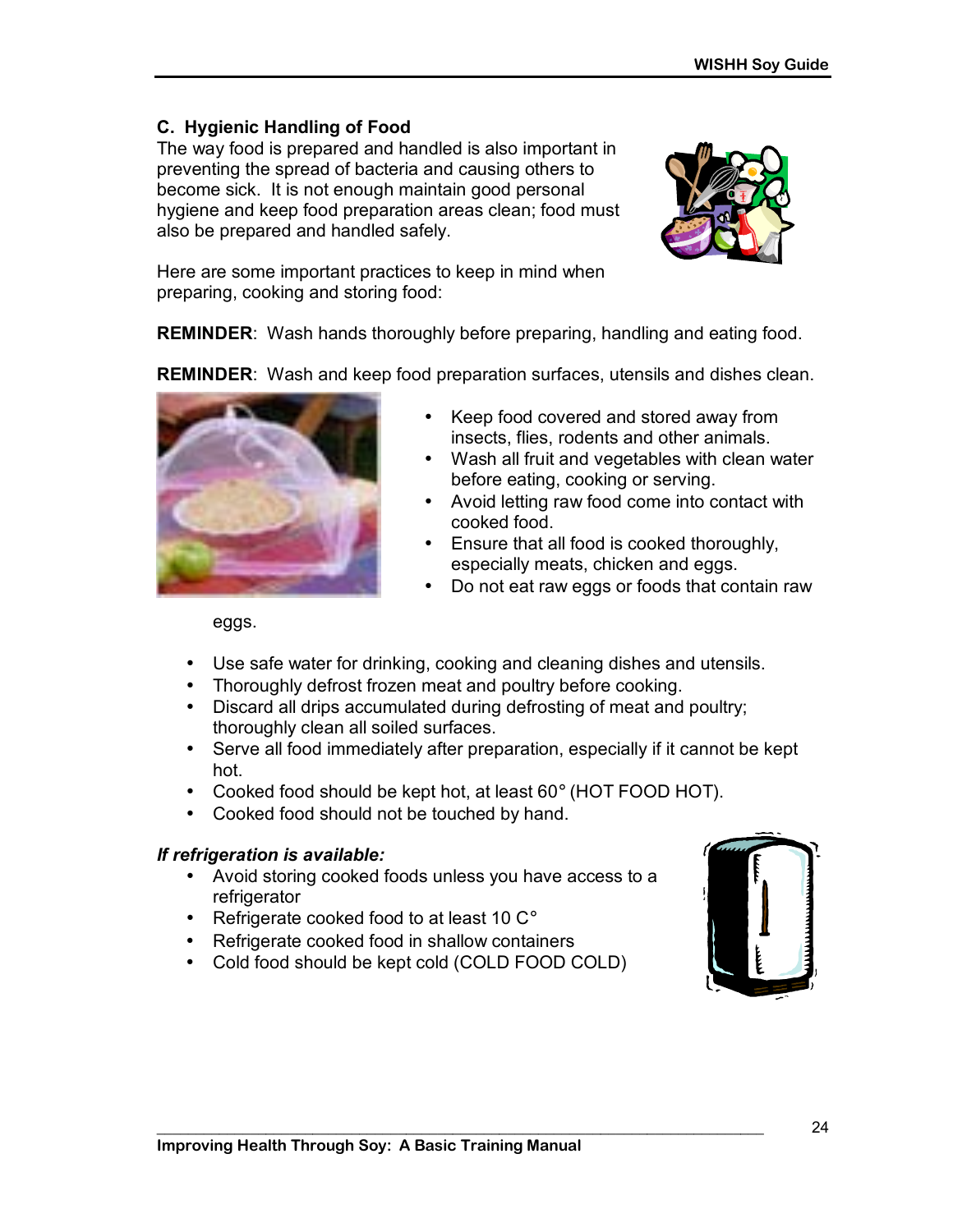# **Tips on dry storage**

Dry storage areas should be well-ventilated, well-lit, clean and protected from pests as well as excessive heat and moisture.

- Foods should be rotated; foods placed in dry-storage first, should be used up first (practice FIRST-IN, FIRST-OUT).
- Keep all food containers covered.
- Clean up all spills immediately.
- Do not place any food items on the floor.
- Do not store trash or garbage cans in food storage areas.
- Cereal and grain products attracts vermin and pests and can easily become moldy; do not store for prolonged periods of time.
- Always wipe canned goods with a clean cloth before opening.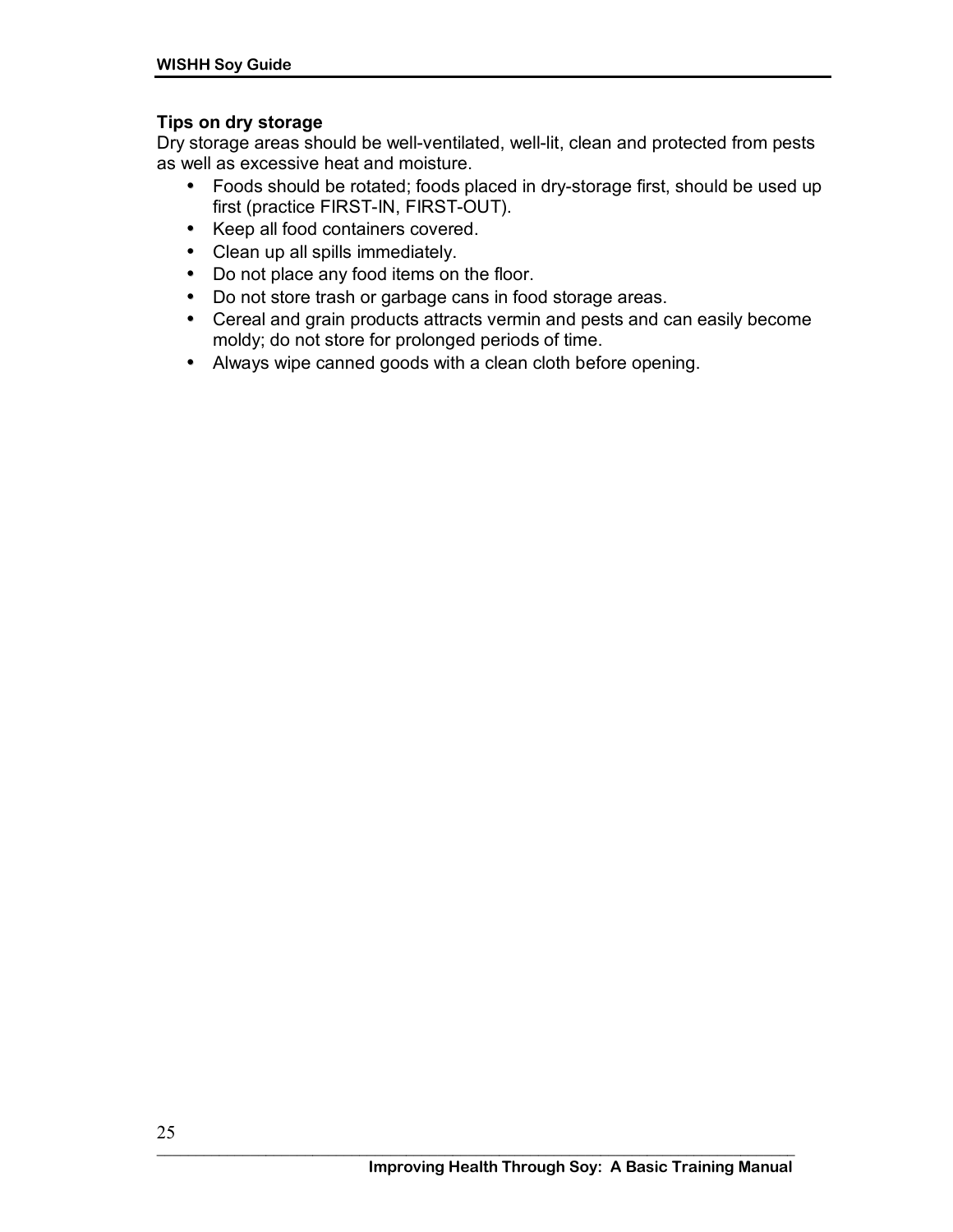# **Chapter 3 - Hygiene**

Now that you've learned a few new things in promoting good hygiene, answer the following questions again. Try to include some new things that you've learned.

Be sure to cover up the answers at the bottom of this page.

# **Post-Test**

### **On a separate sheet of paper, answer the questions.**

- 1. List four practices that are important in good personal hygiene.
- 2. As a food preparer, what are three ways to keep your kitchen or work area safe and clean?
- 3. Name three important practices in preparing, cooking and storing food safely.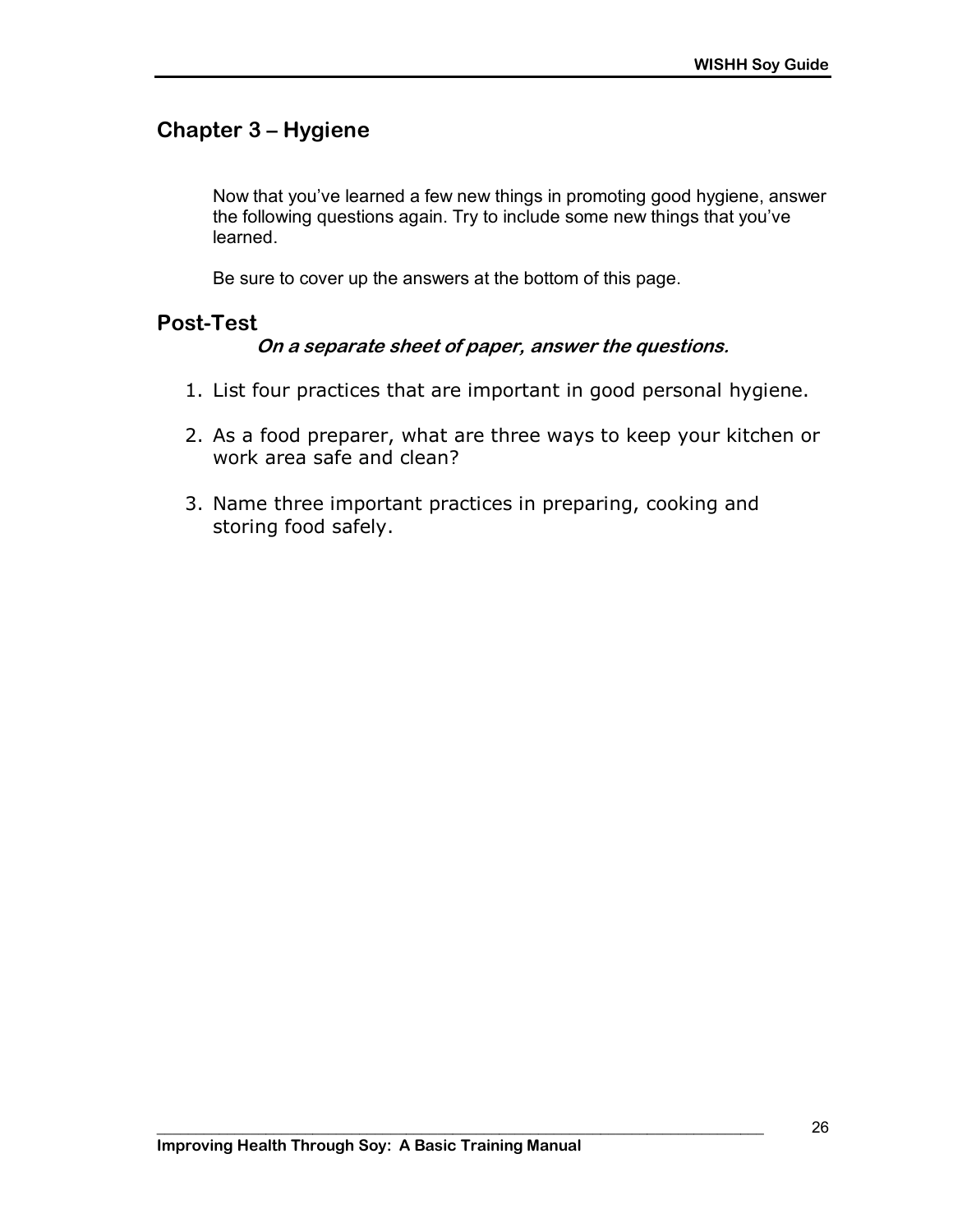#### **Answer Key - Chapter 3:**

- 1. List four practices that are important in good personal hygiene. There are a number of practices important to good hygiene. These include:
	- a. Washing hands frequently and thoroughly for at least 20 seconds
	- b. Washing hands properly at key times
	- c. Not handling food when sick
	- d. Keeping cuts and wounds covered
	- e. No smoking, eating or drinking in food preparation areas
	- f. No wearing jewelry in food preparation areas
	- g. Using hairnets and disposable gloves properly and whenever available.
	- h. Wearing clean clothes
- 2. As a food preparer, what are three ways to keep your kitchen or work area safe and clean?
	- Washing all dishes, utensils and work surfaces with hot, soapy water
	- Keeping areas clean and clear of debris
	- Keeping areas free of vermin and insects
	- Make sure the area is well-lit and ventilated
	- $\bullet$  Use cold storage areas properly  $-$  do not overload
	- Wipe up spills immediately
- 3. Name three important practices in preparing, cooking and storing food safely.
	- Keep food covered
	- Wash all fruits and vegetables with clean water before eating, cooking or serving
	- Do not let raw food touch cooked food
	- Serve cooked food immediately
	- Use safe water for drinking, cooking and cleaning
	- Keep hot food hot
	- Keep cold food cold
	- Do not place food items on the floor
	- Rotate goods; do not store for prolonged periods of time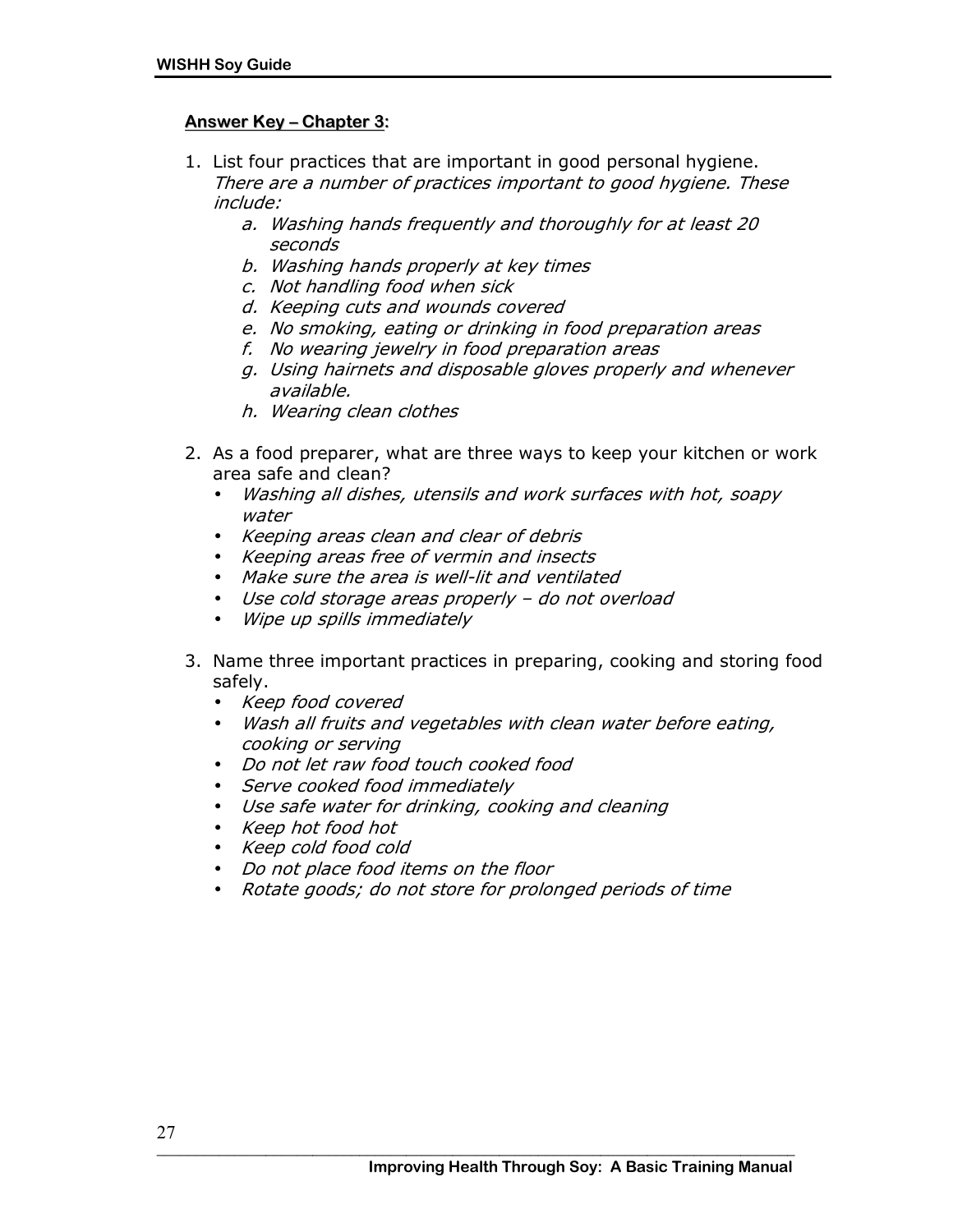# **Supervisor Checklist - Chapter 3 Hygiene**

For use in institutions, restaurants, informal restaurants, cafes and other places where food handlers prepare food for others**:** 

| <b>Supervisor hygiene checklist</b>                                    | <b>No. of Observations</b> |           |
|------------------------------------------------------------------------|----------------------------|-----------|
|                                                                        | <b>YES</b>                 | <b>NO</b> |
| PERSONAL HYGIENE                                                       |                            |           |
| Are food handlers washing hands before beginning work?                 |                            |           |
| Are food handlers wearing clean clothes?                               |                            |           |
| Are food handlers wearing jewelry (i.e. watches, dangling              |                            |           |
| necklaces, bracelets, rings etc.)?                                     |                            |           |
| Are food handlers observed scratching head, face or body?              |                            |           |
| If yes, did they immediately leave the area and wash hands?            |                            |           |
| Are fingernails of food handlers short and clean?                      |                            |           |
| Do food handlers have any uncovered cuts or scratches?                 |                            |           |
| Does anyone appear to be sick (coughing, fever, sneezing etc.)?        |                            |           |
| Are food handlers observed eating in the food preparation area?        |                            |           |
| Are instances of spitting (on floors, in sinks etc.) observed?         |                            |           |
| Are hairnets being worn (if available)?                                |                            |           |
| Are gloves being used (if available)?                                  |                            |           |
| Are gloves changed after becoming soiled?                              |                            |           |
|                                                                        |                            |           |
| <b>HYGIENIC HANDLING OF FOOD</b>                                       |                            |           |
| Is food stored in pans or containers on the floor?                     |                            |           |
| Is food kept covered?                                                  |                            |           |
| Are fruits and vegetables washed before use?                           |                            |           |
| Are canned goods wiped clean before being opened?                      |                            |           |
| Is raw food kept separately from cooked food?                          |                            |           |
| If food reheated to at least 70° C (use thermometer)?                  |                            |           |
| Are cooked foods served, eaten or stored immediately?                  |                            |           |
|                                                                        |                            |           |
|                                                                        |                            |           |
| <b>Hygiene of Establishments</b>                                       |                            |           |
| Is the area clean and dry, free from dust and dirt?                    |                            |           |
| Are dishes, utensils and cutting boards being washed with hot,         |                            |           |
| soapy water?                                                           |                            |           |
| Are vermin or insects observed in the kitchen or food storage          |                            |           |
| areas?                                                                 |                            |           |
| Are there visible spills in the refrigerator, on shelves or on floors? |                            |           |
| Is the kitchen kept clean in all areas?                                |                            |           |
|                                                                        |                            |           |

#### **Address any negative observations immediately.**

**Source**: Adapted from htttp://www.allfoodbusiness.com/forms To build your own forms, go to: www.dupagehealth.org/safefood/insdustry/qa/inspect1.asp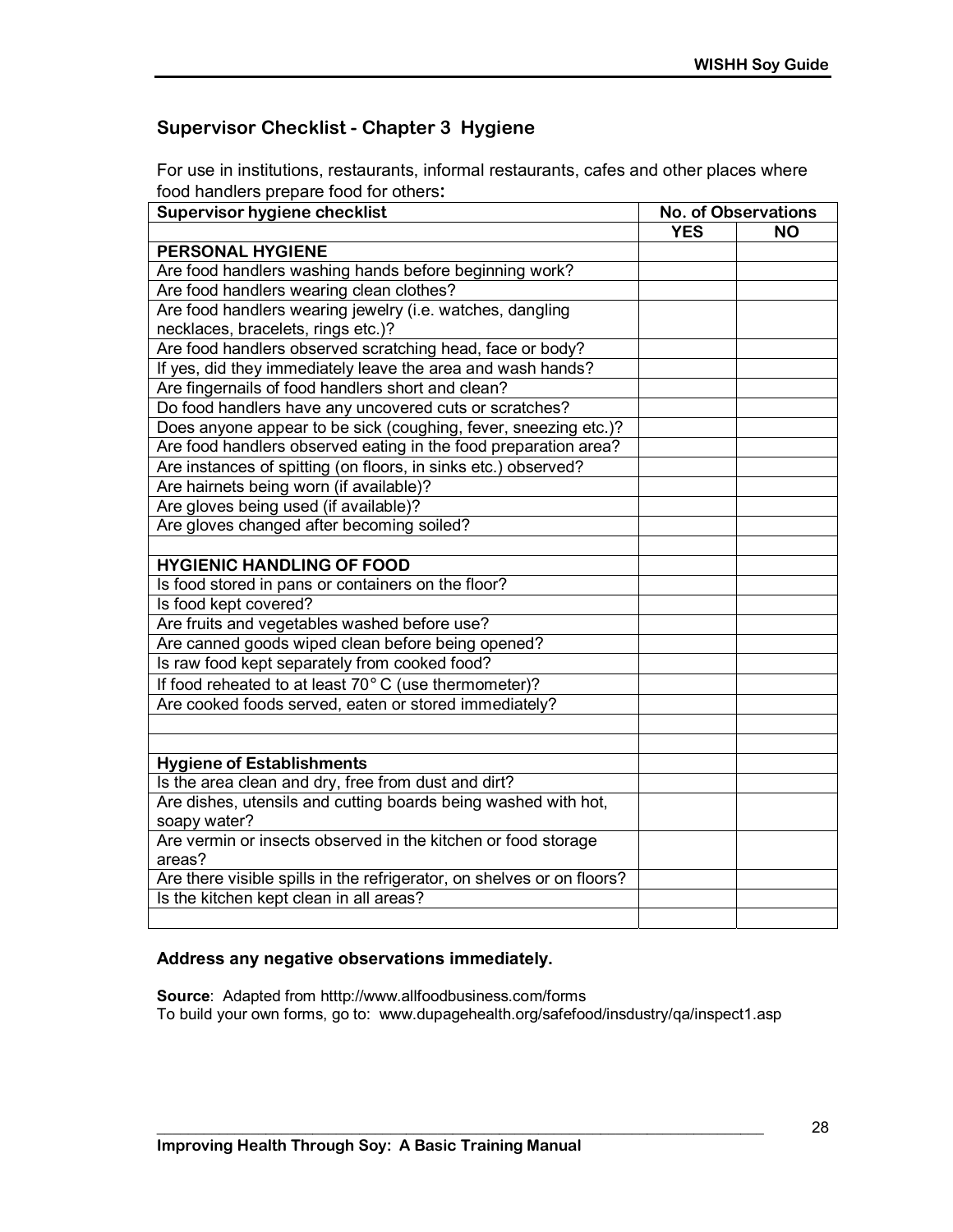# **Trainer Objectives and Options - Chapter 3 – Hygiene**

There are many important key practices for participants to know and adopt in chapter three. The training option illustrated below, allows for some hands-on participation to demonstrate key skills without having to use up to much time.

#### Objectives:

- 1. To illustrate key behaviors corresponding to the training objectives.
- 2. To add some dimension of movement to the training class.
- 3. To encourage use of checklists for critiquing behavior.

#### Procedures:

- $\circ$  Identify one or two outgoing participants ahead of time (perhaps someone who excelled in the earlier skits, and someone who appeared to understand the key messages of chapter three).
- o Explain the role the two participants will play. They are food handlers in a busy restaurant. They are going to (pretend to) make a certain soy recipe (trainer can decide) together. You may want to take them into an actual kitchen if one is available, so that some props can be used.
- o On two note cards (or sheets of paper), list out the behaviors, positive and negative you want them to act out. One person could demonstrate all the positive behaviors, the other, all the negative behaviors. However, it is a stronger learning exercise if you mix it up for the observers. For example:

Food Handler #1 Begin work without washing hands Have visible dirt on clothes Make point of putting on hairnet Make point of putting on gloves Make point of keeping food covered while making the recipe Light up a cigarette while working Place pan of food on the floor nearby

Sneeze into food

Food Handler #2 Wear dangling necklace and watch to work Wash hands before beginning to handle food Dry hands on pants Take a cigarette break away from food area but 'forget' to wash hands upon returning to work Wash cutting board with hot soapy water after cutting meat on it, but before using it for anything else Spit on floor near food handler #1 Pick the pan of food off the floor and scold food handler #1 Cough into sleeve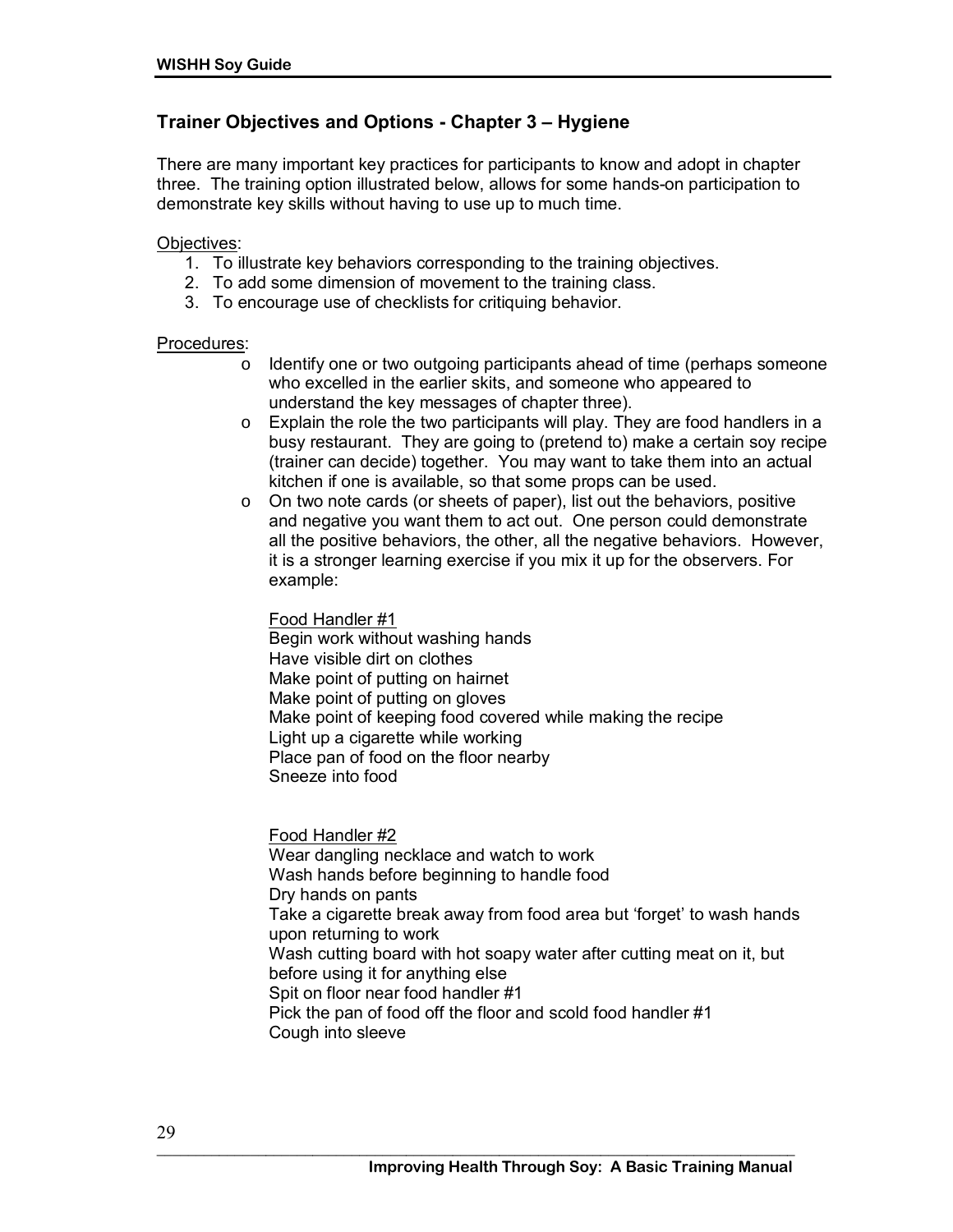- $\circ$  Take ten minutes or so and let the two food handlers review their role. See what other behaviors they want to add. Encourage them to improvise as they go along.
- $\circ$  While the two food handlers are reviewing their role, explain what the rest of the class will do. The rest of the class will become the 'supervisors'. They will observe and record the positive and negative behaviors of the two food handlers. If possible, give them actual checklists to follow (photocopy the checklist from chapter 3); if a photocopier is not available, have them write down positive and negative behaviors they observe.

#### Discussion:

After the food handlers have worked in their kitchen for around ten minutes, ask them to stop but to stay where they are.

- $\circ$  Go around the room and have each 'supervisor' identify a positive behavior (until all the positive behaviors have been identified); see if the food handlers have anything to add.
- o Following the same format, ask the supervisors to identify all of the negative behaviors (this is more fun, and easier, so have them identify the positive behaviors first). After the list has been exhausted, see if the food handlers have anything else to add.
- $\circ$  Ask the group which of the negative behaviors they've used before while preparing food? Which negative behaviors do they think will be the hardest to stop doing?
- $\circ$  Did the checklist help remind them what to look for? Will they use the checklist in their own jobs?

#### Time required:

Approximately 45 minutes, including preparation and discussion.

#### Materials required:

Copies of checklists or paper and pencils (could be done without props; students could mentally observe, but the exercise might be less useful that way). Kitchen and kitchen props if possible, but could be completely improvised.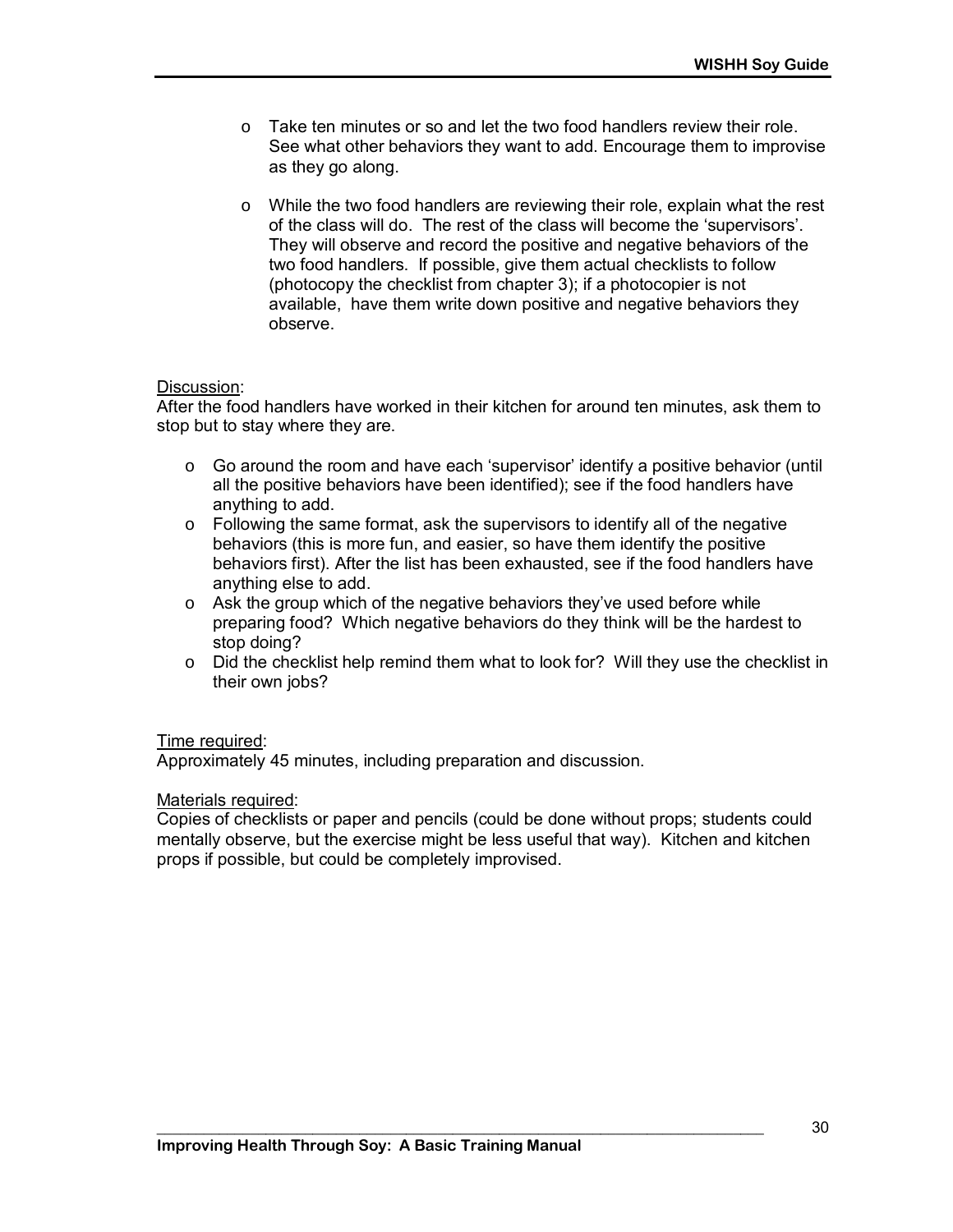# **Chapter 4 ñ Using Soy Foods**

### **Pre-Test**

**On a separate sheet of paper, answer the questions.** 

- 1. Name two ways you can use whole soybeans.
- 2. What are two ways soy flour can be used?
- 3. How can textured soy protein be used?
- 4. Name two ways soy protein concentrate can be used?

If you are not familiar with soy, these could be very challenging questions! Donít worry, these next few pages will introduce you to many different uses of some common soy products.

#### **\_\_\_\_\_\_\_\_\_\_\_\_\_\_\_\_\_\_\_\_\_\_\_\_\_\_\_\_\_\_\_\_\_\_\_\_\_\_\_\_\_\_\_\_\_\_\_\_\_\_\_\_\_\_\_\_\_\_\_\_\_\_\_\_\_\_\_ Learning Objectives**

**By the end of the chapter, readers should be able to:** 

- **1. Identify two ways whole soybeans can be used.**
- **2. Identify two ways soy flour can be used.**
- **3. Identify two uses for soy protein isolates.**
- **4. List two uses of textured soy protein.**
- **5. List two uses of soy protein concentrates.**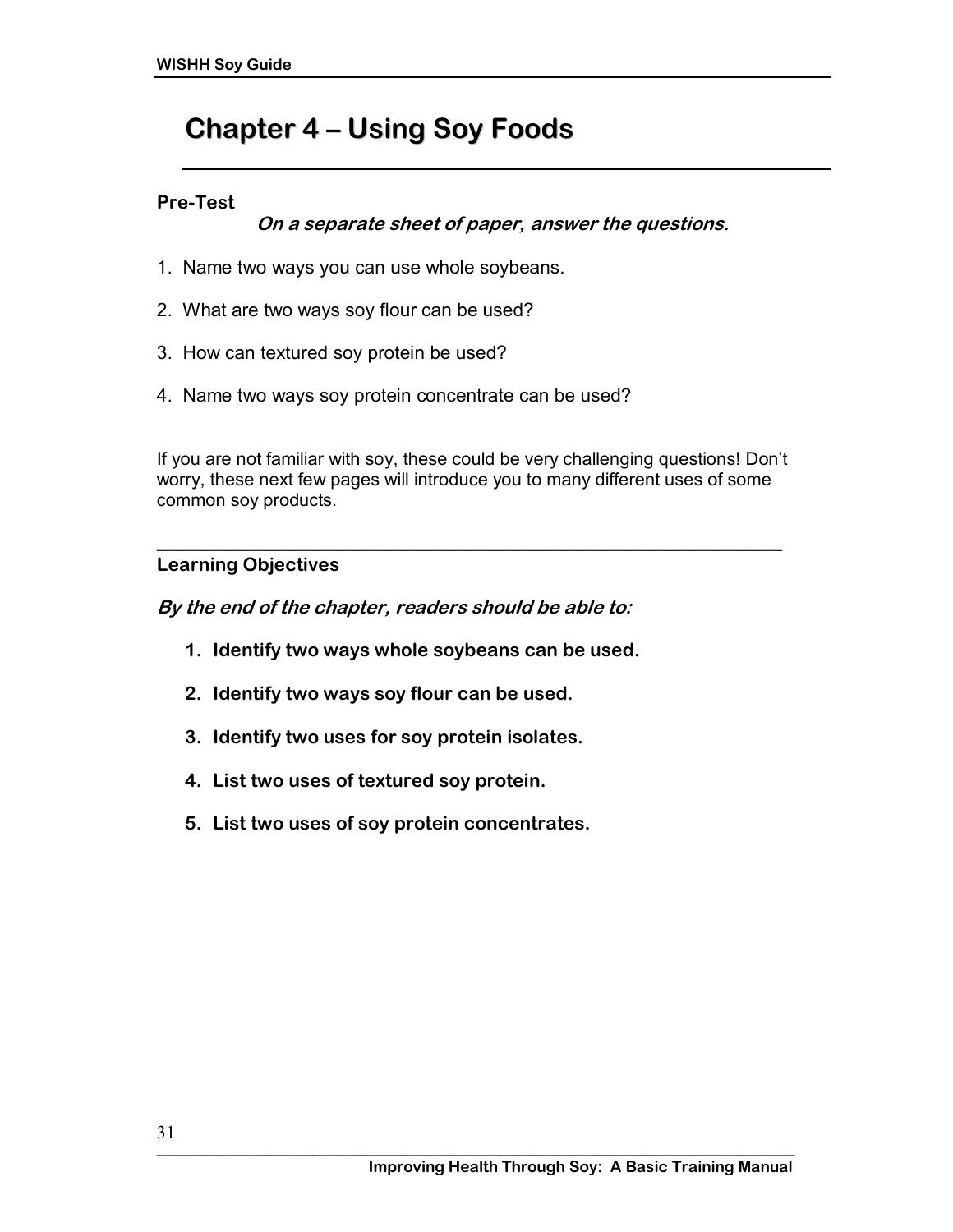# **Utilizing Soy Foods**

In Chapter One we were introduced to soybeans and some common soy ingredients that are now widely available. In this chapter we'll look at whole soybeans and key soy ingredients in greater detail and learn how to incorporate them into our daily diet.



#### **Whole Soybeans**

Whole soybeans are used in many dishes. They are also the starting point for soymilk. Soybeans are harvested when they are mature and dry. They are mature when they become hard and dry in the pod.

Soybeans are blanched before cooking to prevent the 'beany' flavor that some people do not care for. Blanching destroys an enzyme called lipoxygenase that is responsible for

*Blanch* – to scald

**Tips on using whole soybeans:**

- **Dry soybeans can be stored in airtight containers for long periods**
- **Whole soybeans should be soaked up to 8 hours before cooking; 4 cups of water for each cup of soybeans**
- **After soaking, drain and rinse beans**
- **Place in fresh water (4 cups of water for each cup of beans; tender or otherwise at a 1:4 ratio)**
- **Bring to a boil, reduce heat and skim off excess foam**
- **Simmer beans for approximately 3 hours or until tender**
- **Sodium bicarbonate can be added to the soaking beans to improve texture and reduce coking time USB: 2004: 20**

**Look for the following recipes using whole soybeans in this guide: Soybean Soup Cocoa Soy Pudding Soy-potato Weaning Soup** 

the beany flavor. Do not eat soybeans raw. Soybean must be cooked to destroy the protease inhibitor found in soybeans. Heat treatment is necessary to decrease the activity of the inhibitors and to improve the digestibility of the soybeans. Soybeans can also be soaked in sodium bicarbonate to improve their texture and to reduce cooking time (USB, 2004:20). Whole soybeans can be dry, canned or green.

Green whole soybeans are also known as edamame. These are a special variety of soybean that are a bit sweeter and larger than regular soybeans. They can be purchased in the pod and then cooked and consumed. Canned soybeans are already cooked and come in the black or yellow varieties.

**Whole soybean uses**: Whole soybeans can be soaked, ground and cooked to be made into soymilk. They are also eaten as edamame, or eaten fresh and whole (after cooking) or out of a can.

*Image courtesy of ASA, B. Callanan, 2003* 

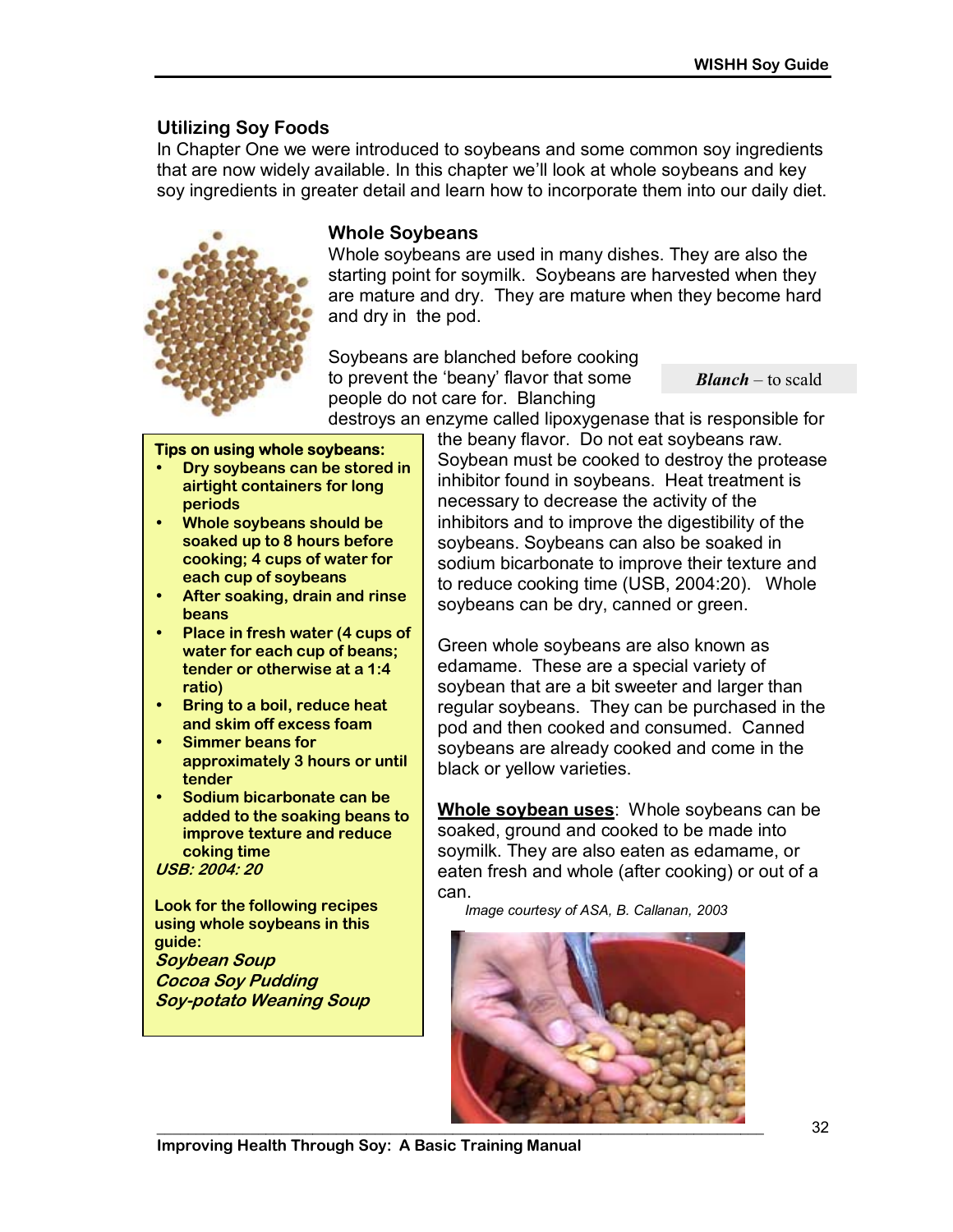### **Soy Flour**

Soy flour is made from roasted whole or dehulled soybeans that are then ground into a fine powder. Defatted soy flour, at 50% protein, is high in nutrition. Full-fat soy flour is less concentrated and contains approximately  $35 - 40\%$  protein (USDA) National Nutrient Database for Standard Reference and Soyfoods Association of North America).

Soy flour is often used to fortify other foods by blending it with other flours. Most any recipe using flour can substitute 15% to 25% of the flour with soy flour. There are two kinds of soy flour: full-fat and defatted. Full-fat soy flour contains all of the natural oils found in whole soybeans. Defatted soy flour has

*Gluten* – a sticky, nutritious mixture of proteins giving bread it's tough elastic quality

the fats removed during processing. Both types of flour add a protein boost to any recipe, but defatted soy flour is more concentrated and has even more protein. Full-

#### **Tips on Using Soy Flour**

- **Sift or stir soy flour before using as it tends to get packed down in the container**
- **Products baked with soy flour may brown more quickly, so consider lowering your oven temperature slightly**
- **Store full-fat soy flour in the refrigerator or freezer**
- **Defatted soy flour can be stored on the shelf (for 3 to 12 months if in a dry cool place)**
- **Soy flour can also be used to thicken cream sauces and gravies**

**(Source: USB, 2004:14)** 

**Look for the following recipes using soy flour in this guide: Soy Bread Fortified Soy Tea Biscuits Soy Sweet Potato Baby Food** 

fat soy flour should be stored in the refrigerator or freezer while defatted soy flour can be stored on the shelf.



*Image courtesy of ASA, B. Callanan, 2003* 

Soy flour is gluten-free and therefore cannot replace all of the flour in a recipe. Yeast breads can substitute up to 15% of the flour with defatted



soy flour, while non-yeast breads and other recipes can substitute up to 25% of the flour with soy flour. (USB, 2004:14).

**Soy flour uses**: You can substitute 15 -25% of the flour in most any recipe, improving the nutritional content; it is often used to fortify other foods.

*The use of soy-fortified wheat flour can add up to 40 percent more protein in breads and other wheat-based foods. WISHH worked with the North American Millers' Association, World Food Program (WFP) and the National Soybean Research Laboratory (NSRL) to field test the soy-fortified* 

*wheat flour in schools, commercial bakeries and home kitchens in Tajikistan. Photo Credit: Megan Puzey, (NSRL).*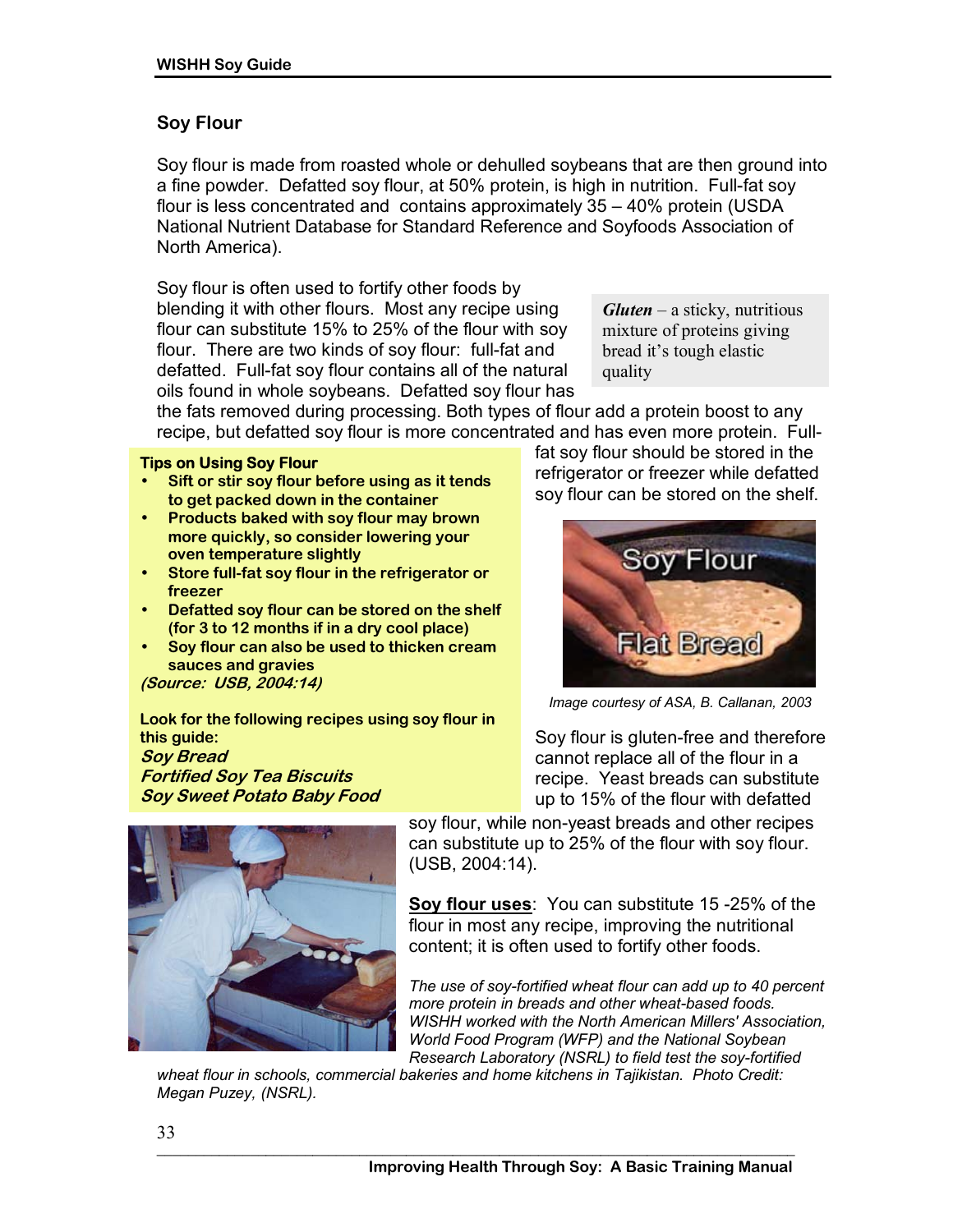# **Textured Soy Protein**

This form of soy protein is made from soy flour or soy protein concentrate. It is compressed, through a process called *extrusion,* into small granules (also known as soy mince) or larger, chunk-size nuggets. Textured soy protein is generally re-hydrated with water before it is used and then mixed with ground meat and vegetables or cooked by itself. Textured soy protein is a good protein substitute or extender and is one of the most economical forms of soy protein. It absorbs the flavors of the foods it is cooked with making it a good addition in soups and stews, as well as other dishes.



Textured soy protein will keep for several months when stored at room temperature in a tightly-closed container. When making soups or sauces, textured soy protein does not need to be re-hydrated before using (as long as there is plenty of liquid). In other types of recipes, however, you should re-hydrate the protein before using. Textured soy protein chunks should simmer for several minutes before using (USB, 2004:21)

 **Textured soy protein uses:** Textured soy protein is used in soups, stews, chili; most any recipe calling for meat. It can be used as a meat substitute or meat extender.

#### **Tips on using textured soy protein:**

- **In general, textured soy protein will triple in volume when re-hydrated**
- **Textured soy protein can replace part or all of the meat in any recipe**
- **In beef patties or hamburgers, you can easily replace up to one-fourth of the meat with textured soy protein**
- **In recipes containing a high volume of liquid,**  like soups, you don't have to re-hydrate the **textured soy protein before using (Source: USB, 2004:21)**

**Look for the following recipes using textured soy protein (many of them call for soy mince) in this guide:** 

**Pumpkin Soup with Soy Meatballs Potato-Veggies with Cabbage Stew and Sadza Roasted Veggies with Cauliflower Stew** 



*Image courtesy of ASA, B. Callanan, 2003*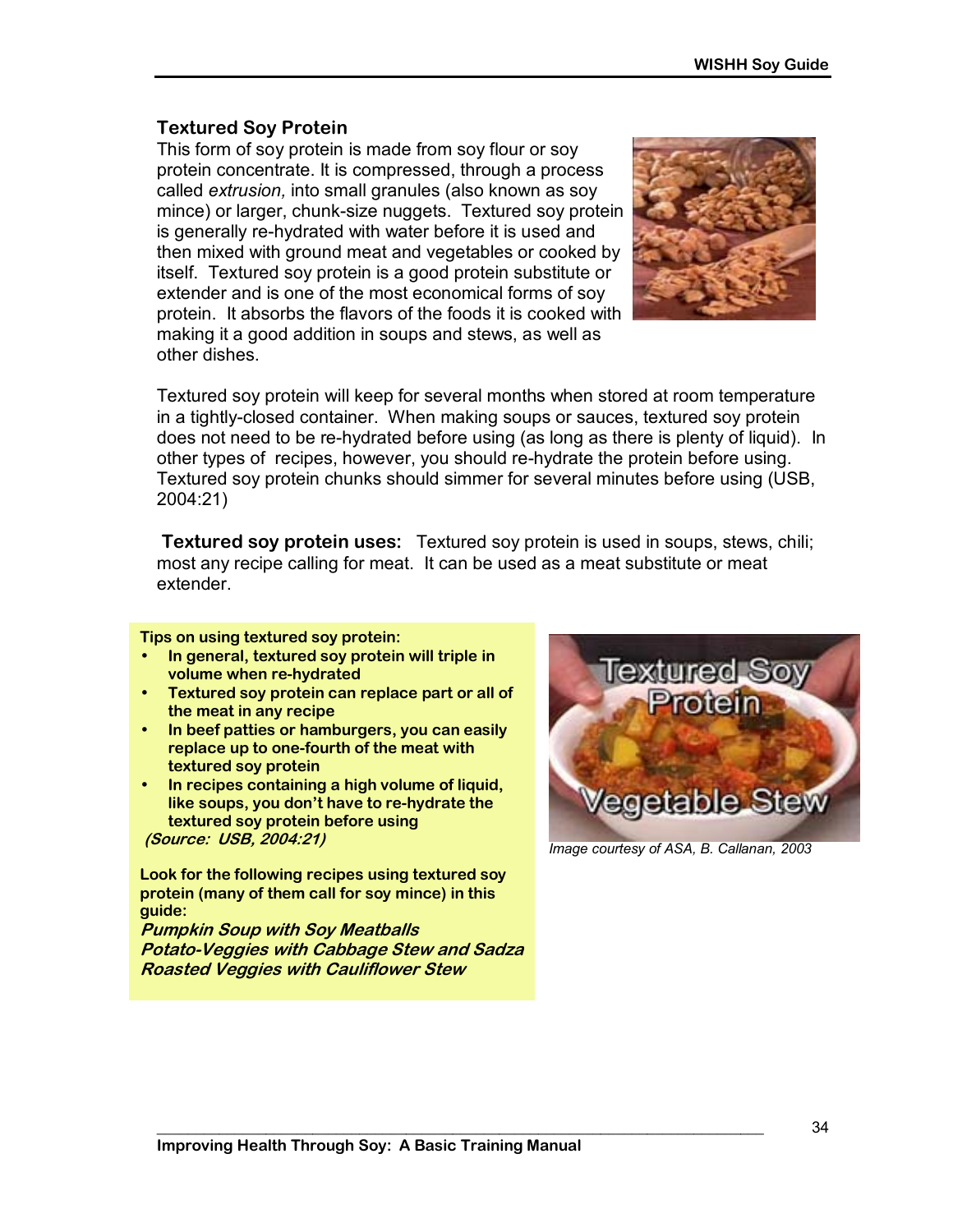#### **Soy Protein Concentrates**

Soy protein concentrates are an excellent source of highly digestible protein. This is one of the reasons why it is a good choice for weaning foods. In addition to babies, it is also well-suited for children, pregnant and lactating women, the elderly, the ill and others with special protein needs. Soy protein concentrates come from defatted soy flakes and have a flour-like consistency. It contains 70% protein and retains most of the dietary fiber. Soy protein concentrates have many uses including breads, pastas, nutritional beverages, processed meat products and others. When stored properly, it has a shelf-life of up to one year.

#### **Soy protein concentrate uses**:

Used as an additive to breads, pastas, nutritional beverages and processed meat products.

*Image courtesy of ASA, B. Callanan, 2003* 



#### **Tips on Using Soy Protein Concentrates:**

- **.....**
- **......**

• **...... Look for the following recipes using soy protein concentrates in this guide: ......** 

**......**

#### **Soy Protein Isolates**

Soy protein isolate is made wholly from defatted soy meal and contains the highest amount of protein of any soy product. It contains 90% protein and all of the essential amino acids. Soy protein isolate (SPI) is used

as an ingredient in high-protein foods including dairy foods, meat systems, infant formulas, nutritional beverages, cream soups, and sauces among other things. Due to its high protein content, soy protein isolate it is also highly suited for those people



who have high protein needs. This can include children with growth problems or those who are malnourished, those suffering from infectious diseases, including HIV/AIDS and tuberculosis, as well as the elderly who may have a hard time simply getting enough protein in their regular diet.

**Soy protein isolates are primarily used in commercial products. In the home they are generally used to make high protein shakes.** 

#### **Tips on Using Soy Protein Concentrates:**

- **Look for use-by dates on the container**
- **Store in dry, air-tight container**
- **Can last for many months.** *ASA Photo credit:*

 *John Lindblom* 

**Soy protein isolates uses**: Can be added to meat, seafood and poultry dishes making them juicier and improving the cohesiveness and texture; it is also used in beverages and dairy-type products.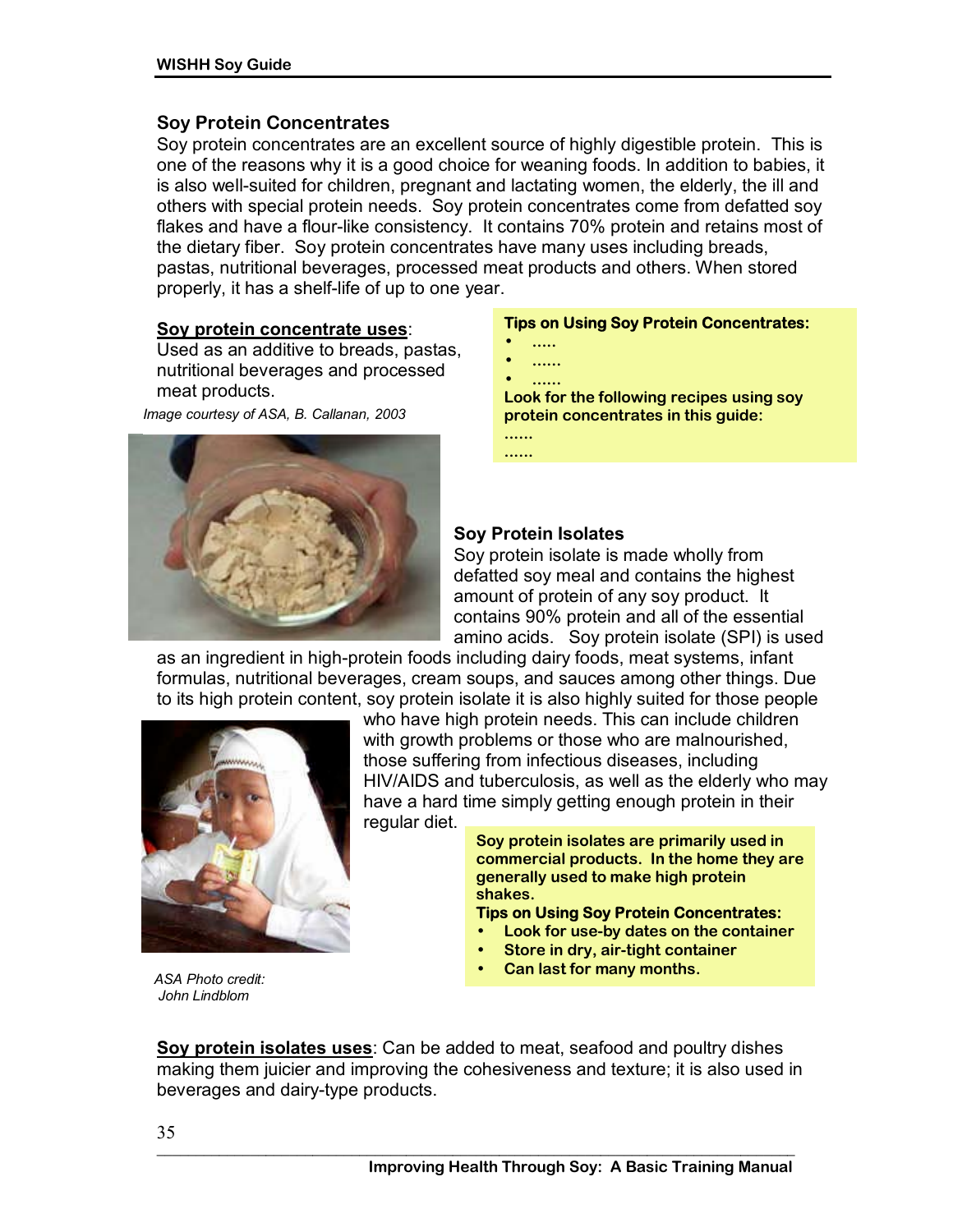# **Chapter 4 – Using Soy**

Now that you've learned how to use some of the different soy products available, answer the following questions again. Be sure to cover up the answers at the bottom of this page

# **Post-Test**

### **On a separate sheet of paper, answer the questions.**

- 1. Name two ways you can use whole soybeans.
- 2. What are two ways soy flour can be used?
- 3. How can textured soy protein be used?
- 4. Name two ways soy protein concentrate can be used?

### **Answer Key:**

1. Name two ways you can use whole soybeans. They can be eaten fresh and whole after cooking, or eaten canned; they can be cooked into soy nuts; whole soybeans can be soaked, cooked and made into soymilk.

2. What are two ways soy flour can be used? In breads, noodles, pastas, most any recipe call for flour etc.

3. How can textured soy protein be used? As a meat substitute or meat extended in almost any recipe calling for meat (stews, patties, soups etc.); It can also be used in sauces.

4. Name two ways soy protein concentrate can be used? It is generally used commercially, but can also be used to make high protein shakes. Commercially they are used in dairy foods, infant formulas, nutritional beverages, cream soups, sauces and many other things.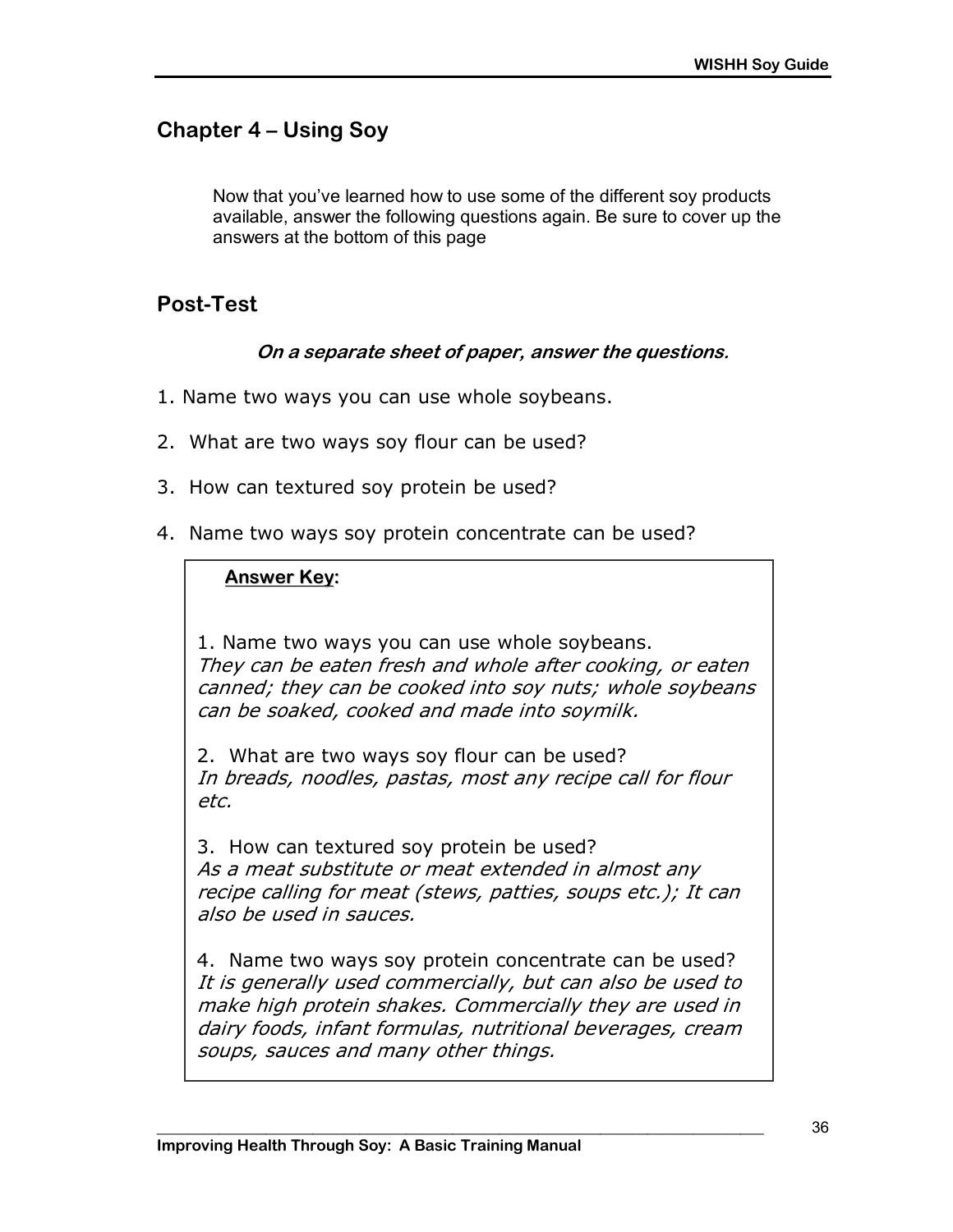### **Trainer Objectives and Options - Chapter 4 – Using Soy**

#### Objectives:

- 1. To use quick demonstrations to attract and focus attention on the product being discussed and on the facilitator's message.
- 2. To add some dimension of movement to the class.

#### Timing:

These activities are started at the beginning of the lesson. Mum Soy Ball is started after the lecture is complete.

#### Procedures:

- o As the facilitator introduces each soy product, pass around a sample of the product for each participant to see, touch, and smell and taste if possible. Be sure each participant gets an opportunity to see and hold the product.
- o As the product is being passed around, pay attention to body language. See if they have questions about the product. Donít worry if they interrupt your lecture. Pause and answer their questions as you go.
- $\circ$  After the lectures on all the soy products are complete, tell the group they are now going to play "Mum Soy Ball".
- o Have participants sit on their desks or in a circle and explain the rules of the game. People can only talk when they have the 'soy ball' (use the product samples that they group passed around earlier). If someone answers a question incorrectly, they have to sit in there seat and can no longer catch the ball.
- o At first, the facilitator will ask the questions and throw the ball to someone who can answer the question. The facilitator asks the next question, but the person who now has the soy ball chooses who to throw it to. Only the person catching the soy ball can answer the question, everyone else must remain 'mum'. People can use body language to indicate they want the ball but the person with the ball can decide who to throw it to.
- o After the facilitator has exhausted his or her questions (see pre or post-test for questions to ask, or make them up as long as they relate to the lesson); participants can pick questions (about anything learned that day) and continue to pass the ball around the room. Questions can get increasingly tougher to eliminate participants.
- $\circ$  The game can continue until only one person is left sitting on their desk (or left standing) or the facilitator can put a time limit (e.g. 15 minutes) on the game.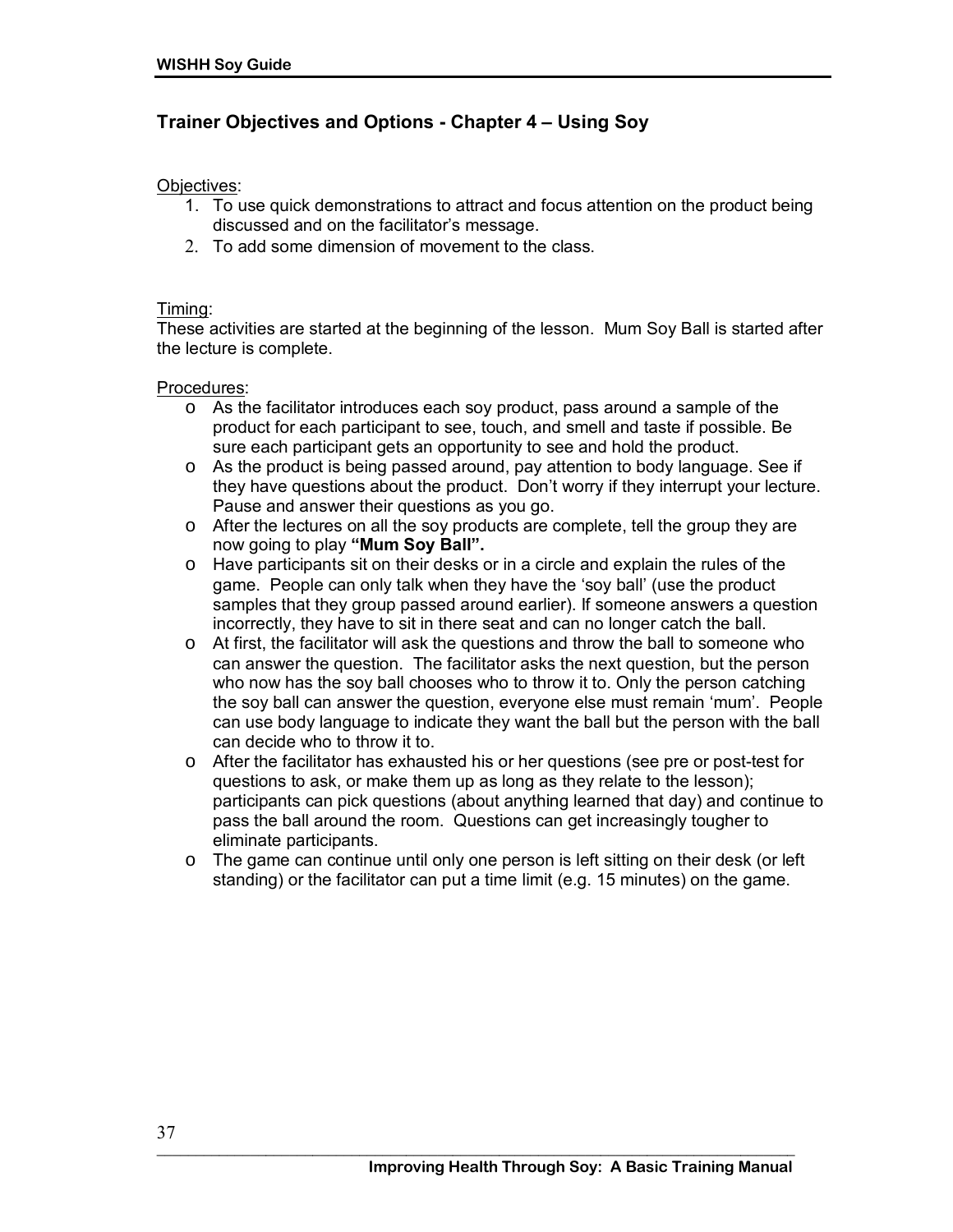# **Works Cited**

The following references were cited or consulted in developing this manual:

*American Heart Association.* 2004 American Heart Association, Inc. December, 2004. www.americanheart.org

*American Soybean Association.* International Marketing Division. http://www.asasoya.org/Uses/SPI\_RefGuide.htm http

Hamilton and Whitney eds., (1994) Nutrition *Concepts and Controversies,* 7th Ed., Minneapolis, West Publishing Company.

Hardy, James K., General, Organic and Biochemistry. Course home page. December 2004. University of Akron. http://ull.chemistry.uakron.edu/genobc/index/html

Industry Development Council. December 2004. http://www.icd-online.org.

Journal of the American Dietetic Association, April 2002, v. 102, no. 4:489.

National Food Technology Research Center in Botswana (NAFTRAC), various training materials prepared by Martin Kebakile; submitted to WISHH December, 2004.

Newstrom, J.W. and E.E. Scannell. (1980) *Games Trainer Play - Experiential Learning Exercises*. New York, McGraw-Hill.

Pennsylvania Department of Agriculture. Bureau of Food Safety and Laboratory Services. "Good Learners Need Good Food: A Reference Guide for School Food Service", 1999. www.agriculture.state.pa.us/foodsafety/lib/foodsafety/schoolbk.pdf

SANA: Soyfoods Association of North America. *Soy and Health.* December 2004. http://www.soyfoods.org/press/FAQ\_health.htm.

United Nations Childrenís Fund (UNICEF). *State of the Worldís Children 1998.* Section on Micronutrients. http://www.unicef.org/sowc98/fs03.htm

United Nations, Food & Agriculture Organization and International Life Sciences Institute. *Preventing Micronutrient Malnutrition: A Guide to Food-Based Approaches*. 1997. ILSI Press, Washington, DC. December 2004. http://www.fao.org/documents/show\_cdr.asp?url\_file=/docrep/x0245e/x0245e00.htm

United Soybean Board. *Soy and Health Presentation.* PowerPoint presentation, December 2004. http://www.talksoy.com/health/presentations.htm

United Soybean Board*. U.S. Soyfoods Directory*. *Reinventing the Meal with Soy.*  December 2004.

**\_\_\_\_\_\_\_\_\_\_\_\_\_\_\_\_\_\_\_\_\_\_\_\_\_\_\_\_\_\_\_\_\_\_\_\_\_\_\_\_\_\_\_\_\_\_\_\_\_\_\_\_\_\_\_\_\_\_\_\_\_\_\_\_\_\_\_\_\_\_\_\_\_\_\_\_\_\_** 

http://www.soyfoods.com/foodservice/Promotion/QuestionsAnswers.html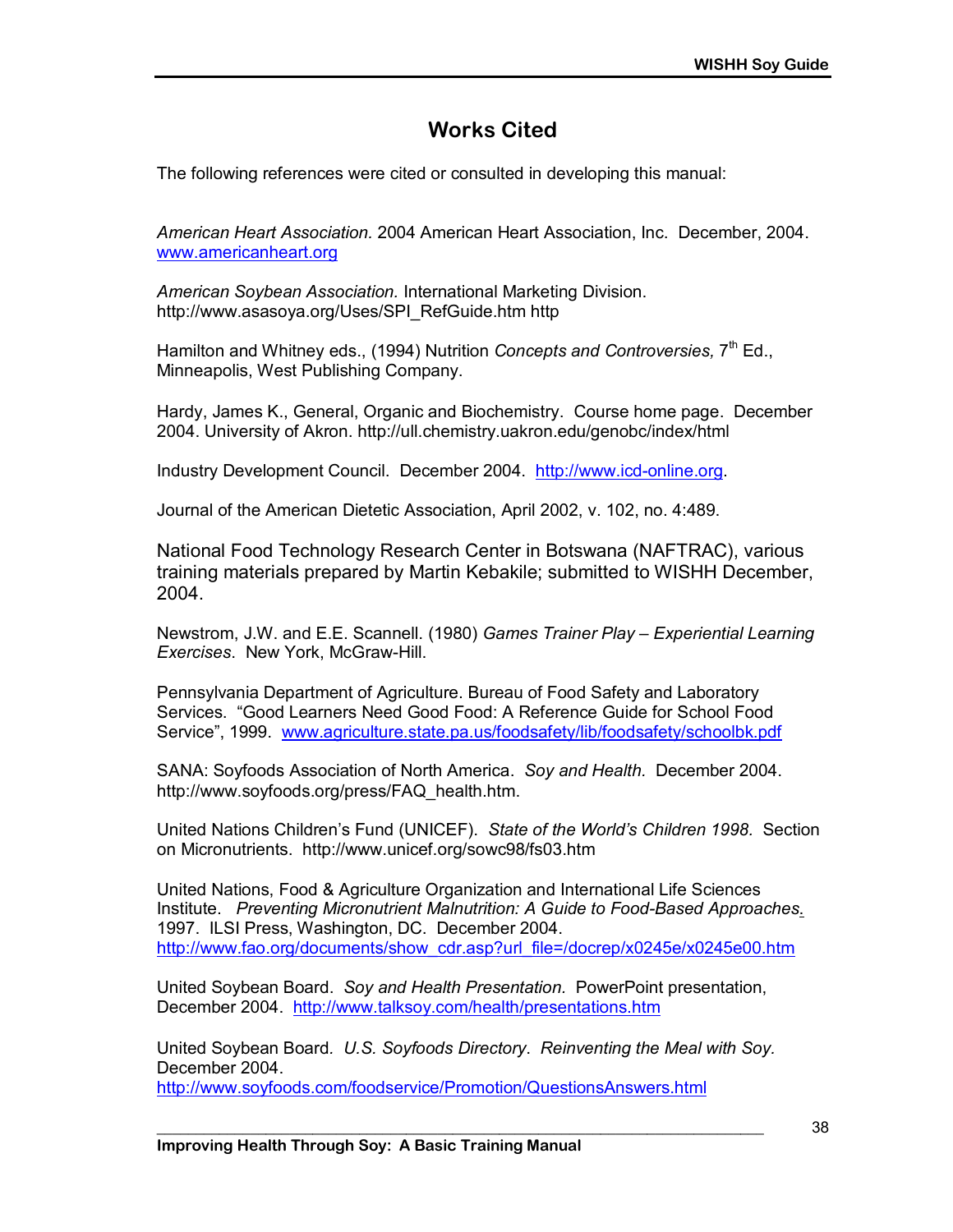United States Department of Agriculture. USDA National Nutrient Database for Standard Reference. January 2005. www.nal.usda.gov/fnic/foodcomp/cgibin/list\_nut\_search.nw.pl

Werner, David and Bill Bower. Helping Health Workers Learn. California: The Hesperian Foundation, 1982.

Werner, David, C. Thurman, and J. Maxwell. Where There is No Doctor. Rev. Ed. California: The Hesperian Foundation, 1992.

West Virginia Dietetic Association. *Vitamins and Minerals*. December 2004. http:///www.wvda.org/nutrient

World Health Organization and Industry Development Council. HACCP and Food Safety Courses: Module 8 – Food Hygiene, 2000. December 2004. http://www.icd-online.org

World Health Organization. Healthy Villages - A Guide for Communities and Community Health Workers, Chapter 8: Personal, domestic and community hygiene.  $2003:65 - 73$ .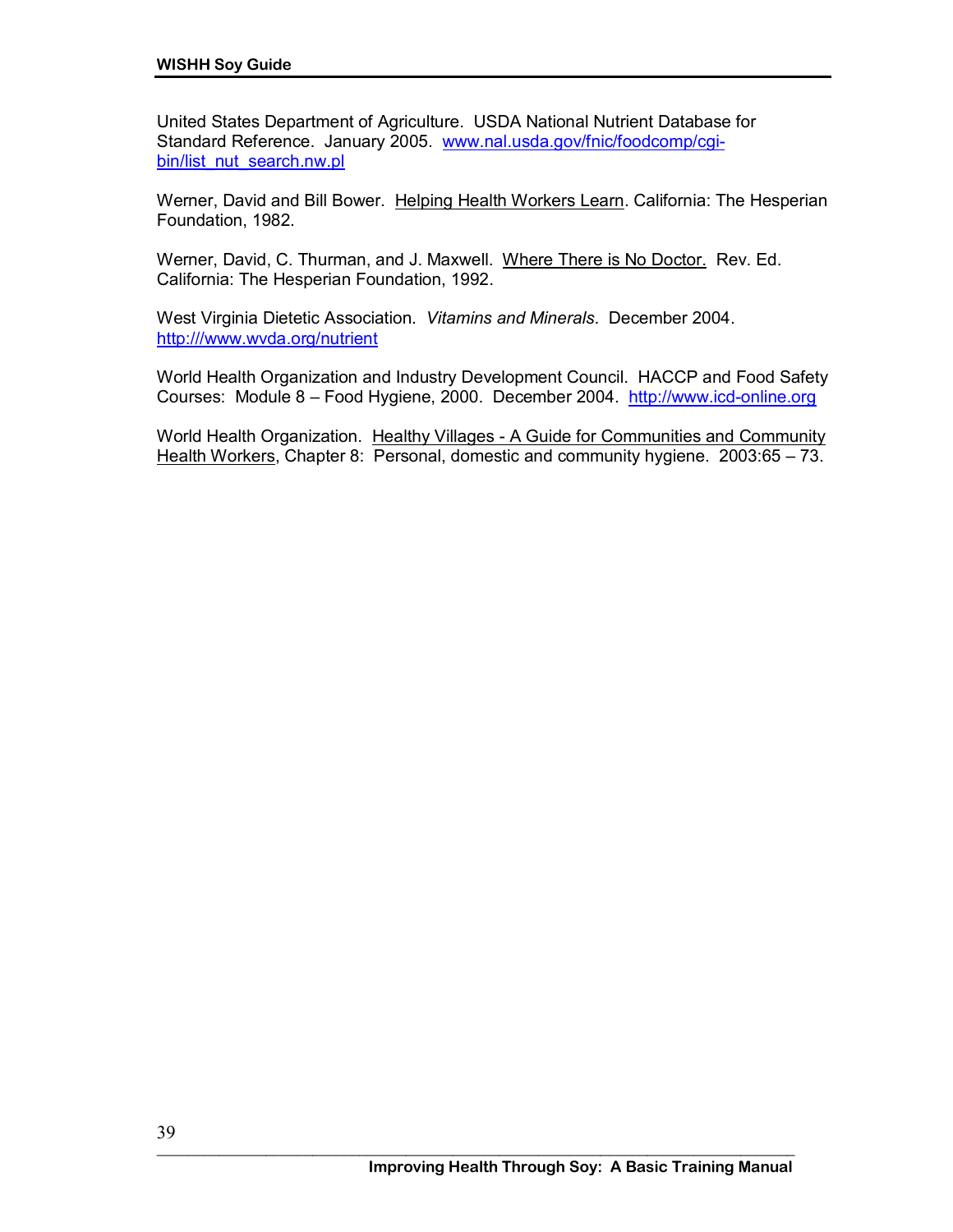# **Appendix A - Soy Foods Recipes**

**The recipes on the following pages come from various sources. They have been tested, used and adapted in many countries around the world.** 

**Weíd like to especially thank the following individuals and organizations for sharing their recipes with us:** 

 $Human - Zimbabwe.$ 

Malnutrition Matters.

*Many of the recipes were originally published in "Soya Dairy Foods – Resource and Recipe Bookletî produced by Malnutrition Matters. Many of these recipes were complied from many sources including*:

"The Tofu Cookbook" by Leah Leneman "Earl Mindell's Soy Miracle" by Earl Mindell "Tofu Quick & easy" by Louise Hagler "Tofu & Soyfoods Cookery" by Peter Golbitz "The New Farm Vegetarian Cookbook" by Hagler and Bates "From the Global Kitchen – A Collection of Vegetarian Recipes" by Plenty International

National Food Technology Research Center in Botswana (NAFTRAC).

National Soybean Research Laboratory, University of Illinois, Urbana-Champaign (NSRL).

South African Soy Foods Association (SASFA).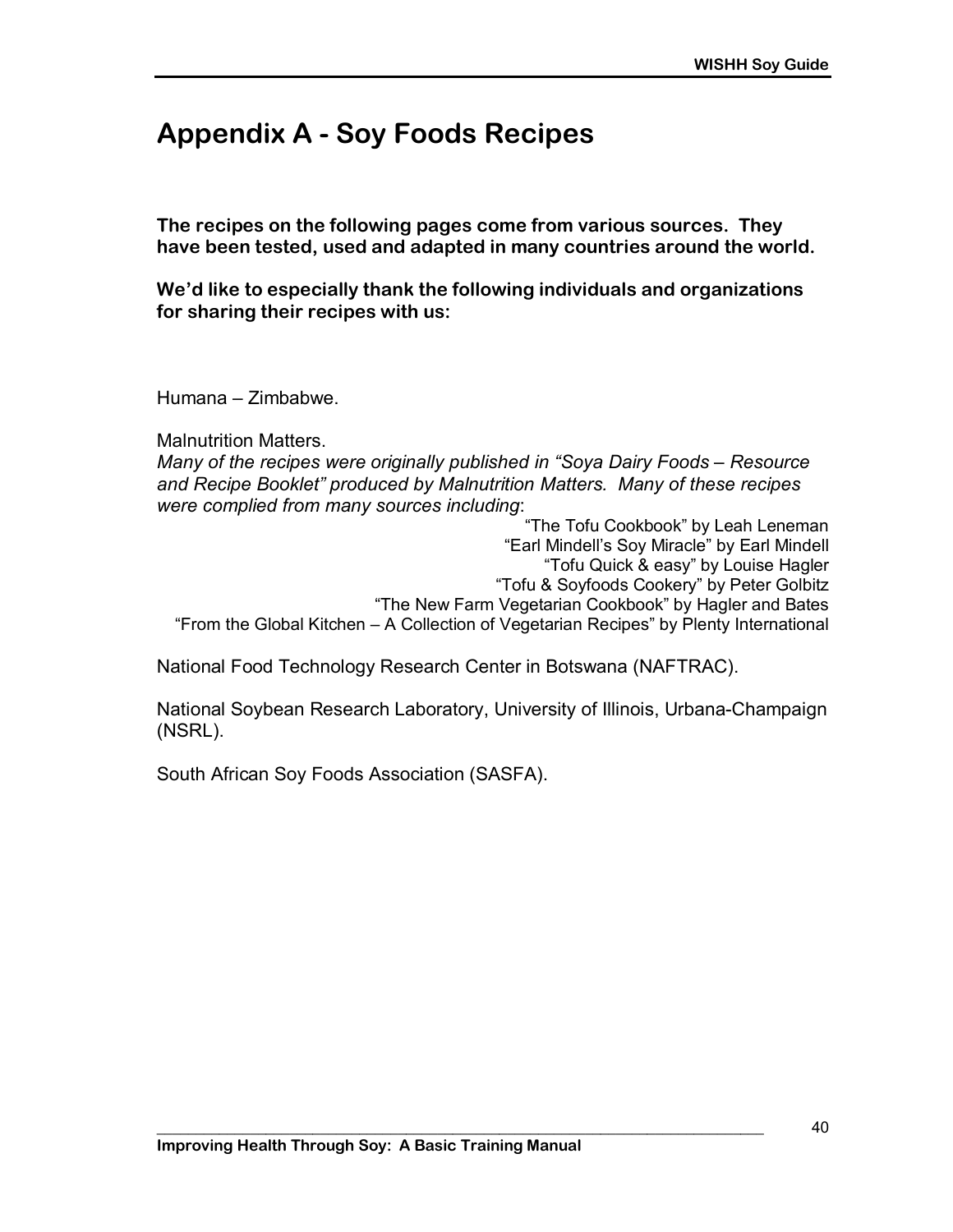**Recipes Using Whole Soybeans**

Recipes using Whole Soybeans

# **SOY BEAN SOUP**

#### **INGREDIENTS**

- 1-cup soybeans
- 2 onions
- 1 carrot
- 1 medium potato
- 1 clove garlic
- 2 liters beef stock (2 cubes)
- 1 tsp mixed herb spice
- 2 ml pepper
- 2 ml salt

#### **Directions**:

- 1. Soak the beans in water overnight and bring them to a boil in the soaking water. Let boil for  $1 - 1$   $\frac{1}{2}$  hour until they are done.
- 2. Cut potatoes, carrot, in dices. Finely chop the garlic.
- 3. Boil the ingredients in beef stock for 15 minutes. Chop the onion and put it into the boiling vegetables and let boil for another 10 minutes.
- 4. Mix the beans with the vegetable soup and season to taste with salt and pepper.
- 5. Garnish with parsley.

# **SOY POTATO WEANING SOUP**

#### **INGREDIENTS**

2 Tbsp oil 1 chopped onion 2 cups water 200 g mashed cooked potato 200 g cooked mashed soybeans

#### **Directions**:

- 1. Heat oil in saucepan and sauté the onion.
- 2. Add the water, mashed potato, mashed soybeans, and a pinch of salt. Bring to simmer for 5 minutes. Add more water if desired for a thinner soup, or let simmer a little longer until the soup thickens.
- 3. If desired, add other seasonings. Serve warm.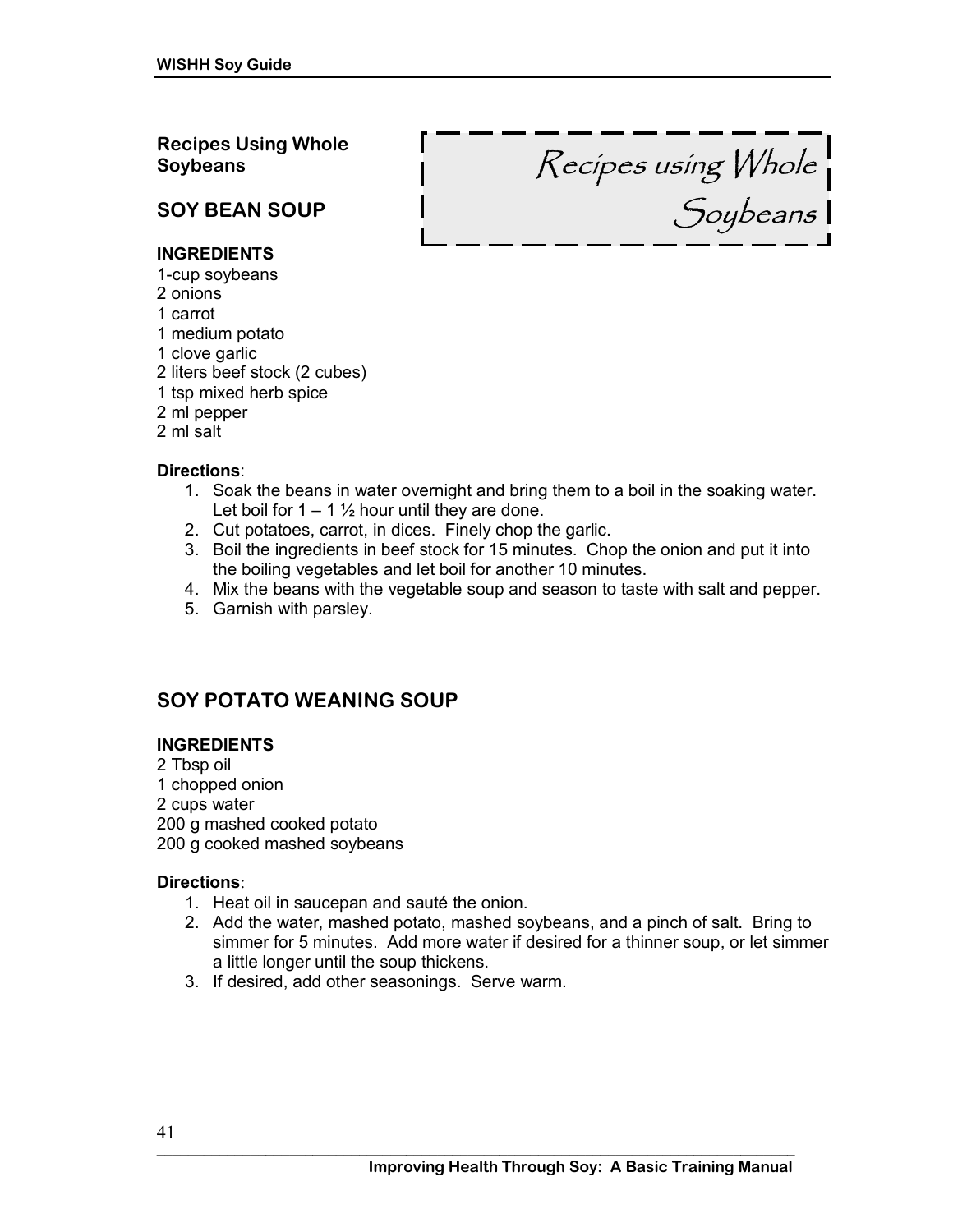# **SOY BEAN SALAD**

#### **INGREDIENTS**

100 g mushroom, sliced 1 small green pepper, chopped 1 small red pepper, chopped 1 avocado 1 spring onion 1 red apple, cubed 1 carrot, cut into strips 30 g margarine 2-cups cooked soybeans 125 ml mayonnaise 2 TBS milk 3 Vienna / bacon, polony, cut into strips

#### **Directions:**

- 1. Slice mushroom and then sauté in margarine. Put the Vienna into hot boiling water for about 5 minutes and then dry them, fry only to brown a little bit.
- 2. Mix the margarine with the milk.
- 3. Mix all the ingredients and then toss with the mayonnaise dressing. Put in the refrigerator to infuse the flavors.

# **MASHED SOYBEAN AND CABBAGE SOUP**

#### **INGREDIENTS**

- 2 tbsp cooking oil
- 1 medium onion, finely chopped
- 1 clove garlic, crushed
- 1-cup soymilk
- 1 c blanched and cooked mashed soybeans
- 1 medium carrot, peeled and chopped
- 1 tsp mixed herb spice
- 1 tsp salt
- 2 ml black pepper
- 200 g small pieces of cabbage

1-2-cups water

#### **Directions:**

- 1. Heat oil in a pot and sauté the chopped onion and minced garlic until the onion softens.
- 2. Add the soymilk, the okara or mashed soybeans, the carrot, mixed herb spice, salt and pepper. Heat to a simmer and cook for 5 minutes.

**\_\_\_\_\_\_\_\_\_\_\_\_\_\_\_\_\_\_\_\_\_\_\_\_\_\_\_\_\_\_\_\_\_\_\_\_\_\_\_\_\_\_\_\_\_\_\_\_\_\_\_\_\_\_\_\_\_\_\_\_\_\_\_\_\_\_\_\_\_\_\_\_\_\_\_\_\_\_** 

3. Add the cabbage pieces and simmer until the cabbage softens. Add more water or soymilk, if desired, and adjust the seasonings to taste. Serve hot.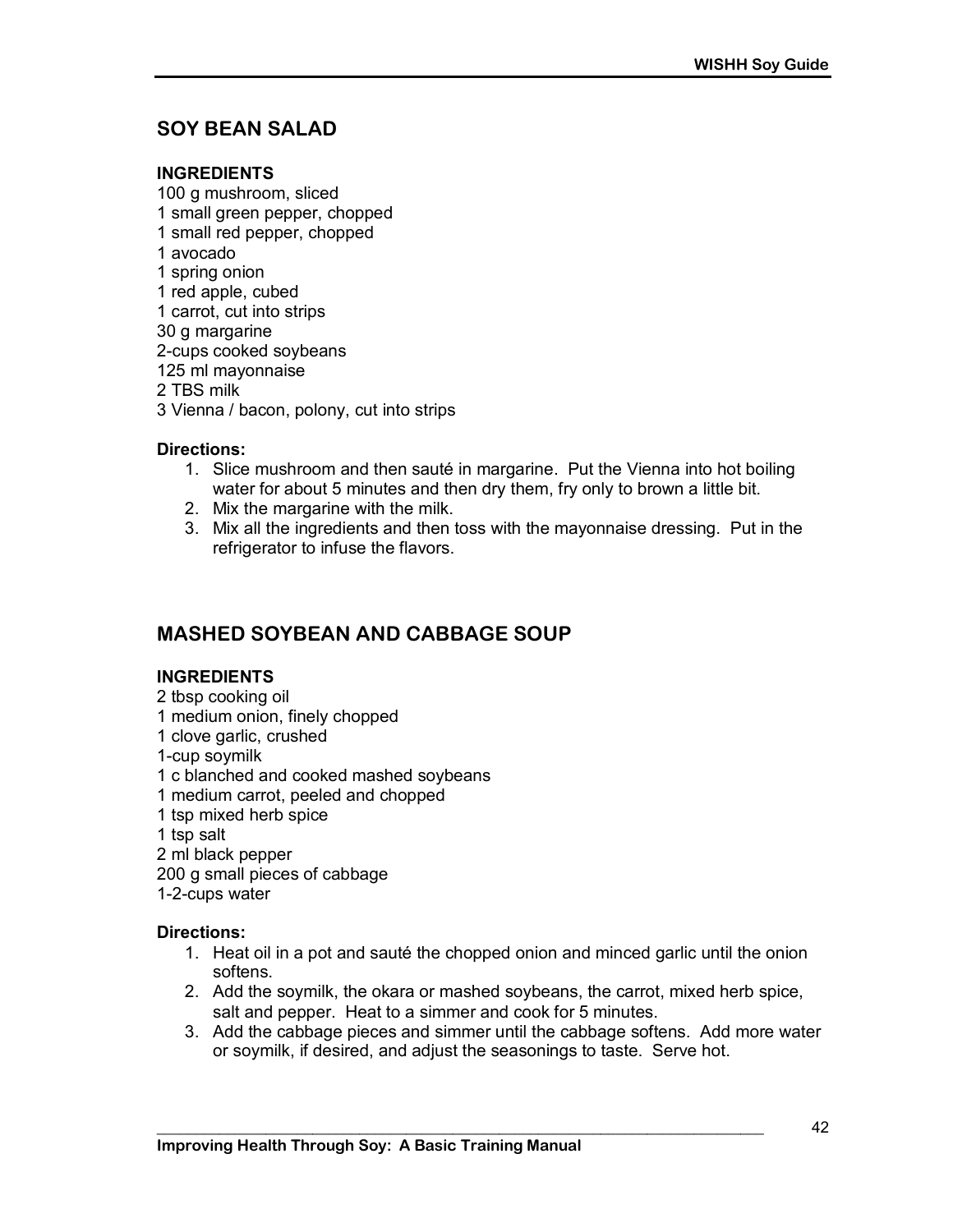### **MAKING SOY MILK AND OKARA AT HOME**

*(More detailed directions can be found on pages 66 and 67).* 

#### **INGREDIENTS**

200 g whole soybeans, sorted and cleaned 2 pinches baking soda (divided) 45 ml sugar, or as desired 2 ml salt, or as desired

#### **Directions:**

- 1. Bring 1 liter of water to a boil on the stove. Add 1 pinch of baking soda.
- 2. Drop the whole soybeans directly into the boiling and blanch for 5 minutes. Drain and rinse the beans with hot water.
- 3. Bring another 1 liter of fresh water to a boil. Add 1 pinch of baking soda.
- 4. Drop the blanched soybeans directly into the boiling water and cook for another 5 minutes. Drain and rinse with hot water.
- 5. Grind the blanched beans with 2 liters of hot water for 3 minutes using a blender on high speed. If the blender is not large enough, do this in 2 batches. Work carefully and be sure the lid is tight, as this is hot.
- 6. Cool the mixture until it is just warm to the touch and squeeze it through cheesecloth to filer. Reserve the solids (the okara) for another use.
- 7. Simmer the filtered liquid on the stove for 20 minutes. Stir occasionally. If desired, add sugar and / or salt to taste. Refrigerate the soymilk to keep it fresh.

*Makes 1250 ml of soymilk and 625 ml of okara.* 

# **SOY NUTS**

#### **INGREDIENTS**

200 g dry, raw soy cotyledons or whole beans 2.5 ml baking powder Salt Flavor Oil for frying

#### **Directions:**

- 1. Bring four cups water to a boil.
- 2. Add the baking soda and cotyledons or whole beans. Cook soybeans for 20 minutes.
- 3. Drain the blanch water and spread the cotyledons on paper towels to remove excess water.
- 4. Deep-fry the cooked cotyledons in small quantities until golden brown and crispy. Drain excess oil on paper towels.
- 5. Sprinkle salts and flavor to taste.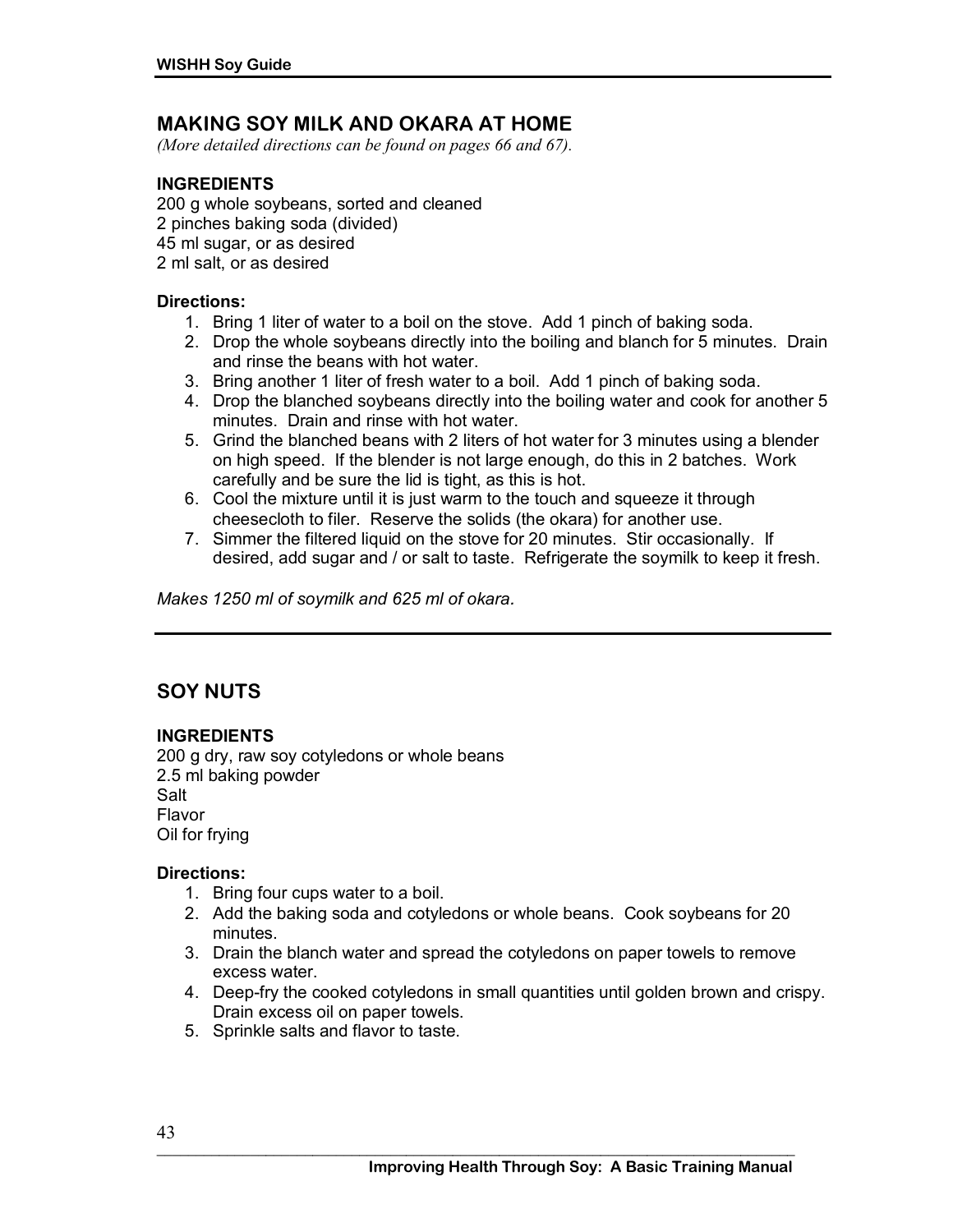# **BLANCHING AND COOKING WHOLE DRIED SOYBEANS**

#### **INGREDIENTS**

250 ml whole dry soybeans 1 pinch of baking soda (if available) 1250 ml water for boiling (plus more water for rinsing)

#### **Directions:**

- 1. Bring about 5 cups water to a boil.
- 2. Add 1 pinch of baking soda to the boiling water
- 3. Drop the whole dry soybeans directly into the boiling water.
- 4. Let the soybeans cook at a low boil for 5 minutes.
- 5. Drain off the boiling water and rinse the soybeans in cold water.

Blanched soybeans are not ready to be eaten. They must be cooked before eating.

#### **Directions for cooking whole soybeans:**

#### **Ingredients**

1250 ml water (plus additional as needed) 1 pinch baking soda (if available) The blanched soybeans

#### **Directions:**

- 1. Bring about 5 cups of water to a boil.
- 2. Add a pinch of baking soda to the boiling water.
- 3. Add the blanched soybeans and cook at a simmer for two to three hours. The time is approximate because factors such as the temperature of the cooking and the age of the dry beans will be firm but easily mashed when done.
- 4. Drain the beans to eat as is, or to use in a recipe.

Cooked soybeans are perishable. They should be eaten the day they are cooked, or else stored in a refrigerator for up to several days.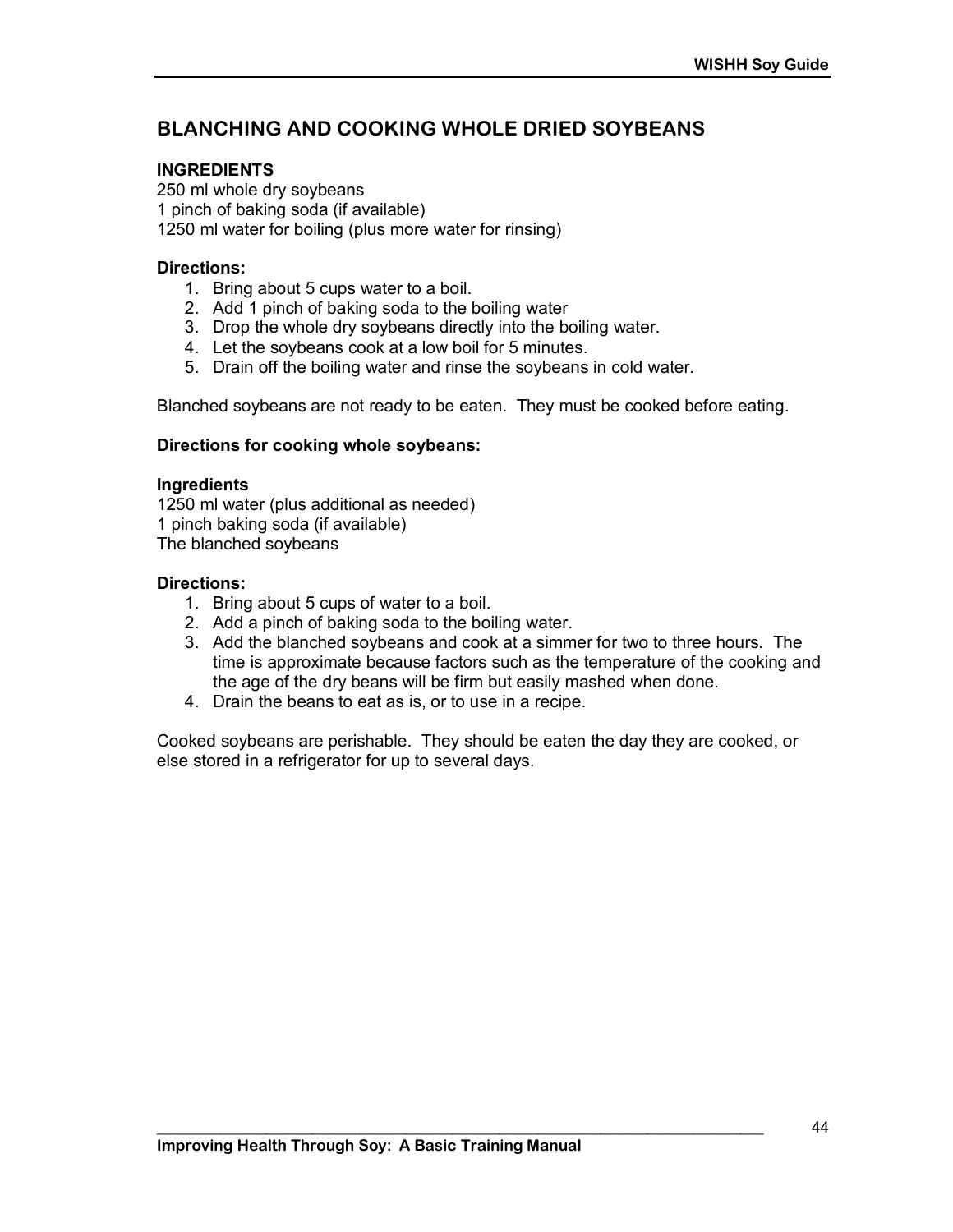# **COCOA SOY PUDDING**

#### **INGREDIENTS**

1-cup milk 30 g roasted soybeans 55 g cocoa 2 eggs yolk 1 tbsp castor sugar

#### **Directions:**

- 1. Put the milk into a small saucepan with the roasted soybeans. Place over a low heat and bring to a boil. Turn off the heat and leave to infuse for 10 minutes.
- 2. Dissolve cocoa into a thin smooth consistency.
- 3. Whisk the egg yolks with the sugar until pale and creamy.
- 4. Strain the milk into the cocoa and add the egg yolk mixture.
- 5. Pour this mixture into a rinsed out saucepan and place over a low heat, stirring until the mixture thickens to that it will coat the back of the spoon (3-4 minutes), but do not boil. Strain into a bowl.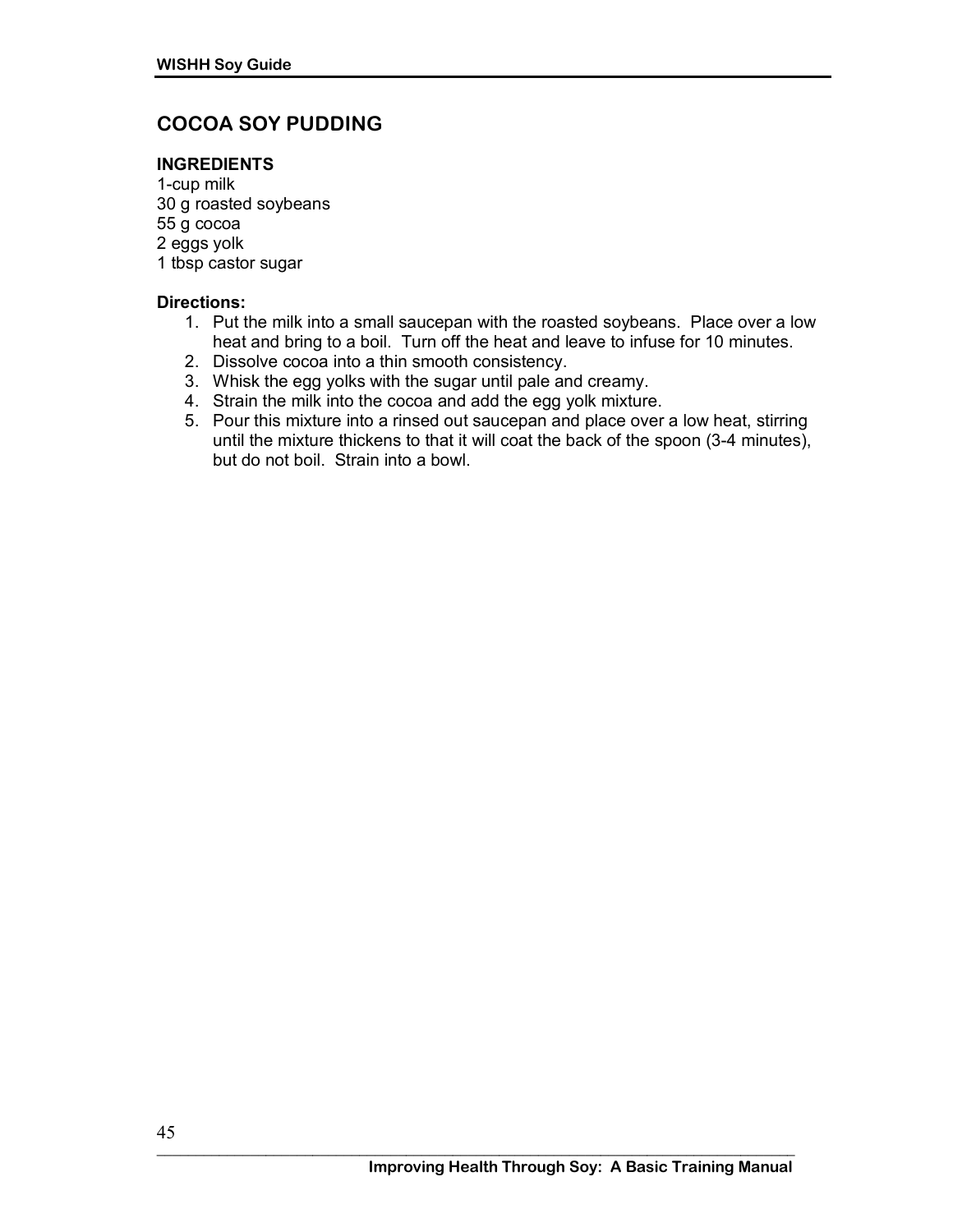### **Recipes Using Soy Flour**

**DIPHAPHATA** 

Recipes using Soy Flour

#### **INGREDIENTS**

1 kg bread flour, additional for kneading 30 g soy flour 40 g sugar 10 g salt 2 cups warm water 10 g instant yeast

#### **DIRECTIONS:**

- 1. Mix together the flours, sugar, salt and yeast.
- 2. Pour the water into the flour and stir until the moisture is absorbed. Use a little more water if necessary to moisten all the flour.
- 3. Turn the dough onto a floured board and about 5 minutes until the mixture is smooth and not too sticky. Allow the bread to rise for 20 minutes in a warm place.
- 4. Divide the dough into 8 portions and form each into a round ball. Use the palms to roll each ball into a very thin circle.
- 5. Cook the bread on each side in a lid of the three-legged pot for 2-4 minutes on each side, until it begins to show brown spots.

# **SOY BREAD**

#### **INGREDIENTS**

1 kg bread flour 30 g soy flour 40 g sugar 10 g salt 2 cups warm water 10 g instant yeast

#### **DIRECTIONS:**

- 1. Make a homemade pit oven.
- 2. In a large bowl, mix the soy flour, bread flour, baking powder, salt and sugar.
- 3. Knead into soft dough and allow rising for 30 minutes in a warm place.

- 4. Divide the dough into different shapes in a baking sheet. Allow proofing for 10 minutes in a warm place.
- 5. Bake for 20 minutes.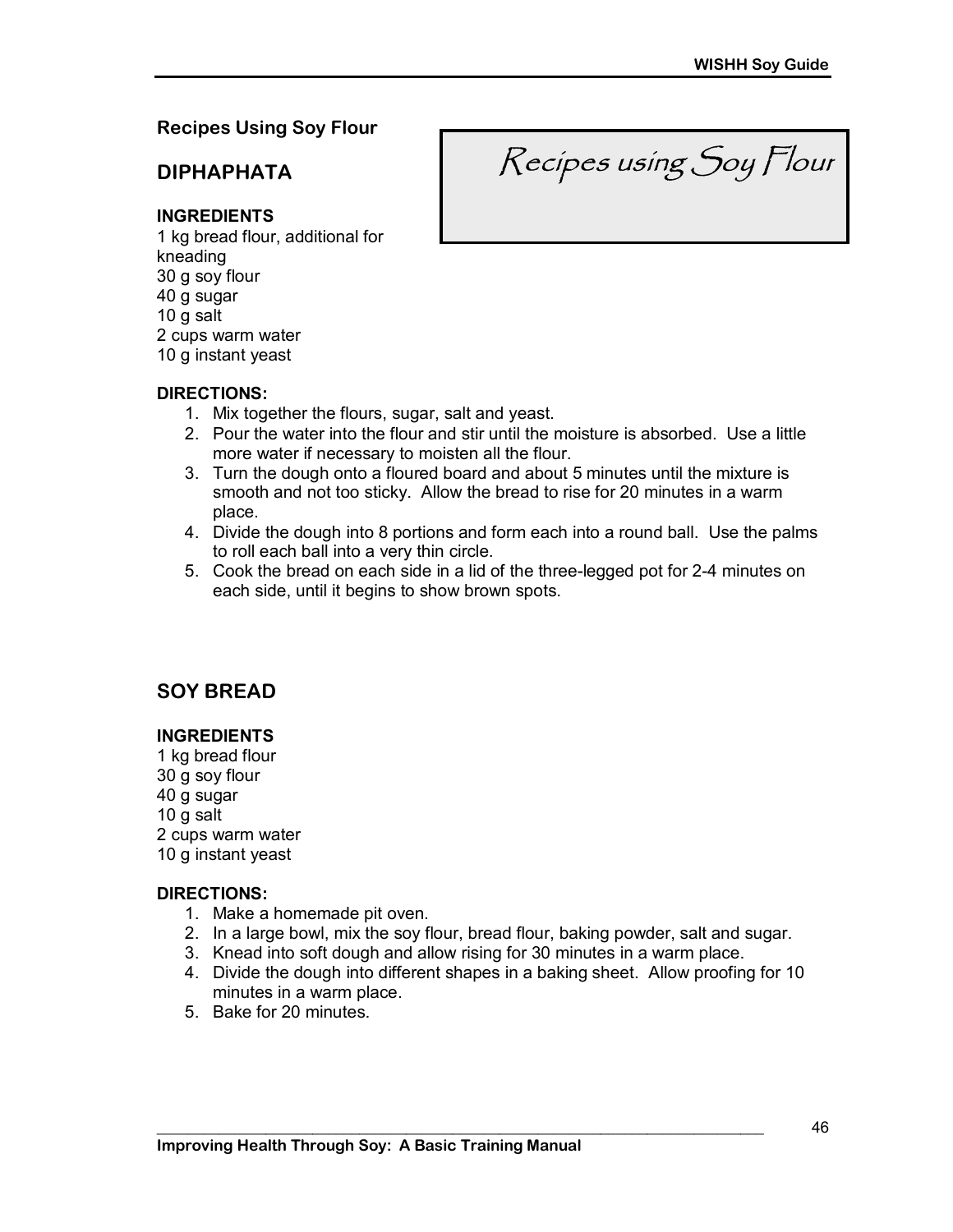# **FORTIFIED SOY TEA BISCUITS**

#### **INGREDIENTS**

2 cups bread flour 1 Tbsp soy flour 40 g sugar 2.5 ml salt 50 g margarine (melted) 100 ml soymilk

#### **DIRECTIONS:**

- 1. Make a homemade oven pit.
- 2. Mix together the bread flour, soy flour, sugar, baking powder, and salt.
- 3. In a separate bowl, mix the margarine and water. Gradually pour the margarine and water mixture into the flour mixture and stir to combine.
- 4. Flatten with hand palm to make 1 cm thick, use a glass or cup to cut the dough into biscuit shapes.
- 5. Put the tea biscuits on a baking sheet and bake for 20-25 minutes, until beginning to turn golden.

# **SOY SWEET POTATO BABY FOOD**

#### **INGREDIENTS**

1 cooked sweet potato, peeled and mashed 100 ml maize-meal 30 ml soy flour 750 ml water 250 ml milk 50 ml sugar (optional) Salt to taste (optional)

#### **DIRECTIONS:**

- 1. In a medium-sized pot, mix the mashed sweet potato, the soy blend, and the water until well blended.
- 2. Place the pot on the stove and cook until the mixture is boiling, stirring constantly. Simmer for 10 minutes.
- 3. If desired, add sugar and salt to taste. Add more water to adjust the consistency, if necessary.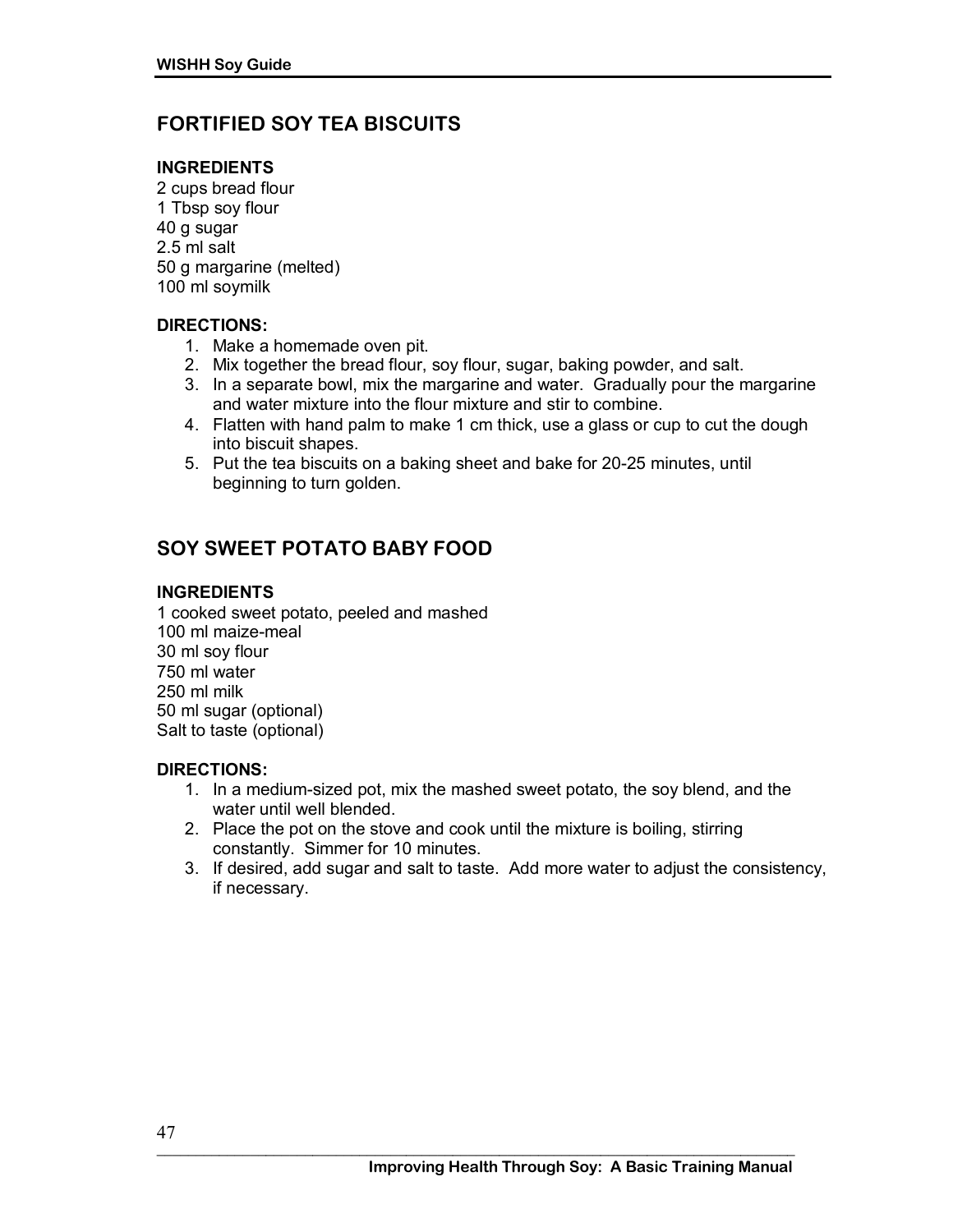# **SOY FAT CAKES**

#### **INGREDIENTS**

4-cups cake flour 30 g soy flour 10 g instant yeast 40 g sugar 1 ml salt 3-cups warm water Oil for deep-frying

#### **DIRECTIONS:**

- 1. Sift the dry ingredients together in the same mixing bowl.
- 2. Knead into a soft medium consistency and put in a warm place for 30 minutes.
- 3. Punch the mixture again and then put in warm place for some 10 minutes to proof.
- 4. Deep fat fry and serve.

# **WHITE MAIZE MEAL PORRIDGE**

#### **INGREDIENTS**

2-3-cups maize meal 1 tbsp soy flour 1.5 L water 75 ml sugar Pinch of salt

#### **DIRECTIONS:**

- 1. Mix maize meal and soy flour in a pot.
- 2. Stir in water and bring the mixture to a boil. Reduce heat and simmer, stirring occasionally, for 10 minutes.
- 3. Stir in the sugar and salt. Serve warm.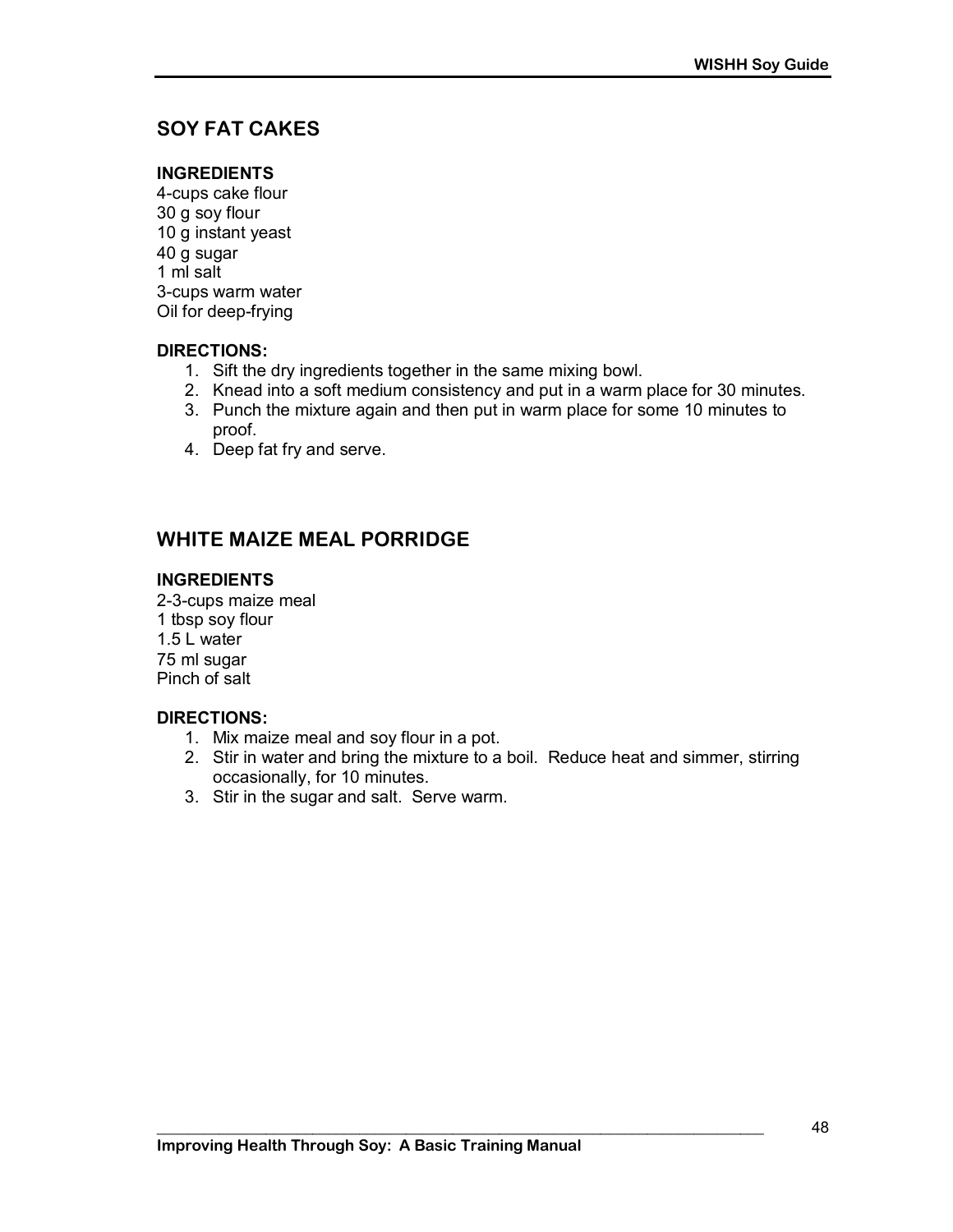### **PAN DULCE (SWEET BREAD) - CENTRAL AMERICA**

*Yield: Makes one loaf (8 slices)*

This high protein recipe is a variation on traditional sweet bread. Pan dulce is good served at breakfast with coffee or other hot drinks (including soymilk) or for a midday snack.

#### **INGREDIENTS**

1 cup unbleached white flour 1 cup sugar 1 teaspoon baking powder 1 pinch salt  $\frac{1}{4}$  margarine, melted 1 teaspoon vanilla 1 egg ½ cup soymilk

1 cup firm tofu, grated

#### **DIRECTIONS:**

- 1. Preheat the oven to 350F.
- 2. Mix all of the dry ingredients together in a large bowl.
- 3. Stir in the margarine, vanilla, egg, soymilk and tofu.
- 4. When the batter is thoroughly mixed, place in a well greased bread pan.
- 5. Bake for 45 minutes or until a knife inserted in the middle comes out clean.

Per slice: Calories: 229; Protein: 5 g; Fat: 7 g; Carbs: 35 g.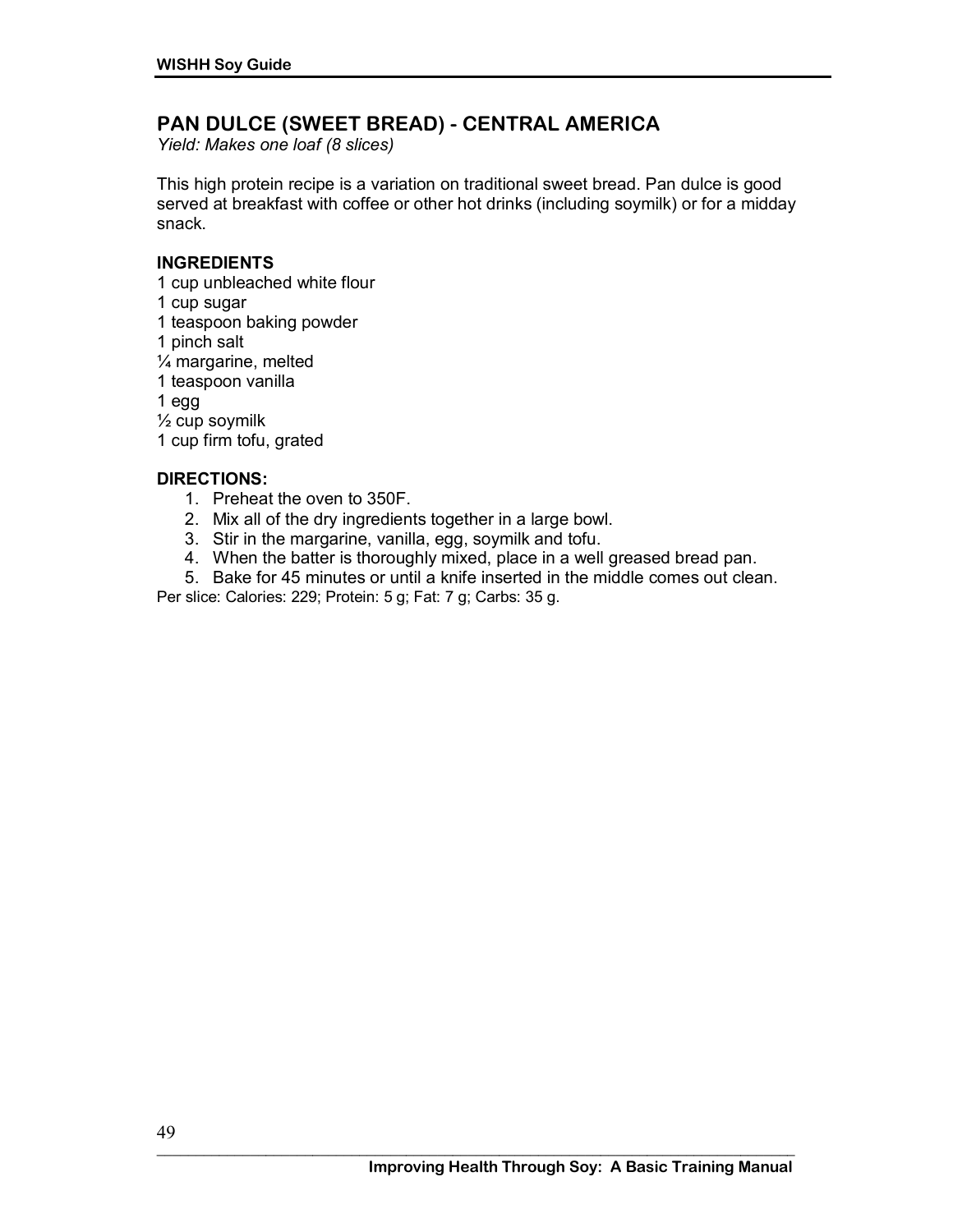### **Recipes Using Textured Soy Protein**

# **SOY CHUNKS STEW**

#### **INGREDIENTS**

2-cups soy chunks 1 cup mixed vegetables 1 red & green pepper 1 large onion 1 large tomato 3 chili beef cubes 1 large potato 4 tbsp oil 2 ml salt 2 ml pepper

Recipes using Textured Soy Protein

#### **DIRECTIONS:**

- 1. Finely chop the onion, red and green peppers and fry them in oil until tender but firm.
- 2. Pour 1 L of water, beef cubes, soy chunks, potato and boil for 5 minutes.
- 3. Add the mixed vegetables, grated tomato, salt and pepper and reduce heat and allow simmering for 30 minutes.

*Serving*: Serve with rice, samp or porridge.

#### **PAPRIKA PLANT-MINCE POT**

*Serves 15* 

#### **INGREDIENTS:**

- 400 g soy mince
- 5 chopped onions
- 1 chopped cabbage
- 5 large tomatoes
- 1 tsp paprika spices
- 4-5 cubes chicken bouillon
- 1/12 liters boiling water
	- oil

#### **Directions**:

- 1. Heat 1 tablespoon of olive oil in a large pot. Add 1 teaspoon paprika and 5 chopped onions. Fry until onions are almost tender.
- 2. Add 1 ½ liter boiling water, and 4-5 chicken bouillon cubes. Let boil.

- 3. Add the soy mince. Let boil for a short time and sit on stove until the soy is tender and full of taste.
- 4. Add paprika to taste.
- 5. Add 1 finely chopped cabbage and 5 coarsely chopped tomatoes. Bring to a boil and turn down the heat  $-$  let sit on low heat until everything is tender.
- 6. Season to taste.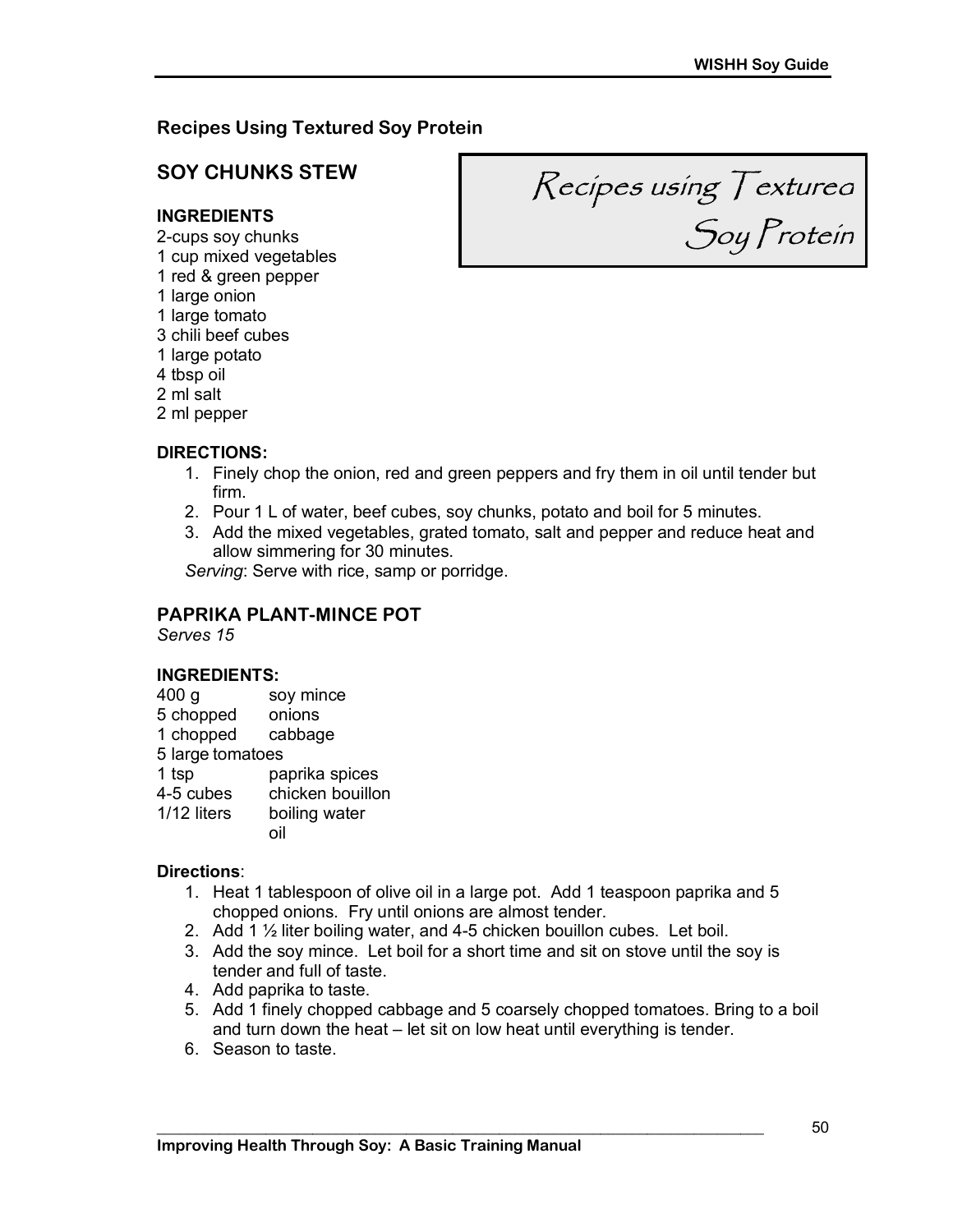#### **PEPPER-FRIED SOY STEAK**

*Serves 10* 

#### **INGREDIENTS**

| 400 g    | dry soy mince                  |
|----------|--------------------------------|
| 6        | beef bouillon cubes            |
| 6        | green bell peppers, diced      |
| 20       | onions, chopped                |
| 10       | tomatoes, diced                |
| 5 cloves | garlic, minced                 |
| 5        | large carrots, cut into batons |
| 2 tsp    | mustard, sweet basil, honey    |
|          | olive oil                      |
|          | egg                            |
|          | flour                          |
|          | sadza                          |

#### **DIRECTIONS**:

- 1. Heat 1  $\frac{1}{2}$  liter of water with the bouillon cubes. Add the soy and let it soak for  $\frac{1}{2}$ hour.
- 2. Turn up the heat and add the peppers and onion.
- 3. Cook until the water is gone (15 minutes); take 5 dl water and set aside.
- 4. Toss in diced tomato and olive oil.
- 5. Stir until warmed Add egg and flour and mix thoroughly. Make 30 small patties.
- 6. Heat oil in a pan, add garlic and add the patties to fry. They are probably fragile, take care when turning.
- 7. Fry the carrots for 2 minutes; add the 5 dl soy-vegetable juice and the basil. Sauté for 5 minutes.
- 8. Add mustard and honey to taste. Season to taste with salt and pepper
- *Serve these steaks arranged with sadza and carrot and with the carrot-juice.*

#### **POTATO-VEGGIES WITH CABBAGE STEW & SADZA**  *Serves 15*

#### **INGREDIENTS**

- 400 g dry soy mince
- 6 large onions
- 5 large potatoes
- 6 beef bouillon cubes
- 1 head cabbage
- 2 tomatoes
- 2 tbsp parsley, chopped
- 2 dl flour
- 4 eggs
	- salt, pepper, corn starch, oil sadza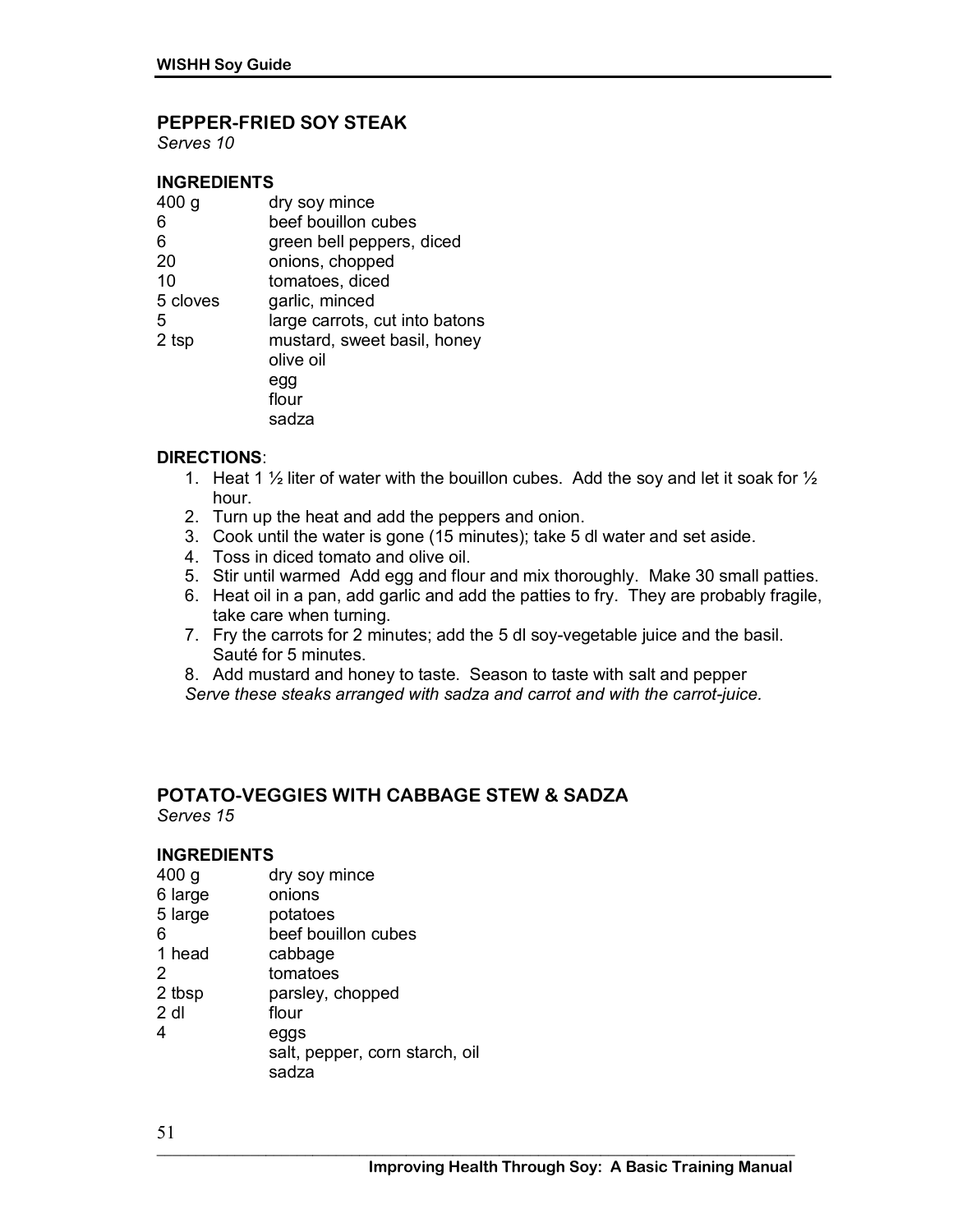#### **Directions**:

1. Clean onions and chop; clean potatoes and cut in half; boil them in salted water.

#### **Veggie Beef**

- 2. Heat 1 tbsp oil in a pot with 4 chopped onions. Fry until brown. Add 1  $\frac{1}{2}$  liter water and 4 beef bouillon cubes; bring to a boil. Taste, check for a strong meaty taste.
- 3. Add dry soy mince and bring to a boil. Reduce heat and stir for 30 minutes; then turn off heat and let cool.
- 4. Add 4 eggs and 2 dl flour; mix with potatoes and blend. Season to taste.
- 5. Heat pan with small amount of oil. Take spoonfuls of veggie meat, fry them over low heat. They must form a crust before you try to turn them. Do not use too much oil, just enough to prevent sticking.
- 6. After frying, place the veggie beef on a large plate to be reheated in the oven.

#### **Cabbage Relish**:

- 7. Bring salted water to a boil. Add the shredded cabbage, and boil on low heat until cabbage is tender.
- 8. Add tomatoes, cut into slices. Use corn starch for thickening of the stew.
- 9. Season to taste.

*Serving*: Place some of the warm veggie beef on the plate, garnish with cabbage relish and parsley. Serve with sadza.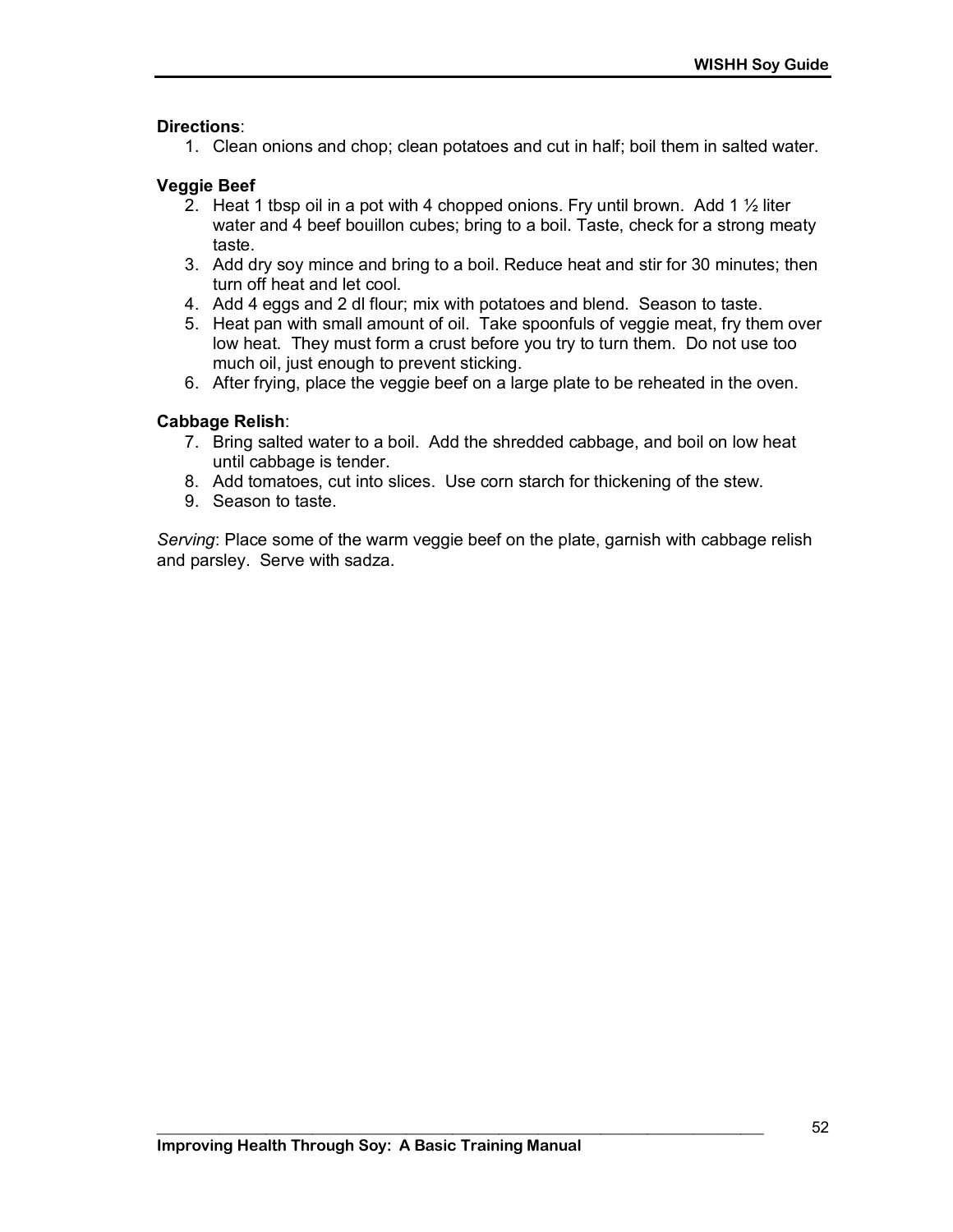### **PUMPKIN SOUP WITH SOY MEATBALLS**

*Serves 10* 

#### **Ingredients**:

| 10       | hazelnuts                  |
|----------|----------------------------|
| 300 g    | dry soy mince              |
| 8 - 9    | chicken bouillon cubes     |
| 5        | onions, chopped            |
| 2 tsp    | thyme                      |
| 2 cloves | garlic, minced             |
| 2        | eggs                       |
| 2 tsp    | flour                      |
|          | olive oil                  |
| 2 tsp    | steak spice or mince spice |
|          | salt and pepper to taste   |
| 500 g    | pumpkin in 3 x 3 cm dices  |
| 1 bundle | rape                       |
| 2        | bay leaves                 |
| 2 tsp    | rosemary                   |
|          |                            |

#### **DIRECTIONS**:

- 1. Chop the hazelnuts finely.
- 2. Heat 1 tsp. oil and fry the chopped hazelnuts with 2 of the chopped onions; while frying add the thyme, garlic and grind some pepper.
- 3. Add 1 ½ liter water to the mixture and let it boil; add 3 of the chicken bouillon cubes and the soy mince; let it simmer for ½ hour.
- 4. Pour out excess water. Blend the ingredients and add eggs and flour and 2 tsp olive oil. Mash and blend and press out water. Form into small firm balls.
- 5. Heat olive oil in pan on medium heat. Put the alls on the pan, fry while rolling until they are fried on all sides. (If dough is too loose for that, form flat cakes and fry on both sides).
- 6. Set the fried meat aside.
- 7. Fry 3 chopped onions in oil until translucent.
- 8. Add pumpkin squares and fry for a short period. Add 2 ½ liters of water and 5 chicken bouillon cubes, the bay leaves and the rosemary. Let everything boil till the pumpkins are done.
- 9. In a pan with hot oil, fry the chopped rape for 2 minutes. Add them to the soup. Add the meatballs to the soup. Simmer for 5 more minutes.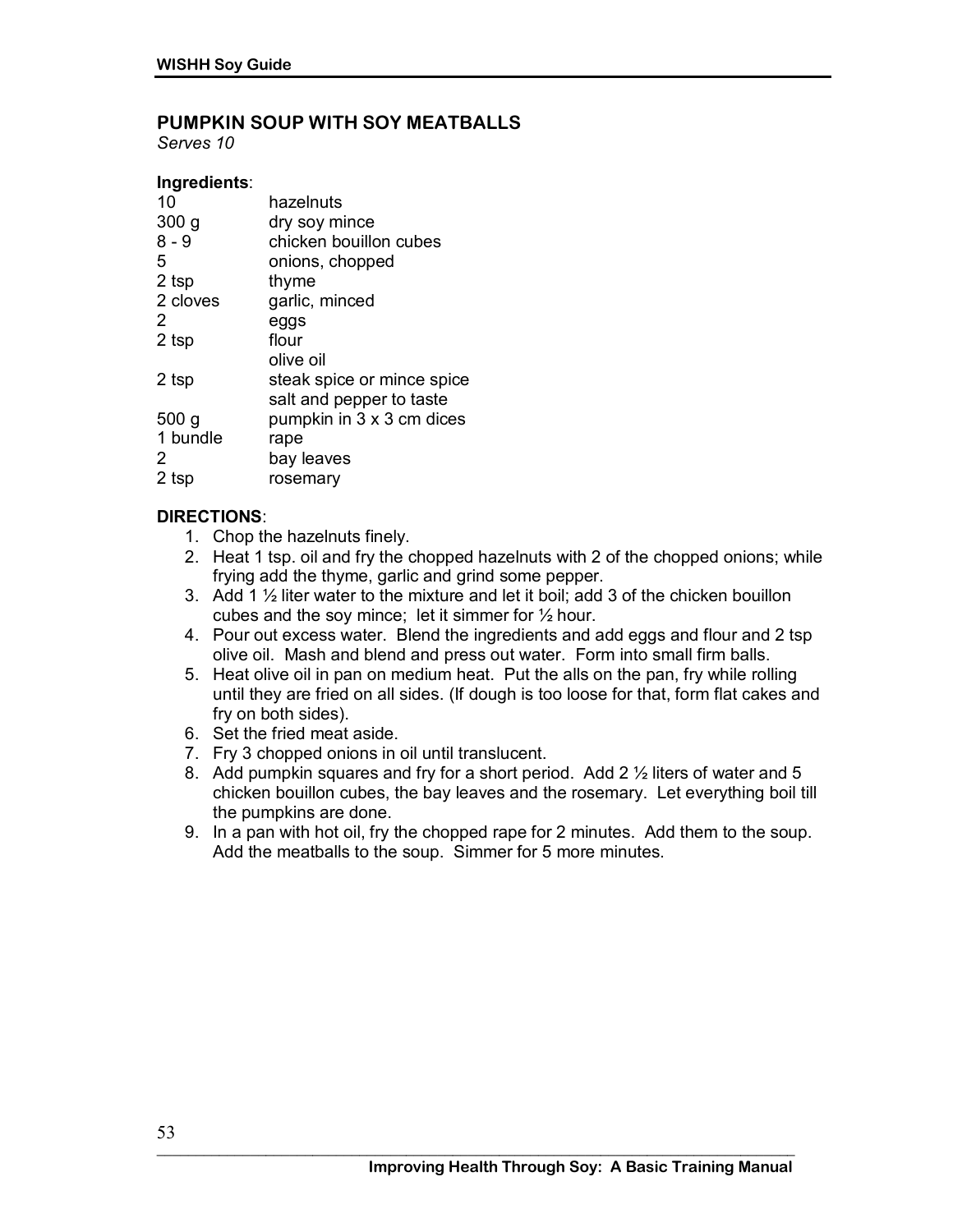# **RAPE STEW WITH CURRY-SOY MEATBALLS**

*Serves 10* 

#### **INGREDIENTS**

| 50                    | pecan nut halves                         |
|-----------------------|------------------------------------------|
| 300 <sub>g</sub>      | dry soy mince                            |
| 7                     | beef bouillon cubes                      |
| 5                     | eggs                                     |
| 2                     | onions, chopped                          |
| $2-3$ tsp             | curry, mild or hot - as you like it best |
|                       | salt and pepper to taste                 |
| 2 tsp                 | ground ginger                            |
| 10 cloves             | garlic minced                            |
|                       | clean water                              |
| 1 $\frac{1}{2}$ liter | rape, shredded                           |
| 3                     | tomatoes                                 |
|                       | corn starch                              |
|                       |                                          |

#### **DIRECTIONS**:

- 1. Preheat oven to 350° Celsius.
- 2. Boil 2 liters of water with 4 of the beef bouillon cubes. Add the soy and let it soak up water for ½ hour.
- 3. Spread out the pecan halves on another baking sheet. Bake for 3-5 minutes, shaking or turning periodically to prevent burning. This can also be done on a pan on a stove.
- 4. Let cool. Place in blender and blend to a course meal.
- 5. Fry the onion in a little oil.
- 6. In a large bowl, combine ground nuts, the soy (let excess water drip away), egg, and onion. Add the spices, a little at a time, so that you do not make it more hot than you wish. Mix with a potato masher or just mash well with a large spoon and fork until well blended and smooth.
- 7. Form into 1-inch balls and place on a prepared baking sheet.
- 8. Bake for 10 minutes. Move balls around to coat with oil. Bake for another  $10 -$ 12 minutes or until golden brown and firm.
- 9. In another bowl with lid, add enough clean water to 1 cm of the pan. Add 3 bouillon, black pepper, the rape and tomato. Bring to a boil.

**\_\_\_\_\_\_\_\_\_\_\_\_\_\_\_\_\_\_\_\_\_\_\_\_\_\_\_\_\_\_\_\_\_\_\_\_\_\_\_\_\_\_\_\_\_\_\_\_\_\_\_\_\_\_\_\_\_\_\_\_\_\_\_\_\_\_\_\_\_\_\_\_\_\_\_\_\_\_** 

10. Cover and reduce heat to medium-low. Cook until tender.

*Serving*: Arrange on a serving plate. Top with meatballs.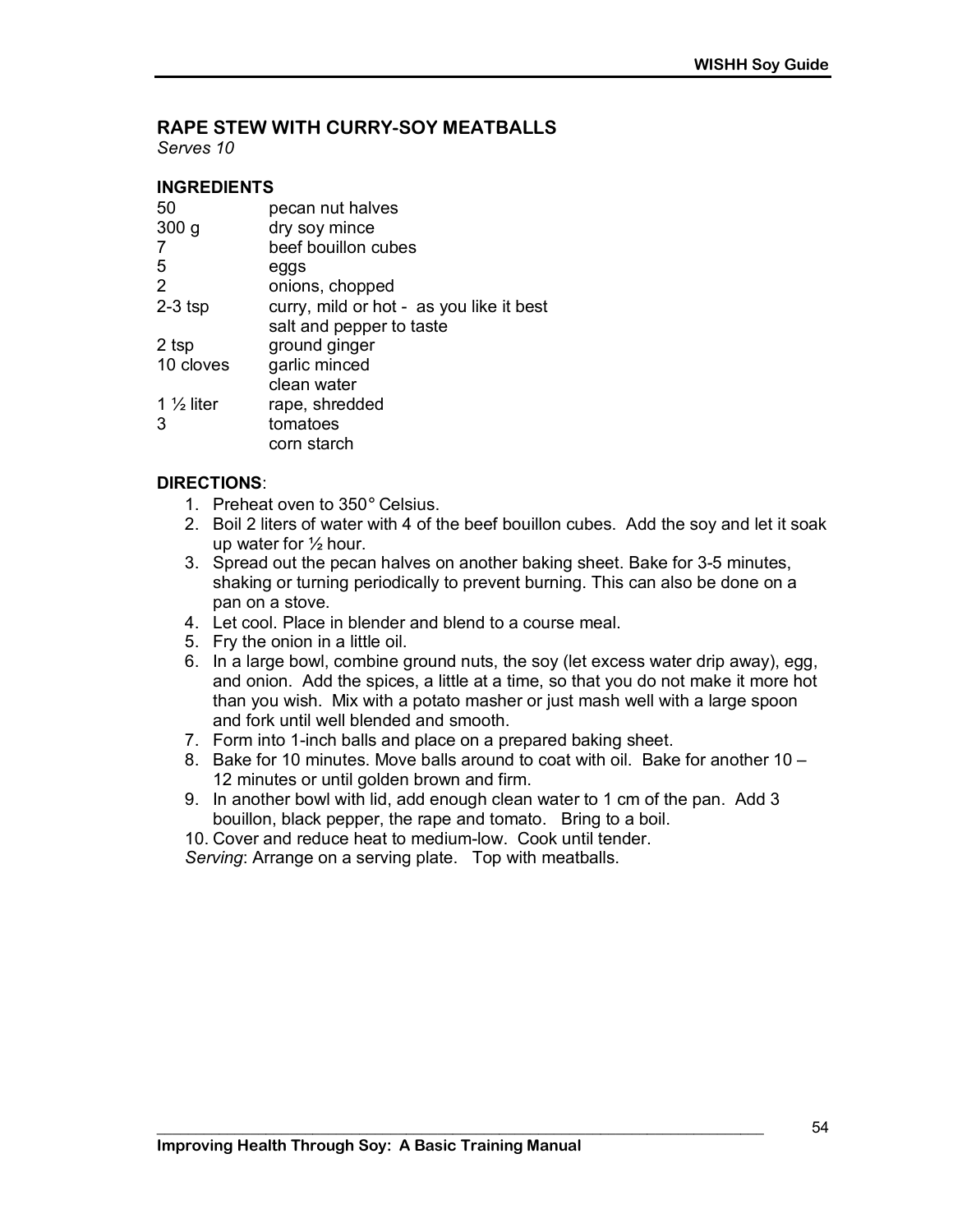#### **RAPE-VEGGIES WITH CAULIFLOWER AND TOMATO-GARLICE SAUCE**  *Serves 10*

**INGREDIENTS**

| 300 <sub>g</sub> | dry soy mince             |
|------------------|---------------------------|
| 1 bundle         | rape, cleaned and chopped |
| 2 tsp            | rosemary, ground          |
| 8                | large onions              |
| 6                | beef bouillon cubes       |
| 2 dl             | flour                     |
| 4                | eggs                      |
|                  | nil                       |
| 10               | tomatoes                  |
| 10 cloves        | garlic, crushed           |
| 2 dl             | tomato ketchup or puree   |
| 2 tsp            | oregano                   |
|                  | sadza                     |

#### **DIRECTIONS**:

- 1. Heat 1 tbsp oil in a pot with 4 chopped onions, chopped rape and rosemary powder. Fry the onions until brown.
- 2. Add 1  $\frac{1}{2}$  liter boiling water and 4 beef bouillon cubes. Bring to a boil. Check for a strong meaty taste.
- 3. Add dry soy mince and bring to a boil. Stir on low heat for 30 minutes. Turn of heat and let cool.
- 4. Add 4 eggs and 2 dl flour, mix and blend. Season to taste.
- 5. Heat pan with small amount of oil. Take spoonfuls of veggie meat and fry on low heat. They must form a crust before you try to turn them. They are delicate. Use a flat, broad spatula to turn. Do not use too much oil, just enough to prevent from sticking.
- 6. After frying, place the veggie beefs on a large plate to be reheated in the oven.
- 7. Heat a little oil in a pot. Add the rest of the chopped onions and garlic.
- 8. Let fry for 3 minutes, then add the chopped tomatoes and the oregano. Fry for 5 minutes at high heat, stirring constantly.
- 9. Add 1/4 liter water, 2 beef cubes and fresh ground pepper. Let boil/sauté.
- 10. Turn down the heat and let rest until the mix is tender. Taste for seasoning with salt and pepper. Add sweetener if desired.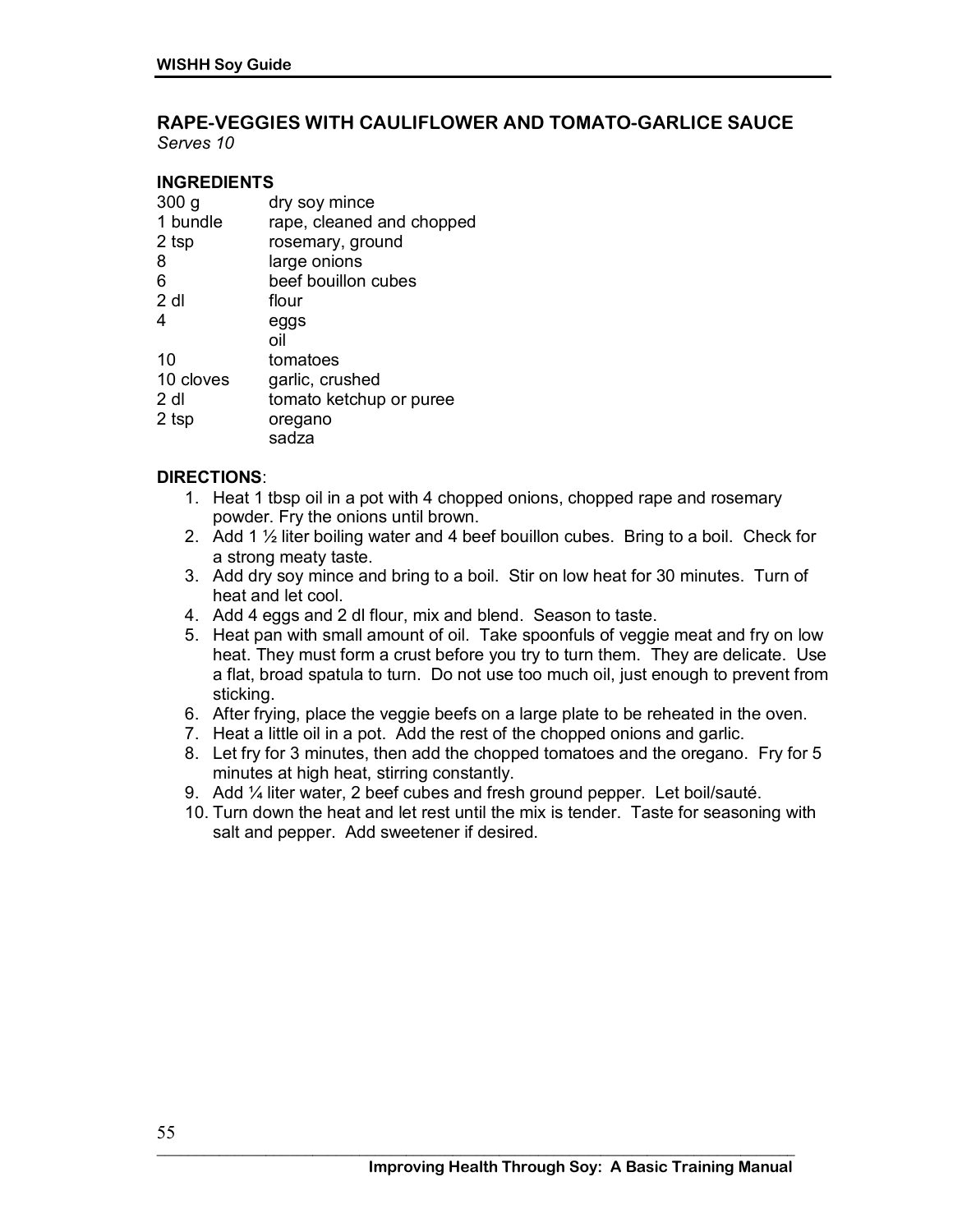# **ROASTED VEGGIES WITH CAULIFLOWER STEW**

*Serves 15*

#### **INGREDIENTS**

| dry soy mince                  |
|--------------------------------|
| onions                         |
| beef bouillon cubes            |
| curry powder                   |
| flour                          |
| eggs                           |
| cauliflower                    |
| tomatoes                       |
| salt, pepper, corn starch, oil |
|                                |

#### **DIRECTIONS:**

#### **Veggie Beef**

- 1. Heat 1 tbsp oil in a pot with 4 chopped onions and half of the curry power (1 tbsp). Fry the onions until brown.
- 2. Add 1  $\frac{1}{2}$  liter boiling water and 4 beef bouillon cubes. Bring to a boil. Check for a strong meaty taste, with a twist of curry.
- 3. Add the dry soy mince, and bring to a boil. Simmer on low heat for 30 minutes and then let cool.
- 4. Add 4 eggs and 2 dl flour, mix and blend. Season to taste.
- 5. Heat a pan with a small amount of oil Take spoonfuls of veggie meat, fry them on low heat. They must form a crust before you try to turn them. They are delicate so use a flat, broad spatula. Use a small amount of oil, just enough to prevent from sticking.
- 6. After frying, place the veggie beef on a large plate to be reheated in the oven.

#### **Cauliflower Stew**

- 1. Heat a little oil in a pot with the rest of the curry (1 tbsp).
- 2. Add 2 chopped onions, add the cauliflower, cut into small florets.
- 3. Let fry for  $3 5$  minutes. Add  $\frac{1}{2}$  1 liter water.
- 4. Add 2 beef cubes, and fresh ground black pepper. Add the tomatoes in slices.
- 5. Bring to a boil. Turn down the heat and let it rest until the cauliflower florets are tender.
- 6. Add corn starch to thicken the sauce. Season to taste.

*Serving*: Place some of the warm veggie beefs on the plate and garnish with cauliflower stew and sadza.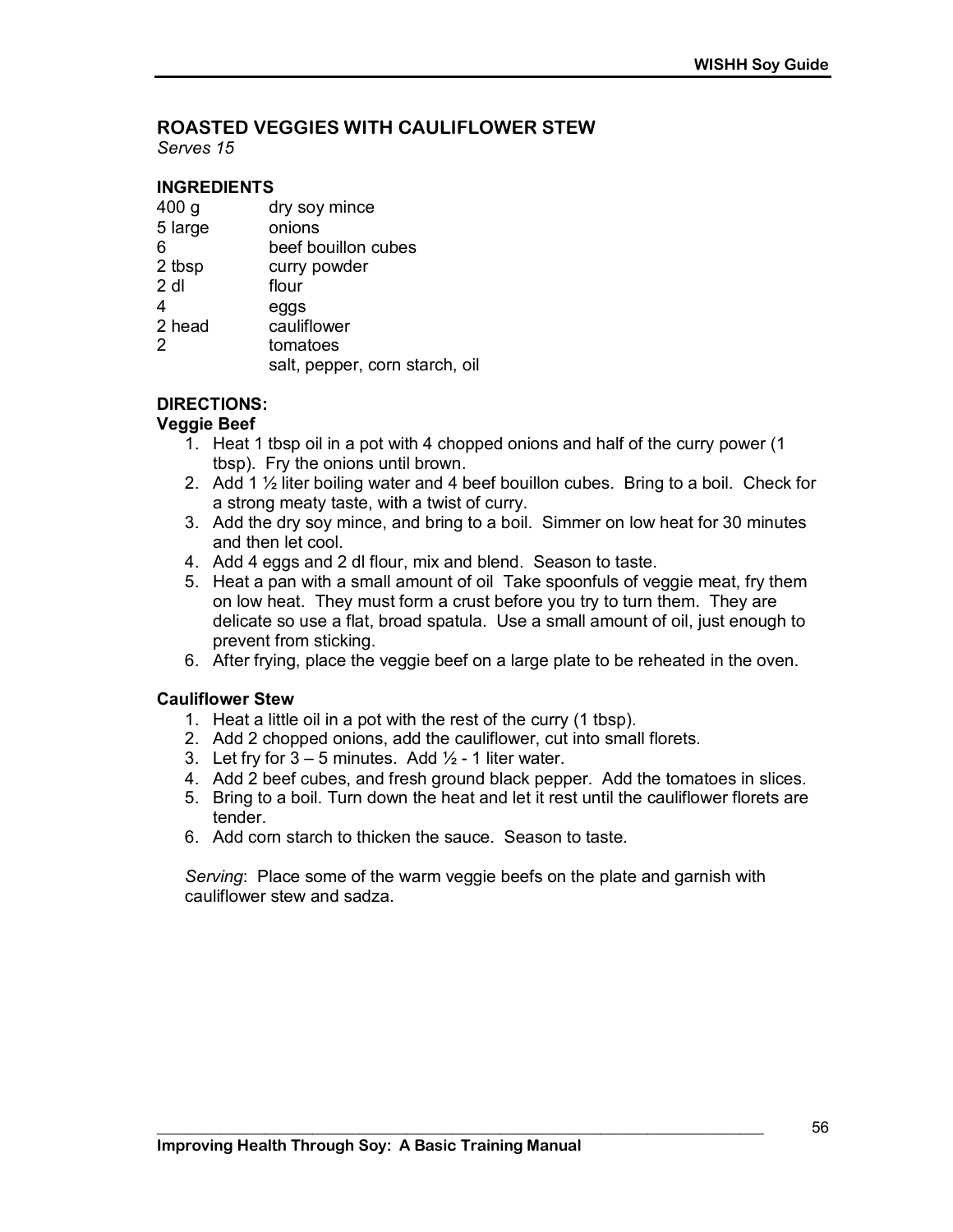# **VEGGIE BEEF WITH PARSLEY-ONION STEW & SADZA**

*Serves: 15* 

#### **INGREDIENTS**

| 400 <sub>g</sub> | soy mince                      |
|------------------|--------------------------------|
| 6 large          | onions                         |
| 6                | beef bouillon cubes            |
| 2 tbsp           | chopped parsley                |
| $2$ dl           | flour                          |
| 4                | eggs                           |
|                  | salt, pepper, corn starch, oil |

### **DIRECTIONS**:

#### **Veggie Beef**

- 1. Heat 1 tbsp oil in a pot with 4 chopped onions and half of the curry power (1 tbsp). Fry the onions until brown.
- 2. Add 1 ½ liter boiling water and 4 beef bouillon cubes. Bring to a boil. Check for a strong meaty taste, with a twist of curry.
- 3. Add the dry soy mince, and bring to a boil. Simmer on low heat for 30 minutes and then let cool.
- 4. Add 4 eggs and 2 dl flour, mix and blend. Season to taste.
- 5. Heat a pan with a small amount of oil Take spoonfuls of veggie meat, fry them on low heat. They must form a crust before you try to turn them. They are delicate so use a flat, broad spatula. Use a small amount of oil, just enough to prevent from sticking.
- 6. After frying, place the veggie beef on a large plate to be reheated in the oven.

#### **Onion Relish**:

- 1. Heat a little oil in a pot. Add the chopped onion and fry for 3 minutes.
- 2. Add  $\frac{1}{4}$  liter of water, 2 beef cubes and fresh ground black pepper. Sauté the onion over low heat until tender.
- 3. Mix in chopped parsley. Add corn starch to thicken the sauce.
- 4. Season to taste.

*Serving*: Place some warm veggie beef on the plate. Garnish with onion relish and sadza.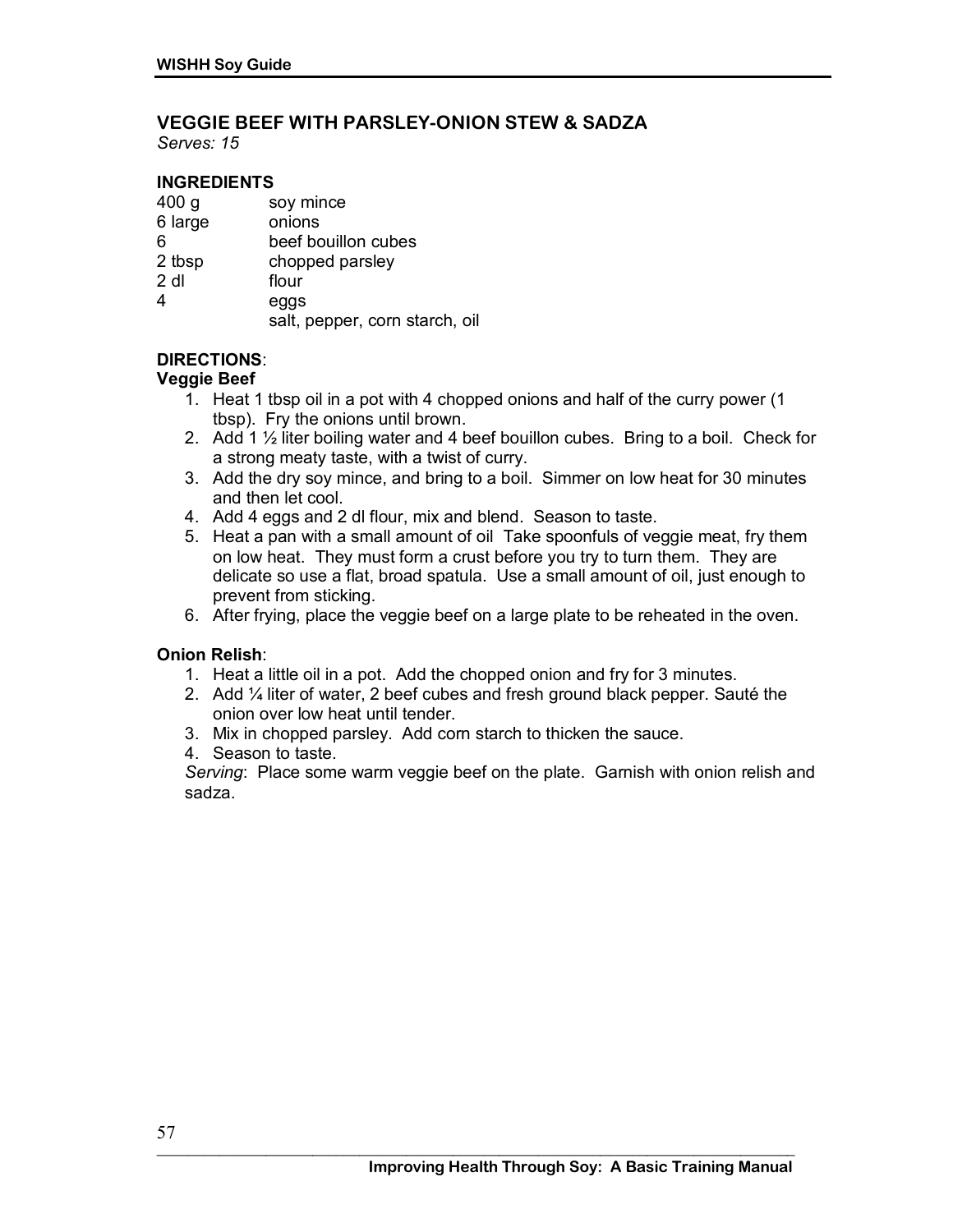# **CABBAGE STEW WITH BUTTERNUT AND PORRIDGE**

#### **INGREDIENTS**

- 1-cup dry soy mince 2 chopped onions  $\frac{1}{2}$  finely chopped cabbage 3 chicken cubes 125 ml lemon juice
- 100 ml cooking oil
- 1 butternut (cubed)
- 1 tsp curry powder/mustard

#### **DIRECTIONS:**

- 1. Heat oil and add chopped onions, let fry until onions are almost tender.
- 2. Add 1L of water, and cubes of chicken. Let boil.
- 3. Add the soy mince and let boil short time and leave it to cook until the soy is tender.
- 4. Add a finely chopped cabbage and cubed butternut.
- 5. Bring to a boil and turn down the heat, add lemon juice and curry powder or mustard. Cook until the cabbage is done but still firm. Serve.

# **SPINACH ROLLS, WITH CARROT DICE AND SAMP**

#### **INGREDIENTS**

- 1-cup dry soy mince
- 1 bunch of spinach
- 2 large onions
- 4 large carrots
- 3 beef cubes
- 1 tbsp tomato paste
- 1 tbsp flour
- 1 egg
- 4 TBS oil
- 2 ml salt
- 2 ml pepper

#### **DIRECTIONS**:

- 1. Heat 15 ml of oil in a saucepan and add one chopped onion, fry until brown. Add one 1L of boiling water and three beef cubes, then boil.
- 2. Add dry soy mince and bring to a boil for a few minutes then simmer for 30 minutes. Let it cool.
- 3. Add 1 egg and flour, mix and blend if the veggie mince is in large lumps.

- 4. Cut the carrots and the remaining onion in very small dices. Mix the onion and the carrot dices into the veggie dough together with a spoonful of tomato paste.
- 5. Season to taste.
- 6. Bring a large pot of salted water to a boil and let the spinach boil for 1 minute. Quickly cool it in cold water.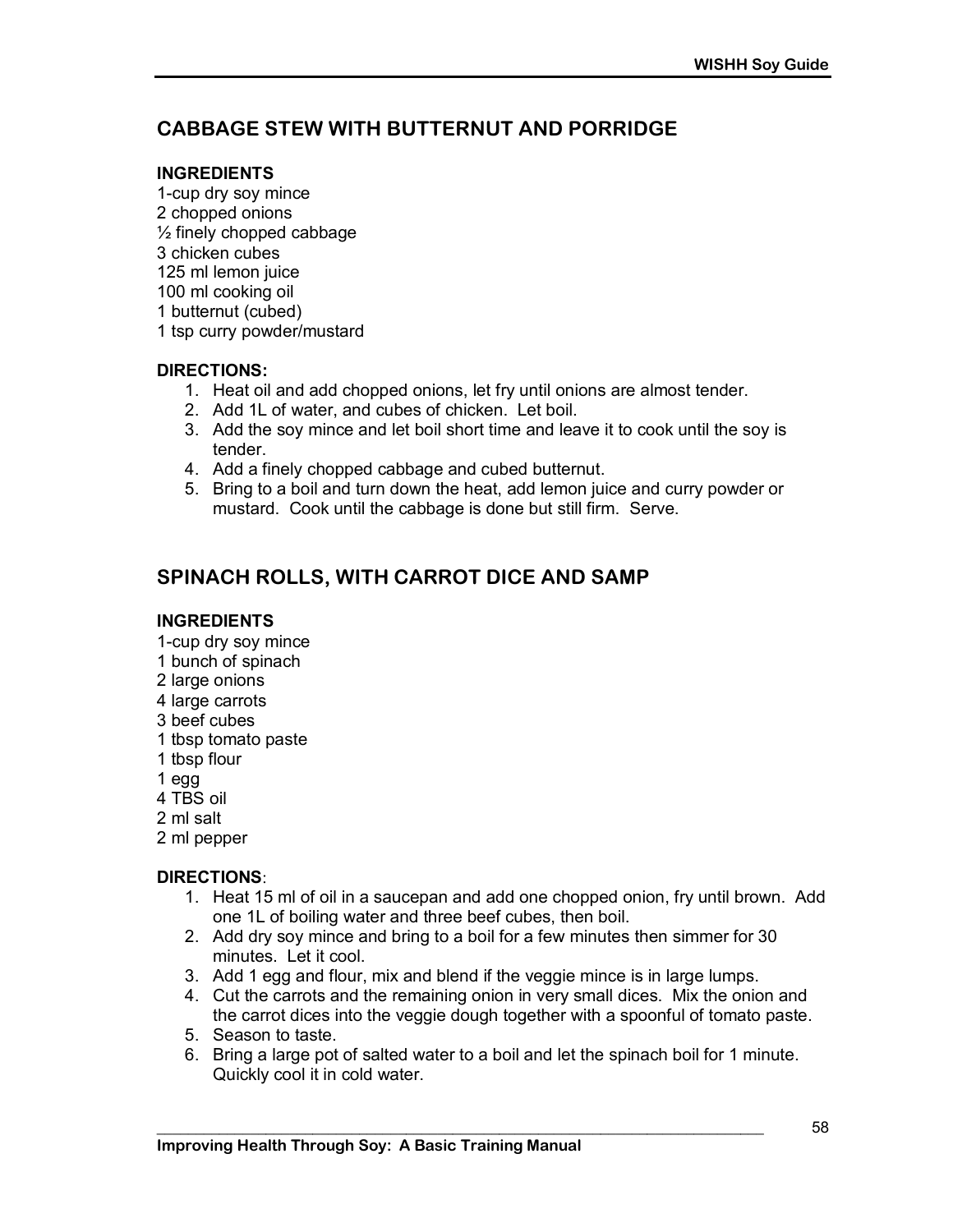- 7. Place the spinach leaf in front of you; take a spoonful mixture of a veggie dough and place in the middle.
- 8. Fold the spinach around, close with a toothpick or use a meat string to tie around. Place the spinach roll in an ovenproof container. When all the rolls are made, sprinkle with oil, salt and pepper, soy sauce. Bake in oven for 15 minutes until lightly brown. Serve with samp.

# **SOY MINCE VEGETABLE PATTIES**

#### **INGREDIENTS**

1-cup soy mince 2 cups warm water 1-cup flour 1 tsp baking powder 2 ml salt 1-cup water 1 potato, shredded 1 carrot, shredded 1 onion, chopped Few leaves spinach (finely chopped) Oil for frying

#### **DIRECTIONS:**

- 1. Put the mince in a small bowl. Add warm water and let the mixture stand for 5-10 minutes, until the water is absorbed. Hydrate the mince.
- 2. In a mixing bowl, sift together the flour, baking powder, and salt. Stir in the water to make a smooth batter.
- 3. Add the potato, carrot, onion, spinach, and hydrated mince. Mix well.
- 4. Heat a little oil in the bottom of a frying pan. Drop the patty mixture by tablespoons into the hot oil and cook on both sides until brown.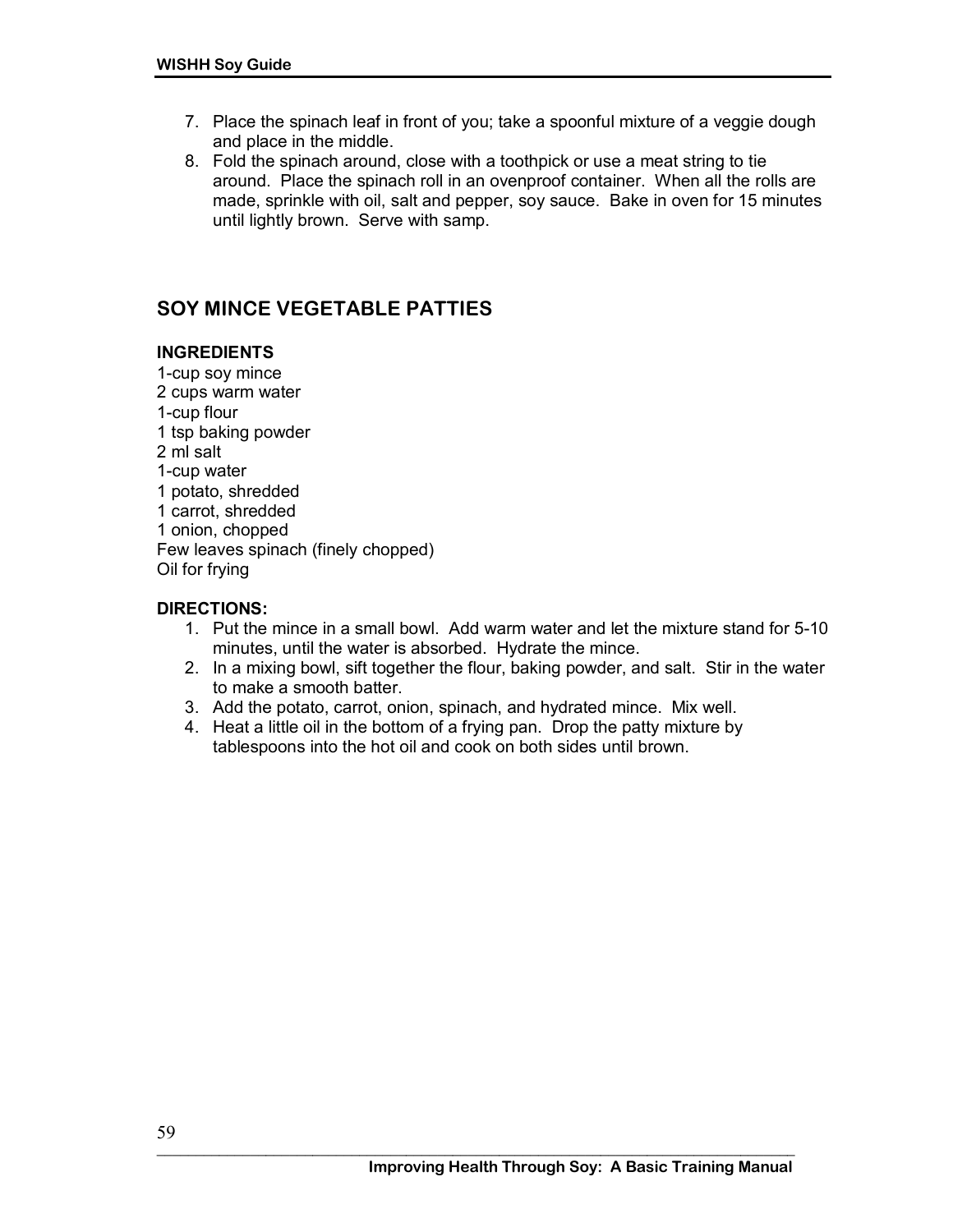### **TSP VEGETABLE STEW**

#### **INGREDIENTS**

4 Tbsp oil 1 chopped onion 2 cloves garlic, crushed 2-cups crushed or pureed tomatoes 2 carrots, chopped 1 green pepper, chopped 100 g green beans, chopped 2 cups water 2-diced potatoes 2-cups dry TVP 1 tsp curry powder 1 tsp mixed herb 1 tsp black pepper 5 ml salt 10 g dried chilies 15 ml marmite

#### **DIRECTIONS**

- 1. Heat the oil in a large pot over medium heat. Add the onions and sauté until golden.
- 2. Add the remaining ingredients and stir well to combine. Bring to a boil, then reduce heat to and simmer until the stew thickens, about 30 minutes.

*Serve with any starch food.*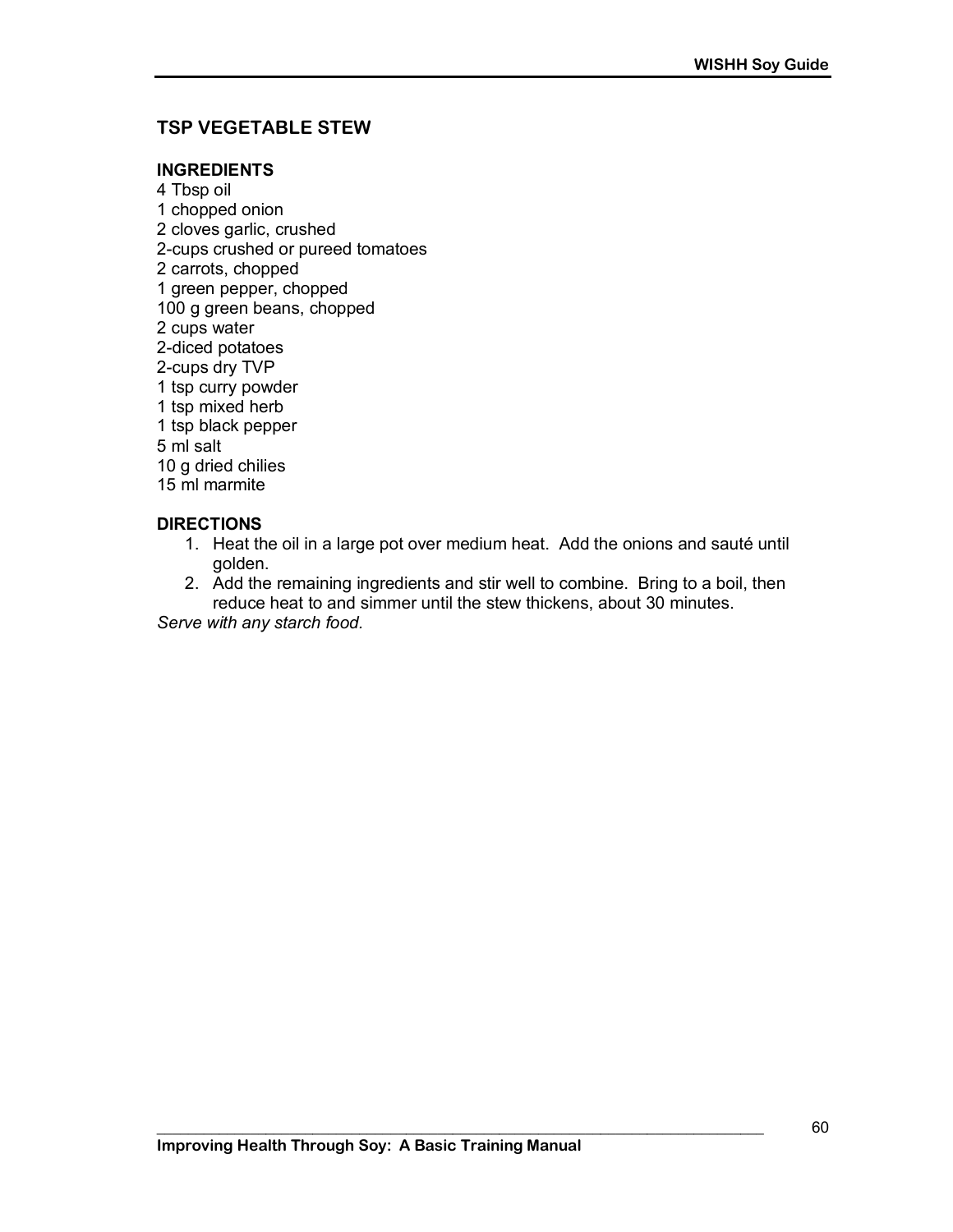### **Recipes Using Soy Milk**

### **POTATOES AND SPINACH SOY CASSEROLE**

#### **INGREDIENTS**

300 g potatoes (cut in quarters) 200 g spinach (roughly chopped) 100 g cheddar cheese (grated) 1-cup soymilk 1-cup milk 2 onions (finely chopped) 45 ml cooking oil 5 ml turmeric 5 ml curry powder 5 ml pepper 2 ml salt

#### **DIRECTIONS:**

- 1. Boil potatoes in salted water until tender.
- 2. Sauté onions in cooking oil; add turmeric, curry powder, pepper and salt to taste.
- 3. Add milk and allow simmering for about 10 minutes.
- 4. Add spinach and allow cooking for a minute.
- 5. Put the whole mixture into the ovenproof dish and cover with cheddar cheese and allow to brown under a hot grill for 3-5 minutes.

\*Instead of grilling, the dish can be served with soy white sauce.

### **SOYMILK FRUIT SMOOTHIE**

#### **INGREDIENTS**

350 ml soymilk 125 ml mashed pineapple 25 g banana, mashed

#### **DIRECTIONS:**

- 1. Put the soymilk and the fruits in a blender container. Blend until smooth.
- 2. If desired add sweetener and ice cubes and blend again.

#### VARIATION

Fresh orange, banana, mango, strawberry, coconut powder, crushed pineapple can be used.

Recipes using Soy Milk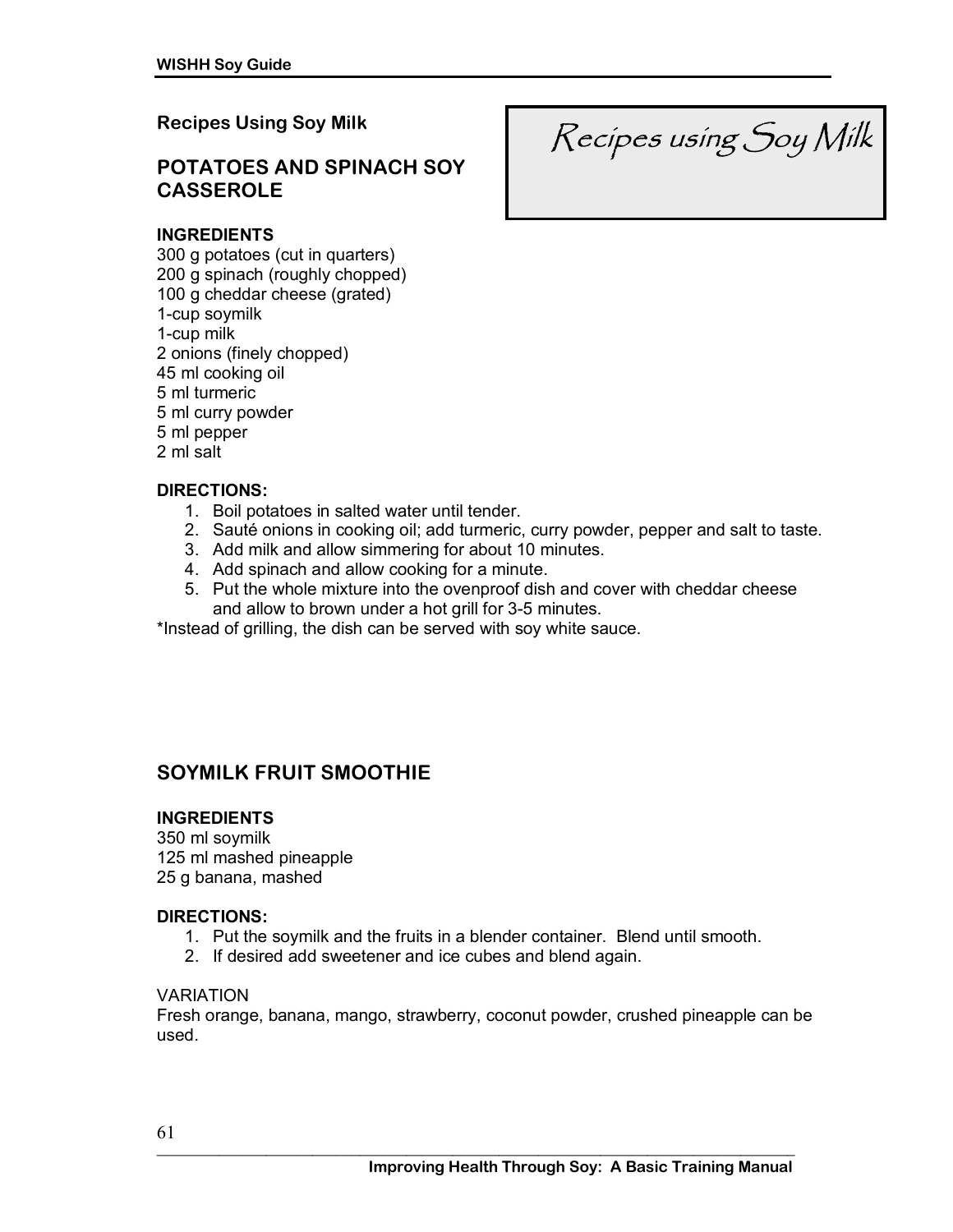# **SOY SWEET SAUCE**

#### **INGREDIENTS**

1-cup soymilk 2 egg yolks 55 g castor sugar 2 tsp cake flour 3 tsp corn flour 2 ml vanilla essence

#### **DIRECTIONS:**

- 1. Scald the milk by bringing it just below boiling point in a saucepan.
- 2. Cream the egg yolks with the sugar and a little of the mild and when pale, mix in the flours. Pour on the milk and mix well.
- 3. Return the mixture to the pan and bring slowly to the boil, stirring continuously and vigorously to make it smooth. Allow cooling slightly, and then add vanilla essence.

# **ORANGE & PEACH SOYMILK SHAKE**

#### **INGREDIENTS**

2-cups soymilk 4 oranges 4 peaches 30 g sugar (optional)

#### **DIRECTIONS**

- 1. Squeeze oranges and blend peaches.
- 2. Mix all the ingredients and shake well.
- 3. Sieve until clear. Refrigerate and serve cold.

VARIATION - Pineapple can be used also following the same method.

# **CURRIED CARROT SOUP**

*Serves 4* 

#### **INGREDIENTS**

6 medium carrots, thinly sliced 2 cups vegetable stock 1 small onion, chopped  $\frac{1}{2}$  cup plain soymilk 2 teaspoons curry powder

#### **DIRECTIONS**

1. Combine all ingredients except the soymilk; Cook over medium heat until carrots are tender.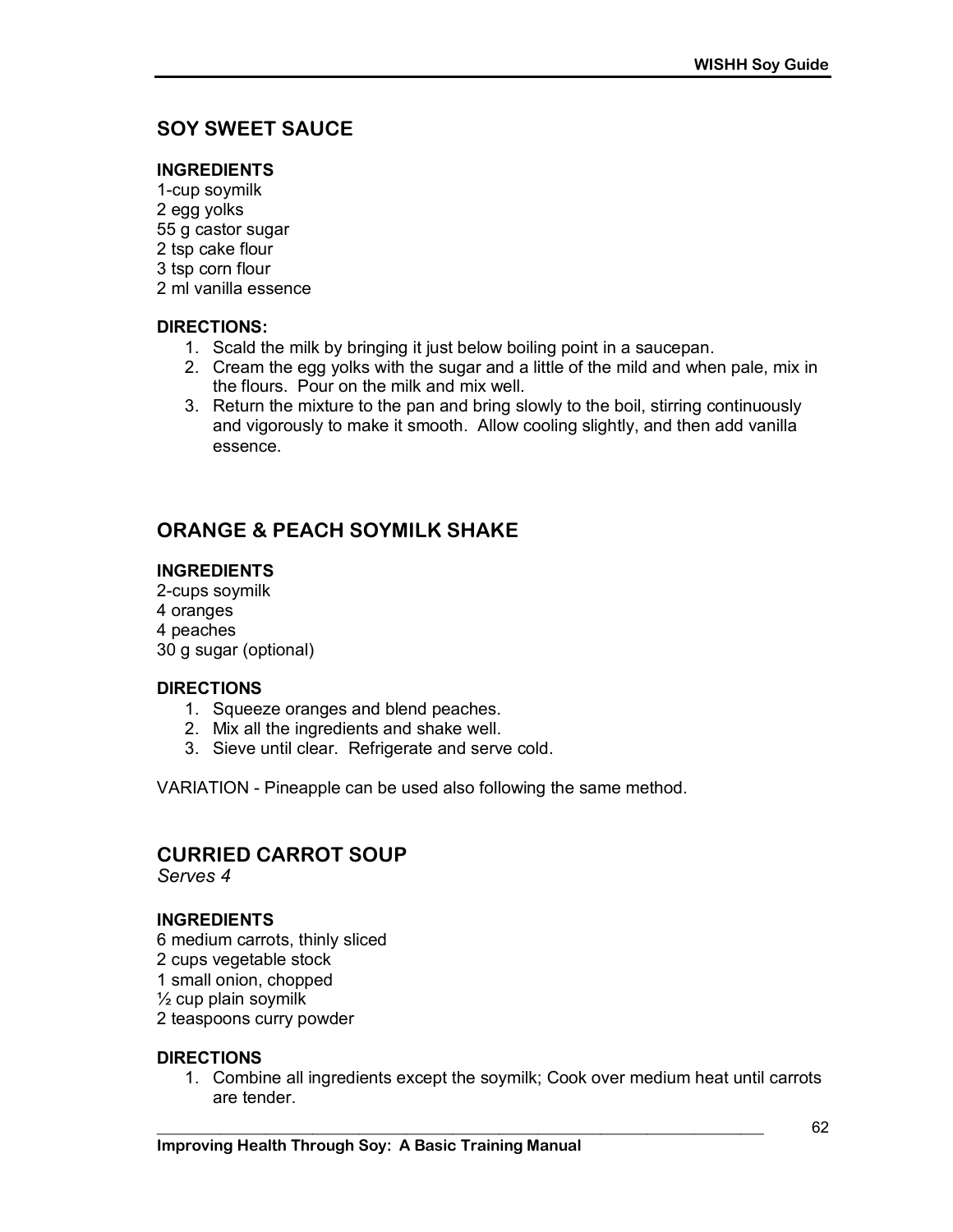- 2. Pour into a blender and puree until smooth. Stir in the soymilk.
- 3. Cook over low heat until hot.

Per serving: 64 calories, 2 grams protein, 1 gram fat; 13 grams carbohydrate, 11% fat.

# **SOY CREAM POTATO SOUP**

#### **INGREDIENTS**

- 4 Cups (1kg) potatoes, cubed
- 3 Cups (1/2 kg) onions, chopped
- 6 Cloves of garlic, minced **(or other local herb)**
- 1 Tbsp oil
- 4 Cups potato water, vegetable stock, or water
- 1/2 Cup fresh parsley, chopped **(or other local herb)**

2 tsp. Salt

- 1/2 tsp cracked red pepper, or black pepper or other spice
- 2 cups soymilk

#### **DIRECTIONS:**

- 1. Boil potatoes until soft and reserve cooking water.
- 2. Fry the onions and garlic (or other flavor) in oil.
- 3. Add the potatoes and potato water and mash and blend with onions and garlic.
- 4. Return to the soup pot and stir in soymilk, salt, pepper or other spices.
- 5. Heat until almost boiling but **do not boil**.

# **SOYMILK / OKARA / FRUIT PANCAKES**

#### **INGREDIENTS**

1 cup wheat flour 1 cup soymilk 1 cup okara 2 cups chopped fruit 2 eggs Cooking oil

Okara is a pulp fiber and is a by-product of soymilk

#### **DIRECTIONS:**

- 1. Mix eggs, flour, soymilk and okara. If mixture is too thick to pour, add more soymilk.
- 2. Pour into medium-hot, oiled frying pan, making thin pancakes.
- 3. Chopped fruit can be added to the mixture, or rolled into the finished pancakes.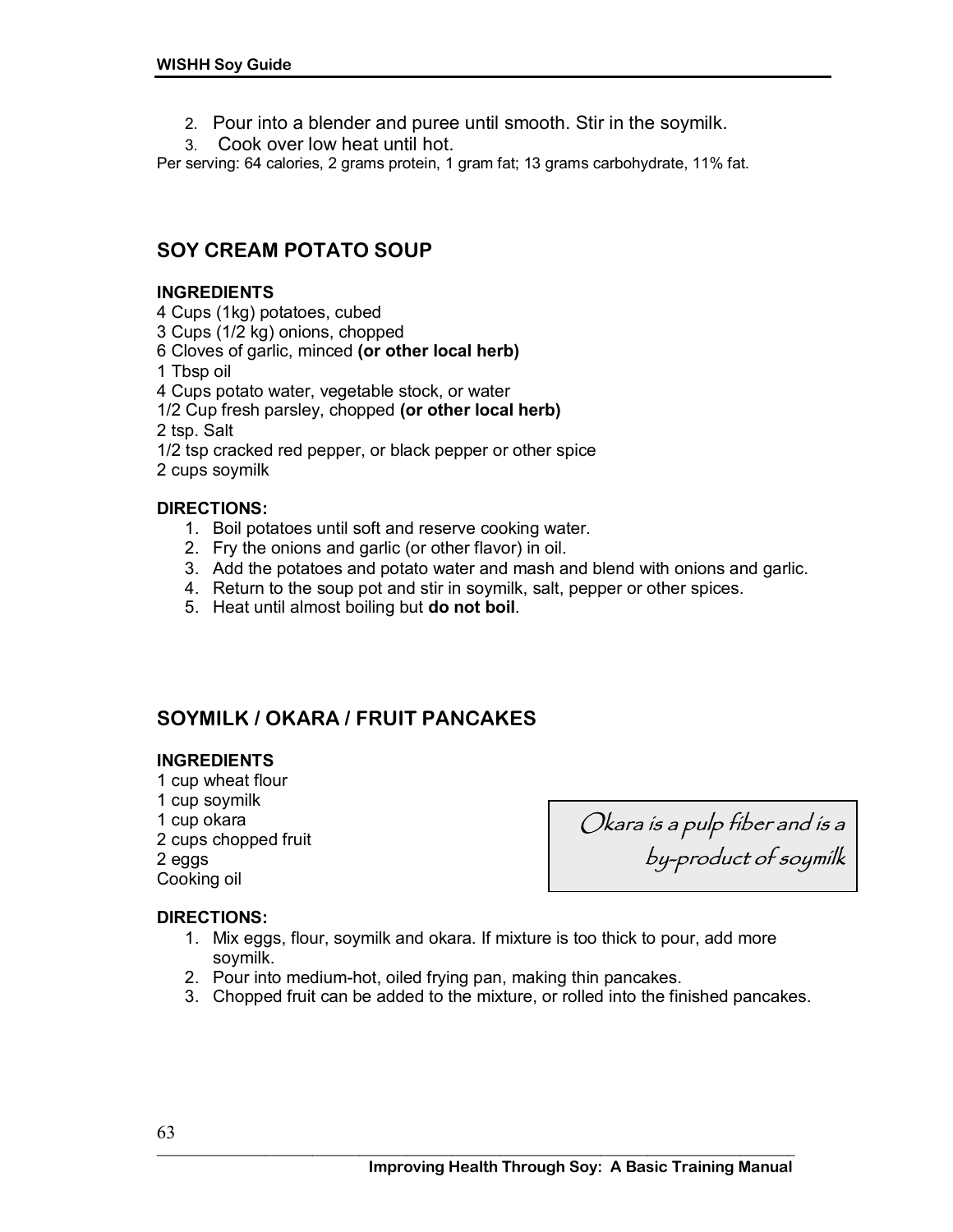# **SOY TOAST**

#### **INGREDIENTS**

4 slices of white bread, crusts removed 2 eggs 150 ml soymilk 55 g butter 2.5 ml oil A pinch of crushed roasted soybean

#### **DIRECTIONS:**

- 1. Cut each slice of bread into 4 fingers.
- 2. Beat the eggs, milk and roasted beans together in a pie dish or soup plate.
- 3. Dip the bread fingers into this mixture, coating them well.
- 4. Melt half the butter with a tablespoon of oil in a heavy frying pan. When the butter is foaming, fry the bread in it until golden brown on both sides. Drain on an absorbent kitchen paper. Add the remaining butter and more oil as needed, until all the bread fingers are cooked.

### **SOY MILK BREAD**

*Yield: 2 loaves (16 slices each) Serving size: 1 slice* 

*This could easily become your daily bread. For a change of pace, try kneading herbs, nuts or dried fruit into the dough, or shaping it into small loaves, rolls or free-form rounds.* 

#### **INGREDIENTS**

2-1/2 cups soy milk 2 Tbs honey 1/4 cup soy oil 1 Tbs active dry yeast 1/2 cup warm water 1/3 cup soy flour 2 cups white bread flour 5 or more cups whole wheat flour 2-1/2 tsp salt

#### **DIRECTIONS:**

1. Bring soy milk and honey almost to a boil. Remove from heat, stir in oil, and let cool to lukewarm.

Dissolve yeast in warm water and let sit about 5 minutes, until bubbles begin to form.

- 2. Combine soy flour, white flour, 4 cups of the whole wheat flour and salt in a large mixing bowl.
- 3. Add the yeast and soy milk mixtures and stir well. Add the remaining whole wheat flour as needed to make a soft dough.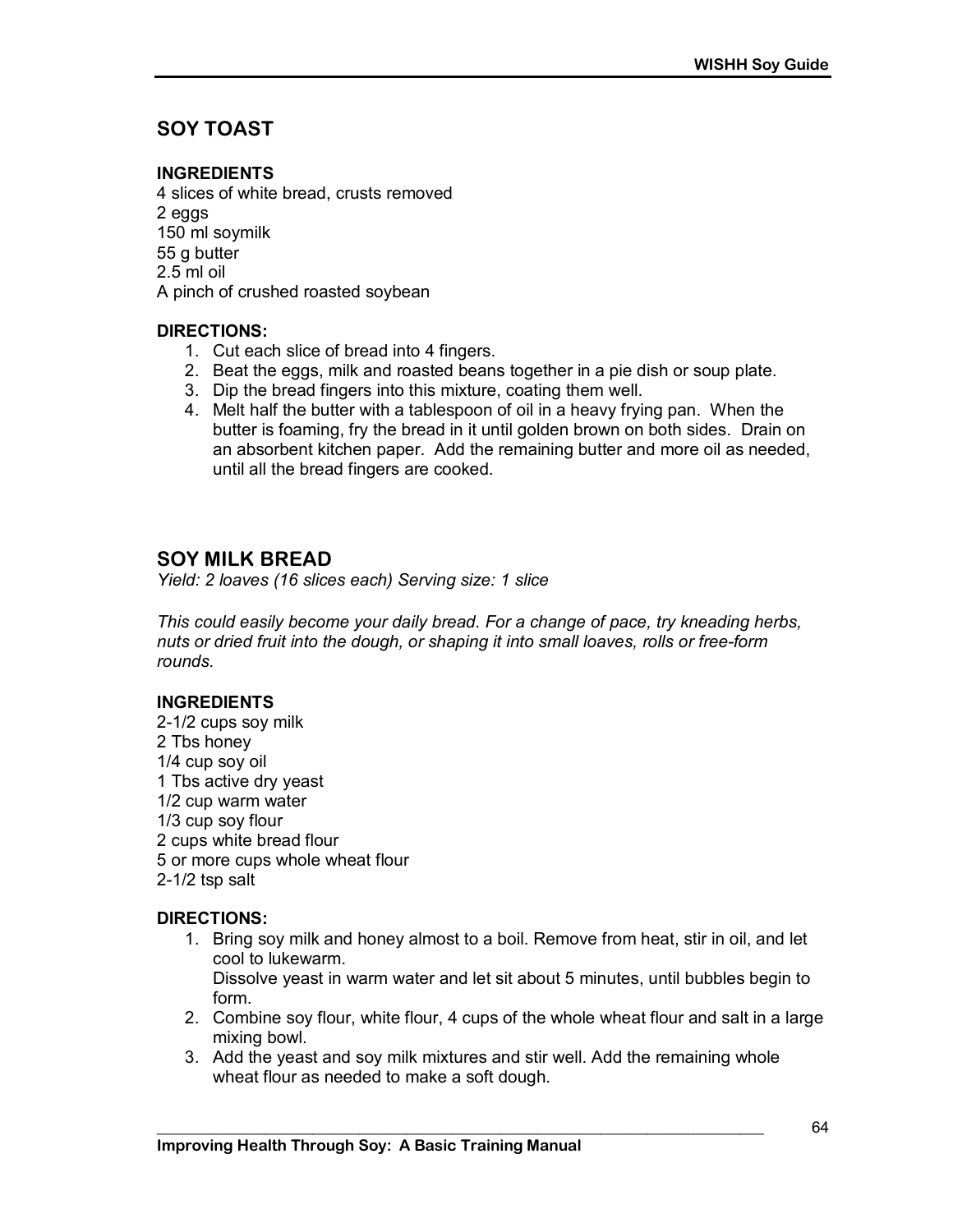- 4. Turn out onto a lightly floured board and knead until smooth and elastic, about 10 to 15 minutes.
- 5. Put dough into a lightly oiled bowl, cover and let rise until double in bulk, about 2 hours.
- 6. Punch down; shape into two loaves and let rise again in lightly oiled bread pans until dough reaches the top of the pan, about 45 minutes.
- 7. Bake for 35 to 40 minutes at 350°, until golden and bottom sounds hollow when tapped. Remove from pans to cool.

Per serving: 129 calories, 3 g total fat (0.4 g sat fat), 5 g pro, 23 g carb, 2.7 g fiber, 176 mg sodium, 0 mg cholesterol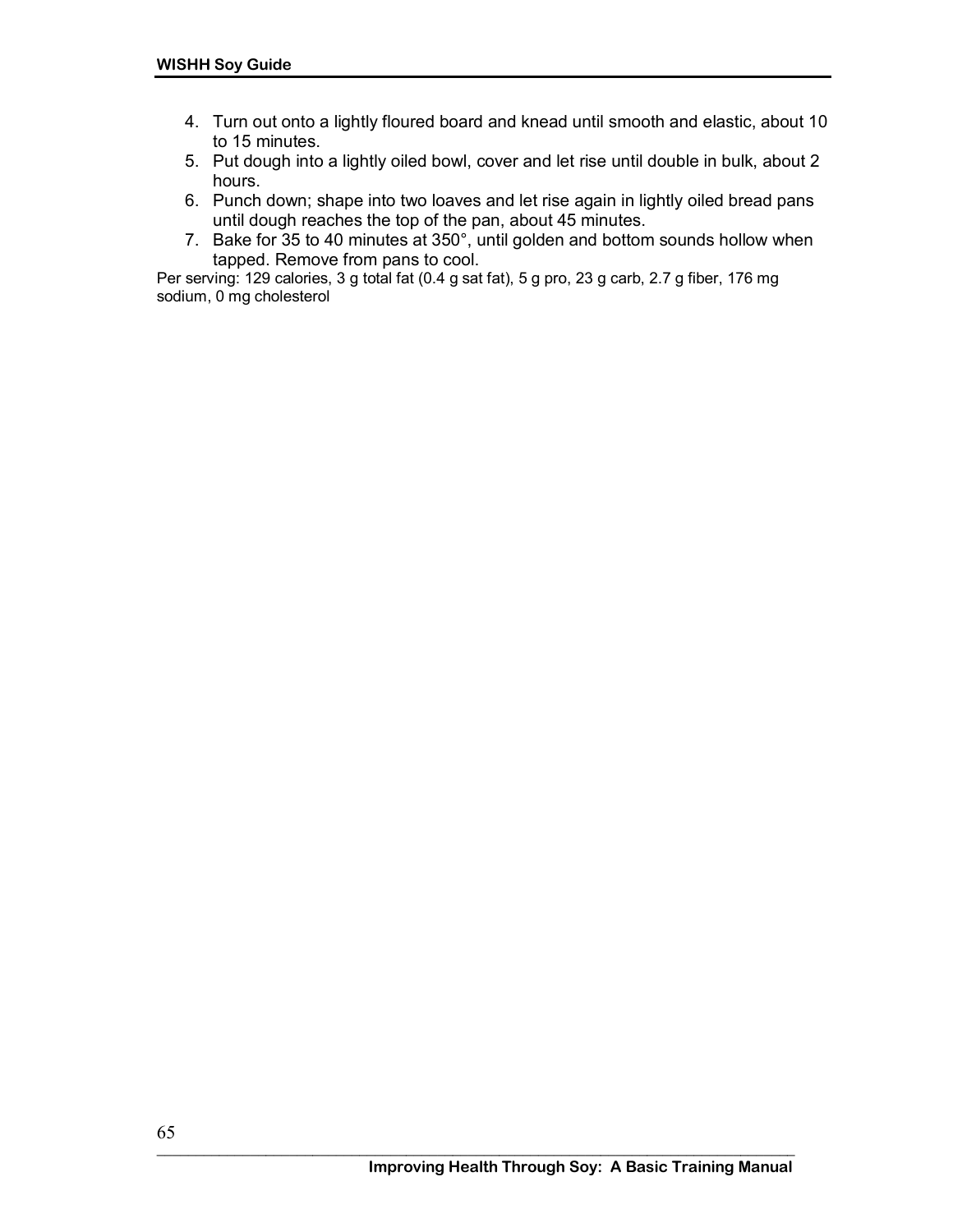# **Making Soymilk**

*Used with permission from Malnutrition Matters, ffrom: Soya Dairy Foods – Resource and Recipe Booklet* 

Note that for best quality taste, yield and functionality, especially for commercial soymilk production, that there are much more detailed procedures to follow than is shown. The process below merely illustrates the basic procedure.

### **Basic steps:**

- 1. Soak soybeans in water. (Soak about 1 kg dry soybeans for each 7-8 L of soymilk output. Soak for about 5-10 hours depending on water and ambient temperature.)
- 2. Discard soaking water, rinse and transfer beans along with fresh water to grinding/cooking vessel. (Add bout 6-7 L of water for each kg of soaked soybeans.)
- 3. Grind and pressure-cook mixture up to 110C for a few minutes. (Non-pressurized cooking will take much longer and is not recommended.)
- 4. Separate un-dissolved fiber (**okara**) from liquid (**soymilk**) with a press or centrifuge.
- 5. Make soyfoods from okara and soymilk base



The hot soymilk thus produced is functionally similar to cow's milk, and is vulnerable to the same microorganisms that can contaminate milk. The same sanitary guidelines as those used in the dairy industry must be used when producing soymilk and soyfoods derived from it. This also applies to the moist fiber residue; the okara must be used fairly quickly to avoid spoilage.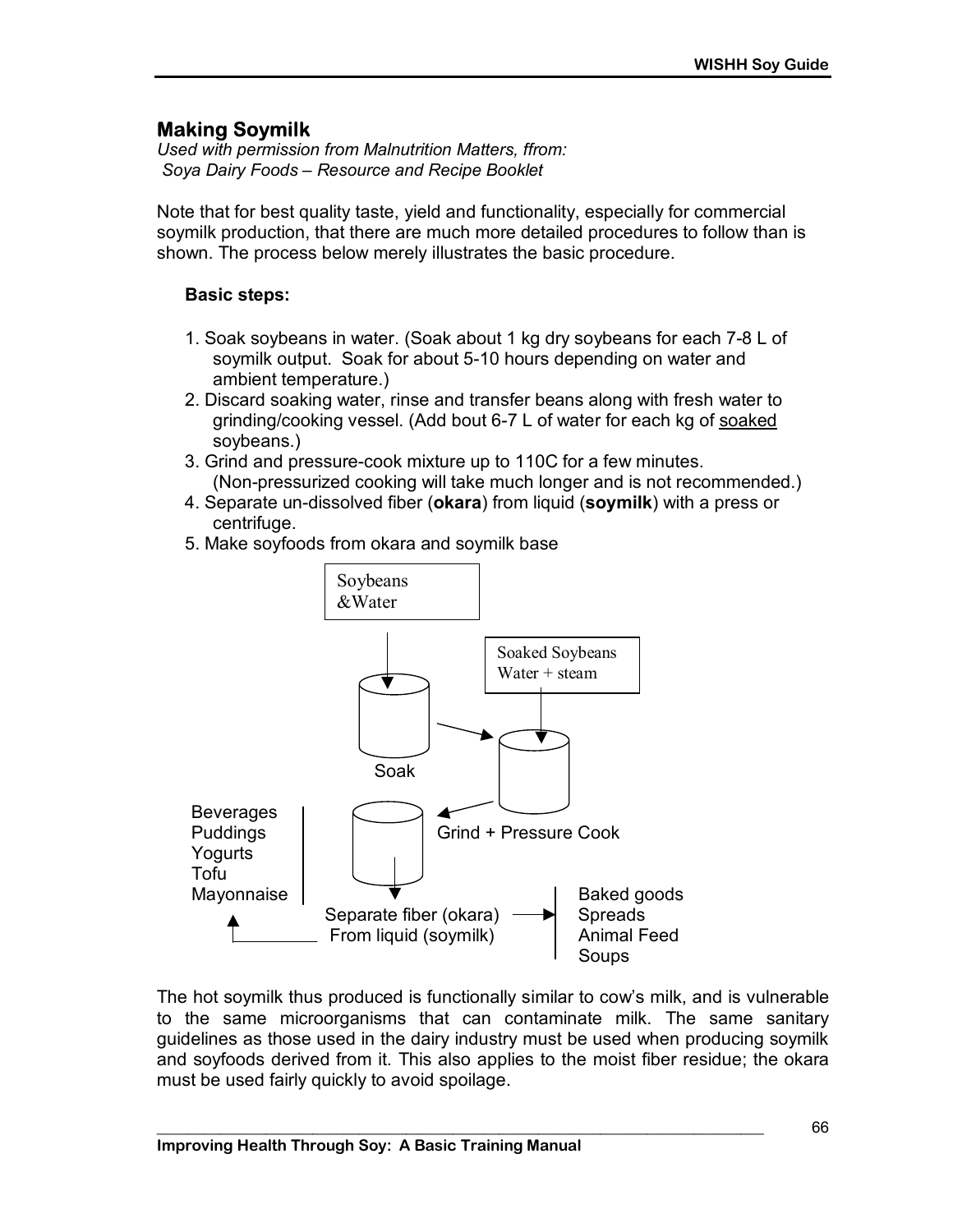# **Okara**

The non-dissolved fiber that remains after filtering out the soymilk is called "okara". It is approximately 75-80% water and still quite hot after it is freshly produced. This warm, moist mixture of mainly fiber, protein and carbohydrates must be used fairly quickly for human consumption since the okara is an ideal breeding ground for bacteria. In warm climates, the okara must be consumed or transformed within 4-6 hours. If used as an animal feed, the okara can be kept for approx. 1 day. It is possible however to inexpensively dry okara, and thus greatly increasing its shelf life, by placing the moist okara in direct sunlight on a screen and turning it over a number of times throughout the drying period. The dry okara can thus be kept for a period ranging from a few weeks to several months, depending on its moisture level (the lower the moisture, the longer it will last).

Okara has a smooth texture, akin to fine moist sawdust, and has a pleasant slight cereal taste. Like tofu, okara will take on the flavor of the ingredients with which it is blended, while adding fiber and protein to the food. Examples include soup thickener, meat extender and patties. Okara is ideal to use in baking applications, where it can replace 10-15% of the regular bread or pastry flour, while giving the regular dough up to 50% more protein. It has also been shown to extend the shelf life of bread products by a day or more.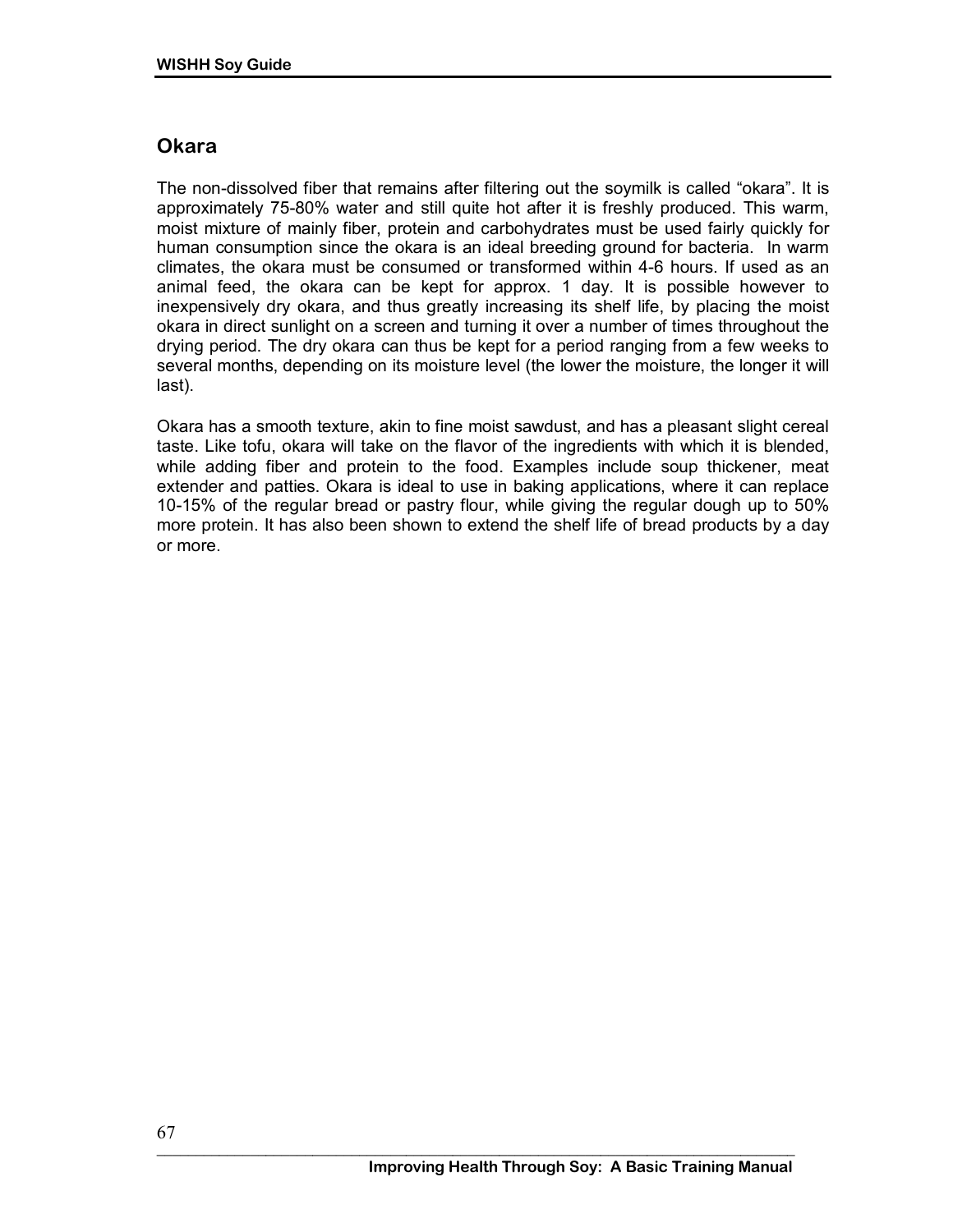**Recipes Using Soy Protein Concentrates and Isolates** 

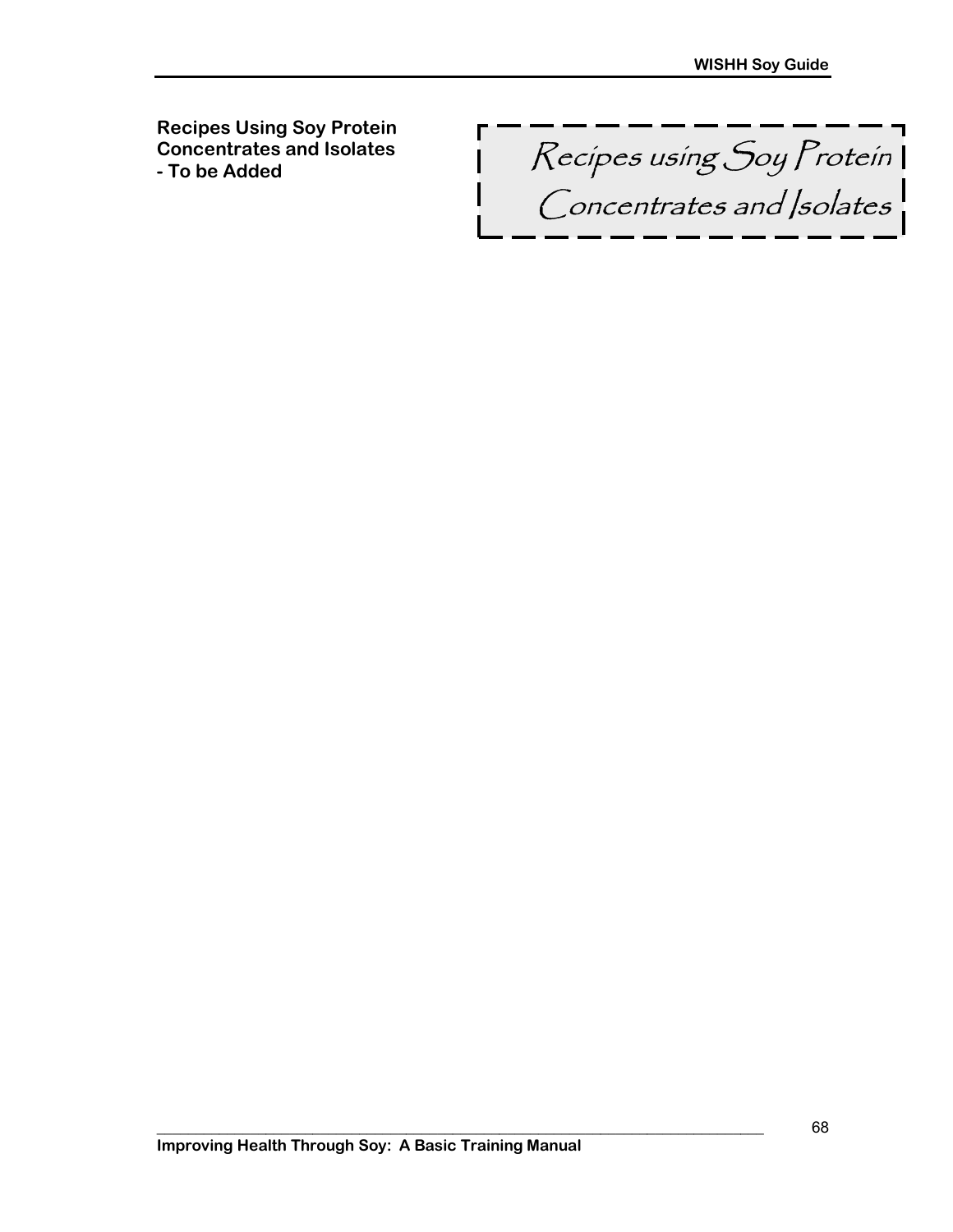$\overline{a}$ 

# **Appendix B ñ Consumer Acceptability Survey4**

**Instructions for Use: The consumer acceptability survey provides data**  and feedback on participant's opinions of the new foods prepared with **soy products. The information is used to improve soy products and recipes made with soy. Tell the participants the name of the product and the recipe they will be testing.** 

**The facilitator should tell the participants:** 

- **the survey will take about five to ten minutes**
- **do not include your names**
- **responses will be kept anonymous and no names will be used in any reports**
- **the information will be used to improve soy products and recipes in the future**
- **answer all of the questions honestly**
- **do not leave anything blank; do not make up answers, if you**  don't have an answer, write 'don't know' or 'no answer'

<sup>69</sup>  <sup>4</sup> The Consumer Acceptability Survey is a modified version of one originally created by the National Soybean Research Laboratory, University of Illinois, Urbana-Champaign; updated December 2004.